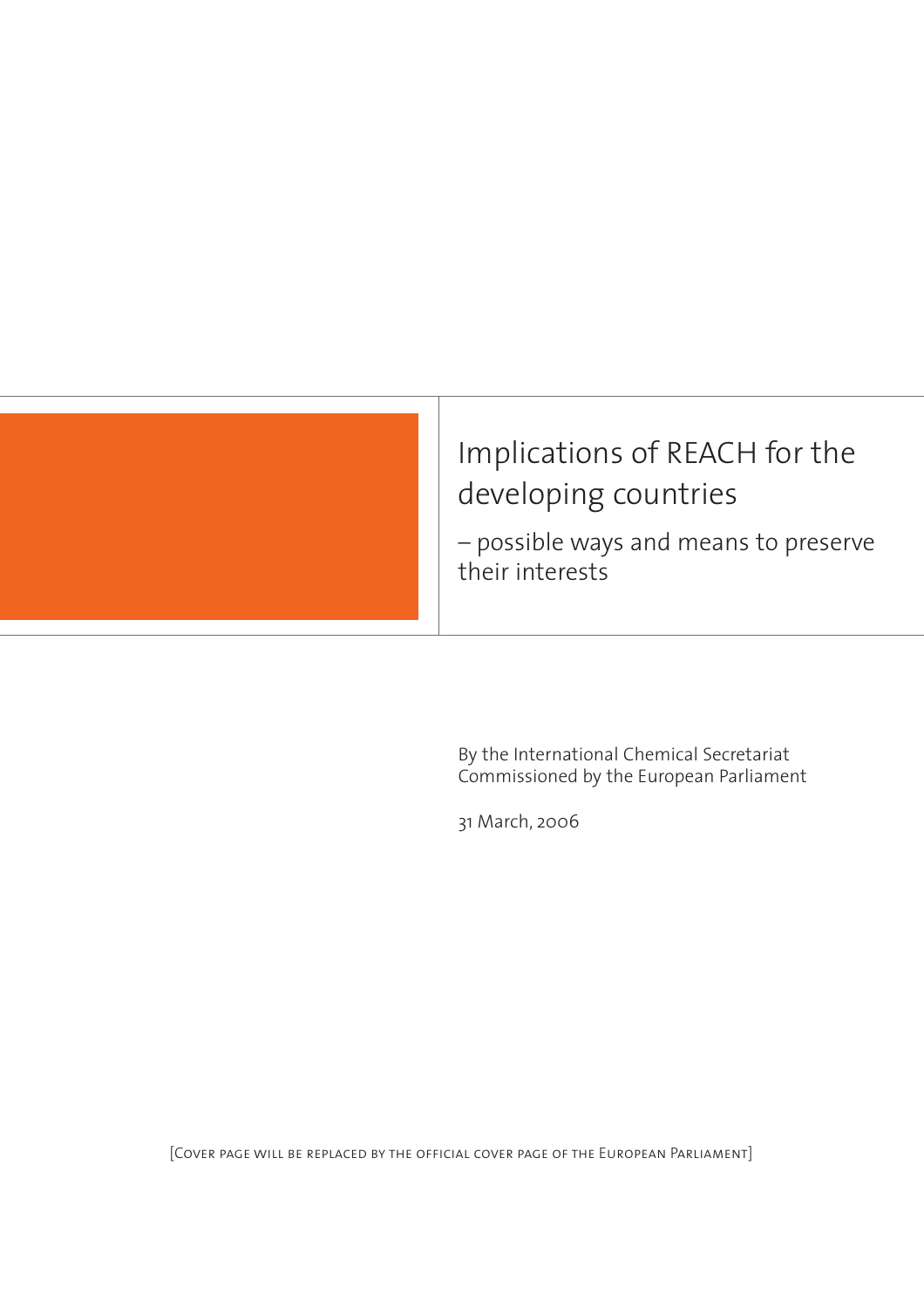# Table of contents

| Preface                                                              |    |
|----------------------------------------------------------------------|----|
| <b>Executive Summary</b>                                             | 5  |
| Introduction                                                         | 10 |
|                                                                      |    |
| 1. Regulatory and institutional framework                            | 11 |
| 1.1. Functioning of the REACH system                                 | 11 |
| 1.2. Comparison with earlier legislation                             | 12 |
| 1.3. Exemptions under REACH of special interest to the ACP countries | 12 |
| 1.4. Requirements for substances in articles                         | 13 |
| 1.5. Concerns about REACH and its impacts on ACP                     | 13 |
| 2. ACP development and trade: How much is subject to REACH?          | 14 |
| 2.1. Background on ACP economies                                     | 14 |
| 2.2. Export categories and countries affected by REACH               | 14 |
| 2.3. Possible impacts on vegetable oils                              | 19 |
| 2.4. Substances in articles                                          | 19 |
|                                                                      |    |
| 3. Exporting enterprises: Multinationals versus local producers      | 21 |
| 3.1. Aluminium                                                       | 22 |
| 3.2. Gold                                                            | 23 |
| 3.3. Ferroalloyss                                                    | 24 |
| 3.4. Acyclic Alcohols and Ammonia                                    | 24 |
| 3.5. Essential Oils                                                  | 25 |
| 3.6. South Africa                                                    | 27 |
| 4. Comparison with non-ACP exporters                                 | 29 |
| 4.1. Comparisons: ACP, Chile, and Peru                               | 30 |
| 4.2. Comparisons: South Africa, Brazil, China, and India             | 32 |
| 4.3. ACP trade preferences                                           | 33 |
|                                                                      |    |
| 5. Macroeconomic importance of REACH exports                         | 34 |
| 5.1. Employment Impacts                                              | 35 |
| 5.2. Government Revenues                                             | 36 |
| 5.3. Macroeconomic impacts: what is at stake?                        | 37 |
| 6. Costs and benefits of REACH for ACP                               | 38 |
| 6.1. Interpreting the costs of REACH                                 | 38 |
| 6.2. Estimating the cost of REACH to ACP                             | 39 |
| 6.3. Benefits of REACH: European estimates                           | 41 |
| 6.4. Benefits of REACH for ACP                                       | 42 |
|                                                                      |    |
| 7. Ways and means to preserve interests of developing countries      | 44 |
| 7.1. Technical assistance and capacity building                      | 44 |
| 7.2. Access to information for governments in developing countries   | 45 |
| 7.3. Support for SMEs                                                | 45 |
| 7.4. REACH and the GHS                                               | 46 |
| 7.5. One substance, one registration                                 | 46 |
| Bibliography                                                         | 47 |
| Endnotes                                                             | 49 |
|                                                                      |    |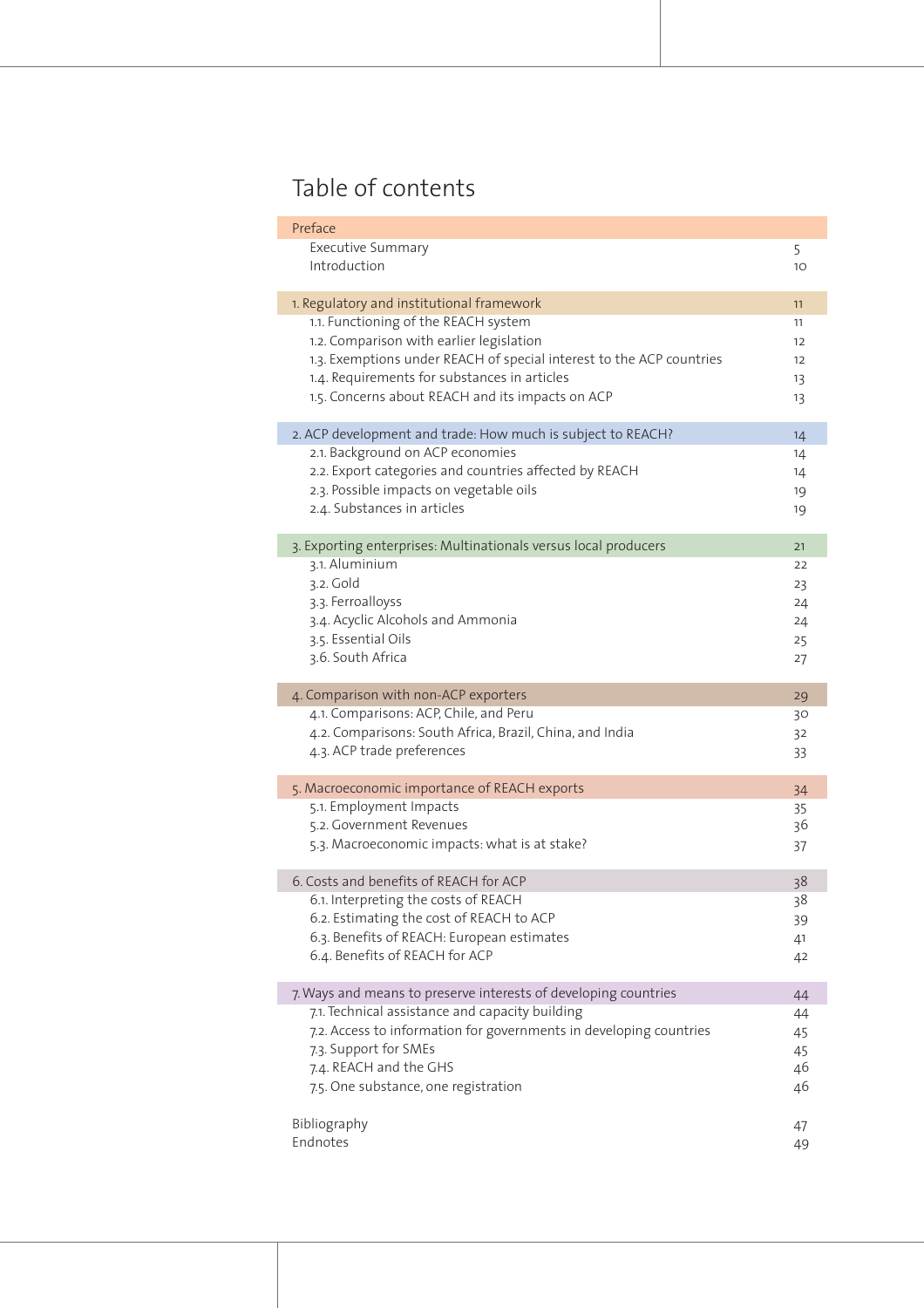# List of Tables

| Table 2.1. REACH exports for selected ACP countries                                         | 15 |
|---------------------------------------------------------------------------------------------|----|
| Table 2.2. REACH mining exports                                                             | 15 |
| Table 2.3. REACH chemical exports                                                           | 16 |
| Table 2.4. Number of REACH export categories, by volume tier                                | 17 |
| Table 2.5. Major REACH exports by ACP country                                               | 17 |
| Table 4.1. REACH exports                                                                    | 29 |
| Table 4.2. Number of REACH export categories for selected non-ACP countries, by volume tier | ЗO |
| Table 4.3. Major exporters of selected REACH products                                       | 31 |
| Table 4.4 Major REACH Exports for South Africa, Brazil, China, and India                    | 32 |
| Table 5.1. Export dependence in ACP countries, 2004                                         | 34 |
| Table 5.2. EU exports, REACH exports, and global exports, 2004                              | 35 |
| Table 5.3 REACH exports and estimated employment                                            | 36 |
| Table 6.1 REACH registration and testing costs per substance                                | 38 |
| Table 6.2. Estimated cost of REACH for ACP                                                  | 40 |

# List of Appendix Tables

| Appendix I   | Complete list and description of all ACP four-digit<br>harmonized system (HS) trade categories potentially<br>regulated by REACH | $A2 - A8$   |
|--------------|----------------------------------------------------------------------------------------------------------------------------------|-------------|
| Appendix II  | Number of four-digit HS REACH export categories,<br>by volume tier, for all ACP countries                                        | A9-A11      |
| Appendix III | South African REACH chemical exports, eight-digit<br>HS trade classification, EU export volume > 1,000 tonnes per year           | $A12 - A13$ |
| Appendix IV  | Harmonized system section 3301 (essential oils)<br>eight-digit export details, major ACP exporting nations                       | $A14 - A16$ |
| Appendix V   | Harmonized system four-digit REACH-affected trade details<br>for all ACP nations                                                 | A17-A44     |
| Appendix VI  | Harmonized system four-digit REACH-affected trade details<br>for nation groupings and selected non-ACP nations                   | A45-A85     |

*Note: Data for all appendices downloaded from Eurostat External Trade database.*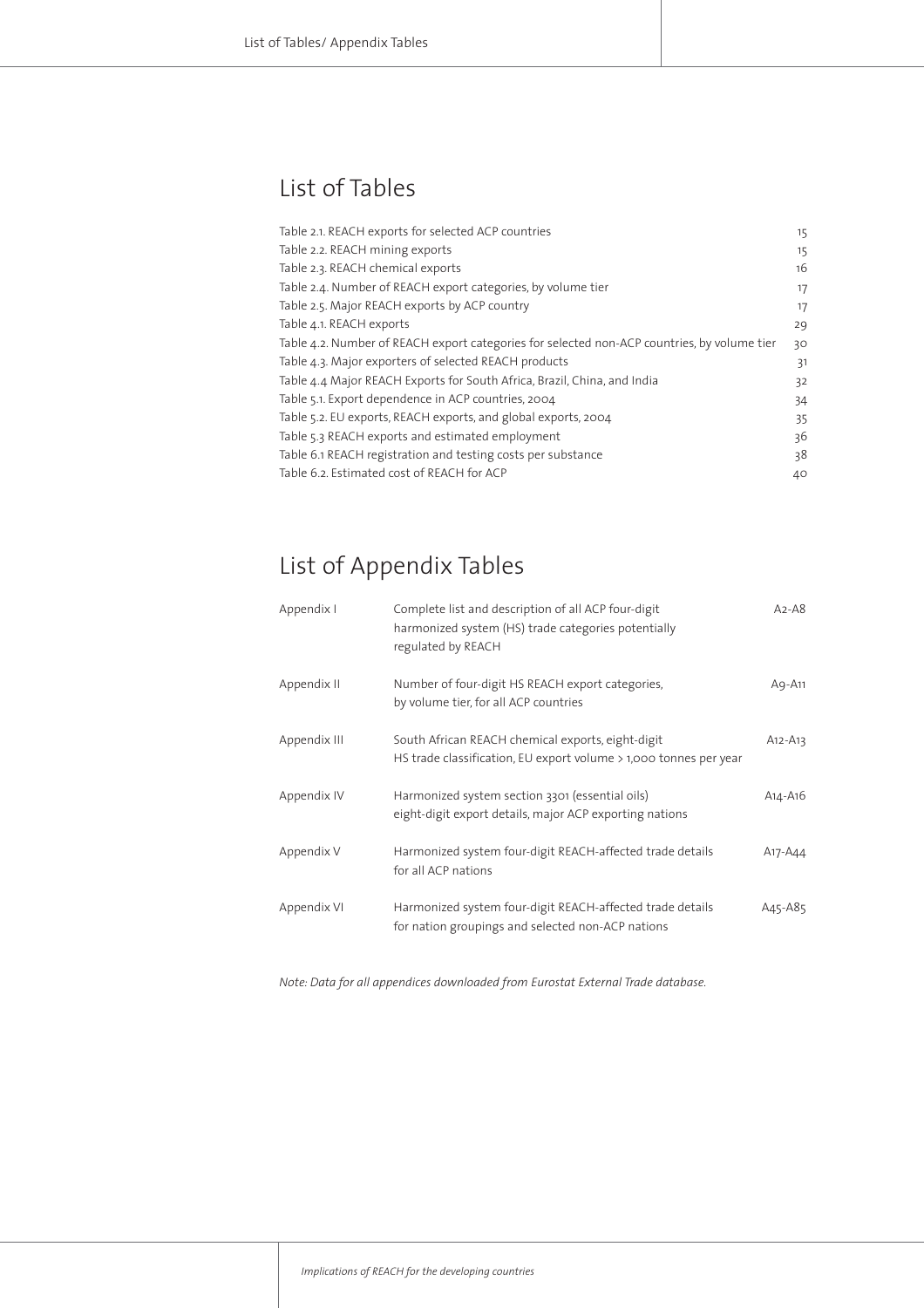# Preface

The following is an assessment of the implications of REACH for developing countries and possible ways and means to preserve their interests. The study was commissioned by the European Parliament, Directorate-General for External Policies.

#### *Main author:*

Dr. Frank Ackerman, Global Development and Environmental Institute, Tufts University, Boston, US.

#### *Project coordinator:*

Anne-Sofie Andersson, International Chemical Secretariat.

#### *Researchers:*

Rachel Massey, Brian Roach, Elizabeth Stanton and Raya Widenoja at the Global Development and Environmental Institute, Tufts University, Boston, US.

Julien Milanesi, William Parienté and Bernard Contamin at the Research Center on East African Countries, Université de Pau et des Pays de l'Adour, Pau, France.

Prof Patrick Bond and Euripides Euripidou at the University of KwaZulu-Natal School of Development Studies, Durban, South Africa.

Anne-Sofie Andersson and Per Rosander at the International Chemical Secretariat, Gothenburg, Sweden.

#### *Contact:*

Anne-Sofie Andersson International Chemical Secretariat P.O. Box 7005, SE 402 31 Gothenburg, Sweden Tel: +46 31 711 01 57 E-mail: annesofie@chemsec.org www.chemsec.org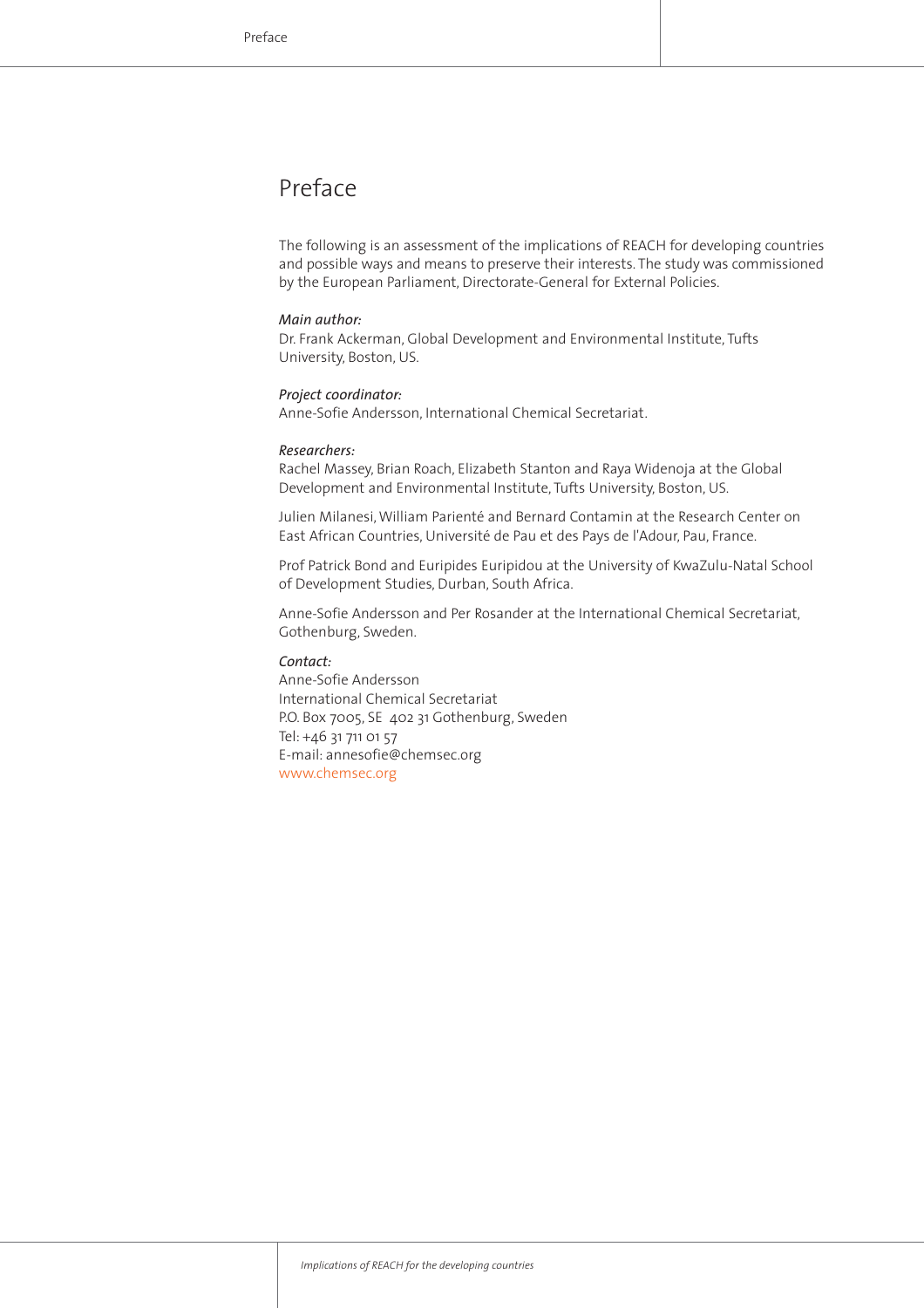# Executive Summary

This report examines the possible effects of the proposed new European chemicals policy, REACH, on developing countries in general and the African, Caribbean, and Pacific Group of States (ACP) in particular. The report finds that, for the most part, the effects of REACH on ACP countries will be manageable and will not interfere with existing trade patterns.

Although the effects on ACP countries are expected to be minor, there is scope for assistance to those countries to ensure that they reap the greatest possible benefits from the new regulation. Ideally, the implementation of REACH should go hand in hand with programs to assist developing countries in creating domestic systems for sound chemicals management. We offer a number of suggestions for ways in which the EU can ensure that ACP countries have sufficient information about REACH and are able to navigate the transition smoothly.

In this report we have introduced the category "REACH export" referring to all categories of export from ACP countries exported to EU that could potentially be affected by REACH.

5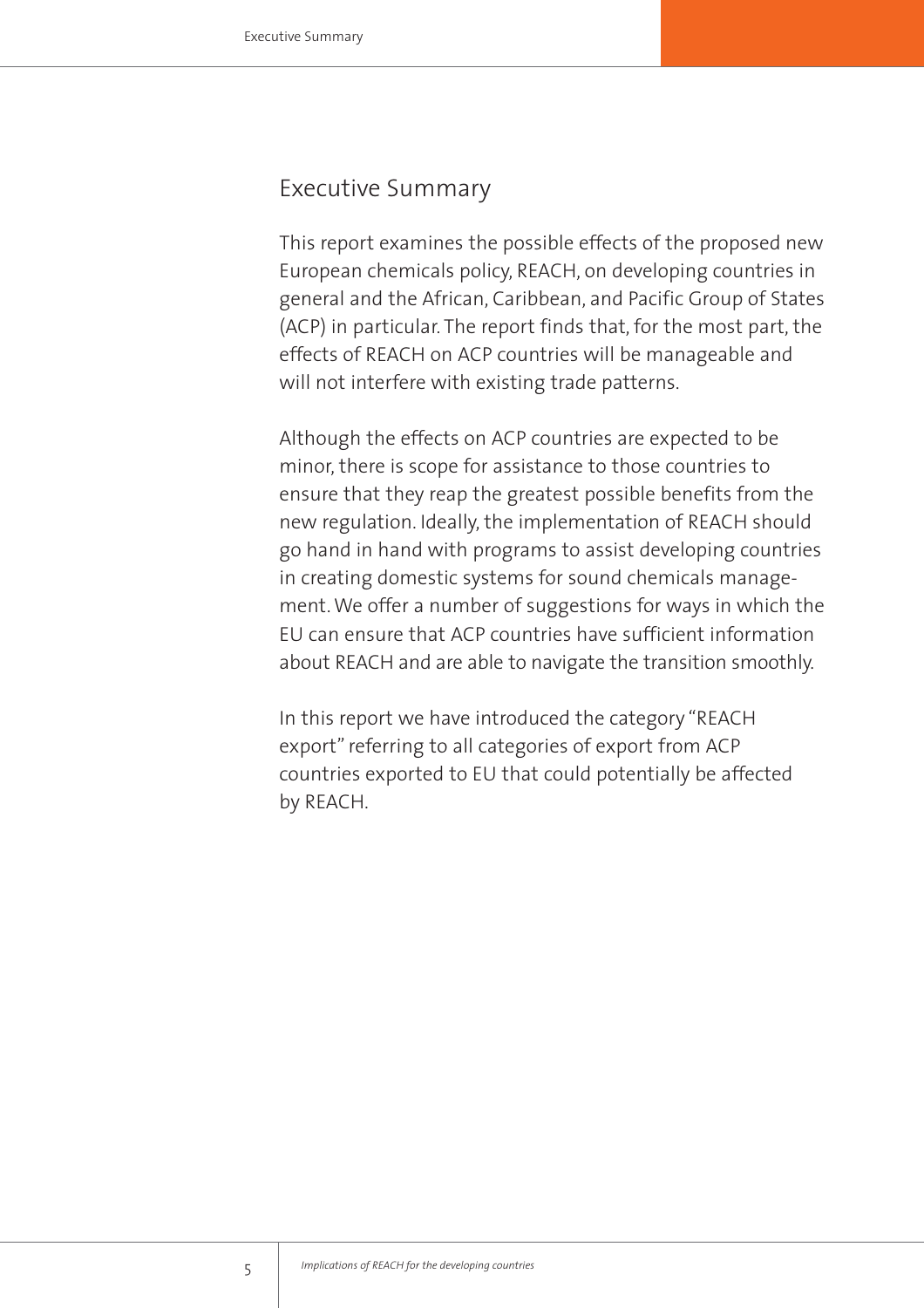# 1. Regulatory and institutional framework

REACH is not introduced into a regulatory vacuum; rather, it replaces a complex set of existing regulations and directives. Testing and registration are actually less demanding than current rules for chemicals that have been brought to market since 1981.

From the perspective of the ACP countries, on-going negotiations on exemptions for minerals and other substances found in nature are of particular interest. Both the Council and the Parliament amendments to REACH expand the exemptions in these categories. The Council text exempts minerals, ores, and related mining and fuel products from the registration as long as they are not chemically modified. It also exempts "substances occurring in nature" other than those listed above, if they are not chemically modified, unless they meet the criteria for classification as dangerous. The Parliament text, while not identical, takes a similar approach.

# 2. ACP development and trade: How much is subject to REACH?

- The ACP consists of 79 developing countries that have a long-standing special relationship to Europe. South Africa, by far the largest industrial economy in ACP, is in many ways in a category by itself.
- REACH is relevant to a subset of ACP's exports to EU. For ACP as a whole, "REACH exports" averaged €6.5 billion per year, or 1.4 percent of GDP in 2002 to 2004. There is, however, wide variation within ACP, so that some countries have virtually no REACH exports while others have relatively high proportions. South Africa alone represents almost two-thirds of REACH exports by value, and the effects of REACH on ACP are largely confined to a subset of 24 countries.

REACH exports are also concentrated in a few commodities, particularly gold, iron and steel, aluminium, platinum group metals, acyclic alcohols, cobalt, and nickel. While other products are also exported, by far the largest ACP trade flows affected by REACH are a few familiar metals. In the 24 ACP countries most affected by REACH, the top two export categories accounted for 63 percent or more – in many cases, 90 percent or more – of all REACH exports. Metals are the top REACH exports for 18 countries; essential oils are among the top exports in three countries.

ACP's leading exporter is its largest economy, South Africa, which has the largest mining sector in ACP. Most of South Africa's REACH exports consist of metals – particularly gold, platinum group metals, and iron and steel products. For both gold and platinum, the leading company is a subsidiary of the mining giant Anglo American, and a small number of companies produce virtually all of the nation's output. For iron and steel, the industry is again dominated by a handful of large firms.

A number of categories of ACP exports to the EU include articles that could potentially contain REACH-affected substances. The provisions of REACH could potentially create a small competitive advantage for EU-based importers of articles, compared with EUbased producers.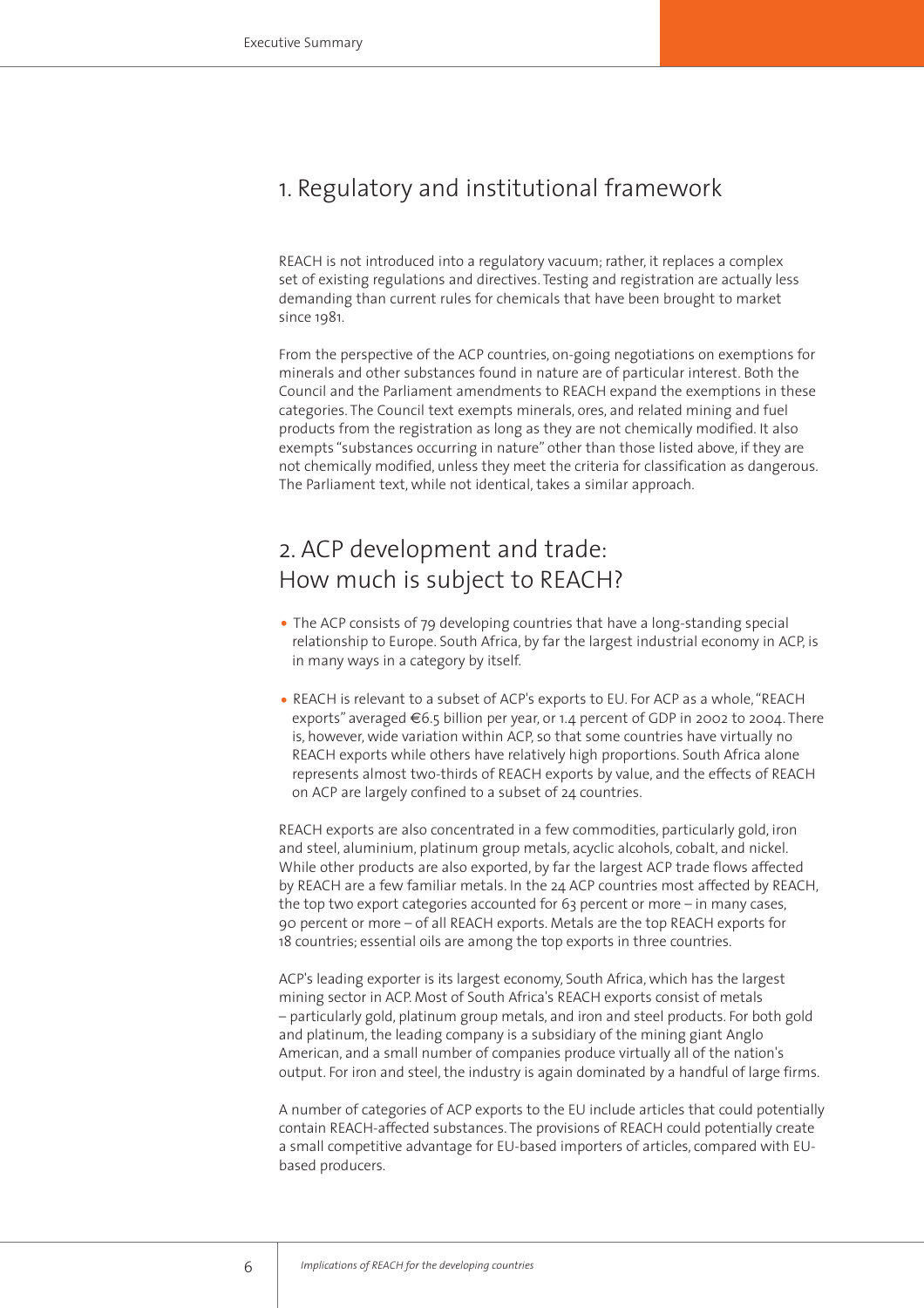# 3. Exporting enterprises: multinationals versus local producers

Major multinational corporations and the largest ACP companies are presumably able to comply with regulatory requirements under REACH, just as well as European firms. At the other extreme, small local firms in developing countries may face real difficulties in understanding and complying with European regulations such as REACH.

Metals, alcohols, and ammonia are generally produced and exported by multinational enterprises, at times working through joint ventures with local firms and national governments. In some countries, such as South Africa, Trinidad and Tobago, and Zimbabwe, large local firms are also involved in these industries. In gold-producing countries other than South Africa, small-scale gold mining exists alongside large commercial mines; government agencies are charged with buying gold from small-scale miners and exporting it, although black-market sales are also common. Essential oils are produced and exported by small local enterprises, which may need help in responding to REACH. South Africa has a combination of multinational corporations and very large national firms in its mining, metals, and chemicals industries. While most production and exports come from these very large firms, there are also a minority of smaller South African businesses that could find the requirements of REACH to be challenging.

In the industries we examined, only essential oils and, to a lesser extent, the smaller South African exporters support the notion that developing country exporters may need help in coping with REACH. Most of ACP's leading exports, including the great majority of South Africa's exports, come from large multinationals, joint ventures, and large ACP firms.

# 4. Comparison with non-ACP exporters

ACP nations' exports represent less than a tenth of the total REACH-relevant imports to the EU; other developing nations account for four times as much. When expressed as a percentage of GDP, however, exports of REACH-regulated products play a greater role in some ACP countries than in most other developing nations.

Chile and Peru have trade profiles most comparable to that of the ACP countries, in terms of REACH exports as a percentage of total GDP. In both countries, two mineral products account for almost all of their REACH exports.

# 5. Macroeconomic impacts

A total of seven ACP countries, including South Africa, have REACH exports that are greater than 2 percent of GDP. The value of REACH exports is largest as a proportion of GDP in Mozambique and Suriname.

Complete employment data are not available for REACH-affected sectors in all ACP nations. We estimate that there are about 315,000 workers in sectors affected by REACH in the ACP countries, more than two-thirds of them in South Africa.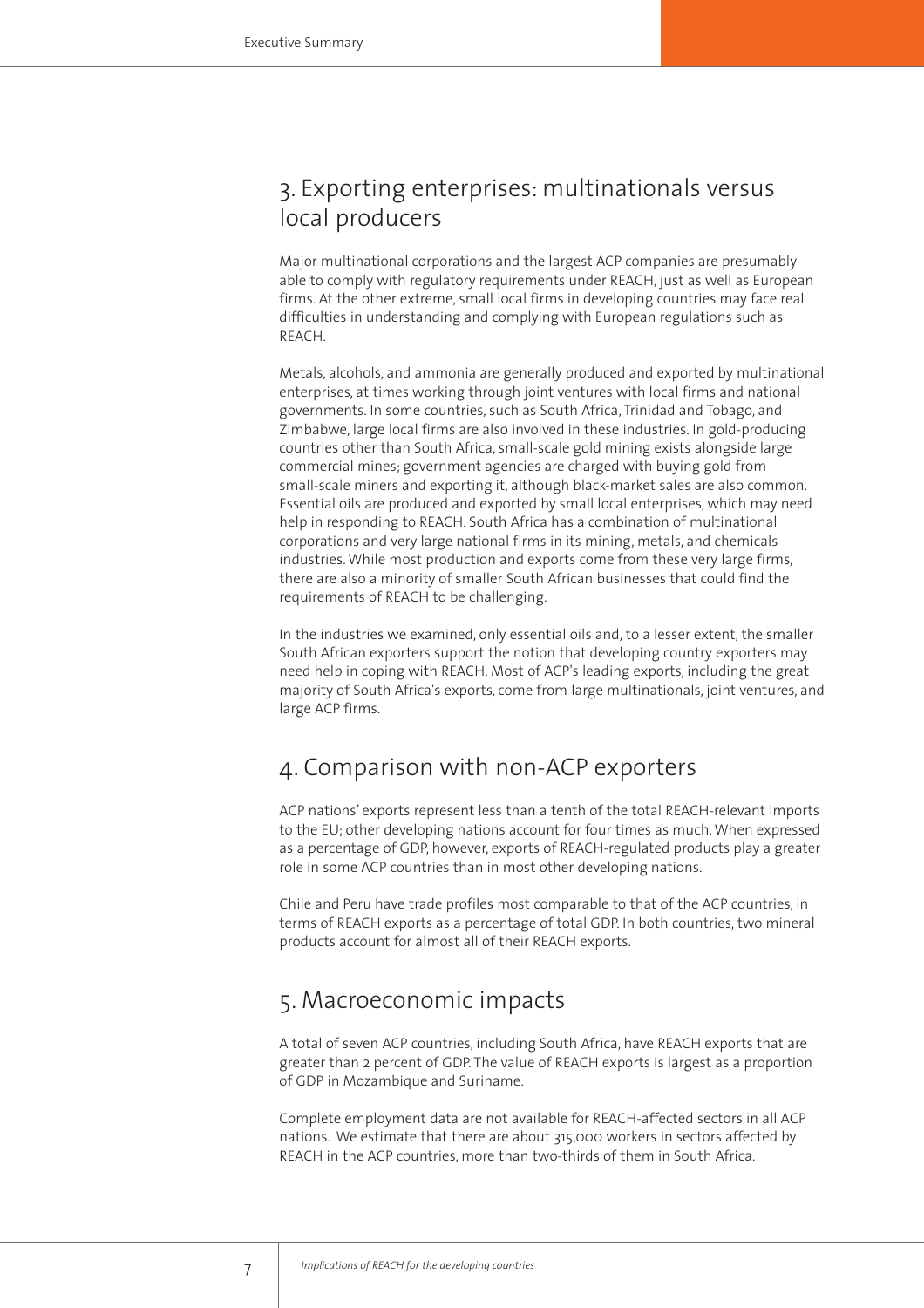(In countries with small-scale gold mining, the numbers will be greater. There is little or no equivalent small-scale production in most other REACH export industries.) These jobs are not at risk due to REACH, since no great economic disruption will result from the regulation; Europe will continue importing the same products from ACP.

For government revenues, again, the best available data are from South Africa. In 2005, the South African public revenue from gold mining taxes and profits from government ownership in mines was 6 percent of industry profits. Mining taxes and profits likely comprise a larger share of revenues for other ACP countries. Some developing countries receive as much as 25 to 30 percent of their public revenues from the mining sector.

# 6. Costs and benefits of REACH for ACP

The costs of REACH are primarily the costs of registration and testing for any exports that are subject to REACH, plus any economic disruption or losses caused by the regulations. The direct costs are, however, small enough, and the enterprises generally large enough, that there should be little if any economic disruption. The benefits include increased knowledge of chemical hazards and safety, improved protection of workers' health and the natural environment, and potentially reduced liability for future damages.

Based on data on the volume of exports, we estimate that the total cost of REACH to ACP countries will be about €50 million, or €4.6 million per year over the eleven-year phase-in period. South Africa's exports would bear more than half of this cost, about €30 million, or €2.8 million per year. The next largest costs, more than €2 million total or €200,000 per year would fall on Cuba, and Trinidad and Tobago. As a percentage of the value of REACH exports, the costs would be greatest for Liberia and Papua New Guinea.

Several European studies have estimated that REACH will provide substantial benefits, easily outweighing its costs. Some of the benefits may be particularly valuable to developing countries, in the form of protection for the health of workers in export industries. In industries that are increasingly moving to developing countries, such as textiles, regulations such as REACH will provide information and incentives for improved occupational health standards in the exporting nations. REACH may also provide financial savings by identifying emerging environmental hazards before widespread contamination occurs, thus avoiding costly future cleanups.

The purpose of REACH is to generate information, and to identify chemical hazards to human or environmental health before, rather than after, significant damage occurs. To the extent that REACH is successful in achieving this core goal, developing and developed countries alike will benefit. Among other benefits, REACH will create a crucial new resource for developing countries, in the form of a publicly accessible database of chemical hazards and properties. REACH will also facilitate developing countries' efforts to create domestic systems for sound chemicals management.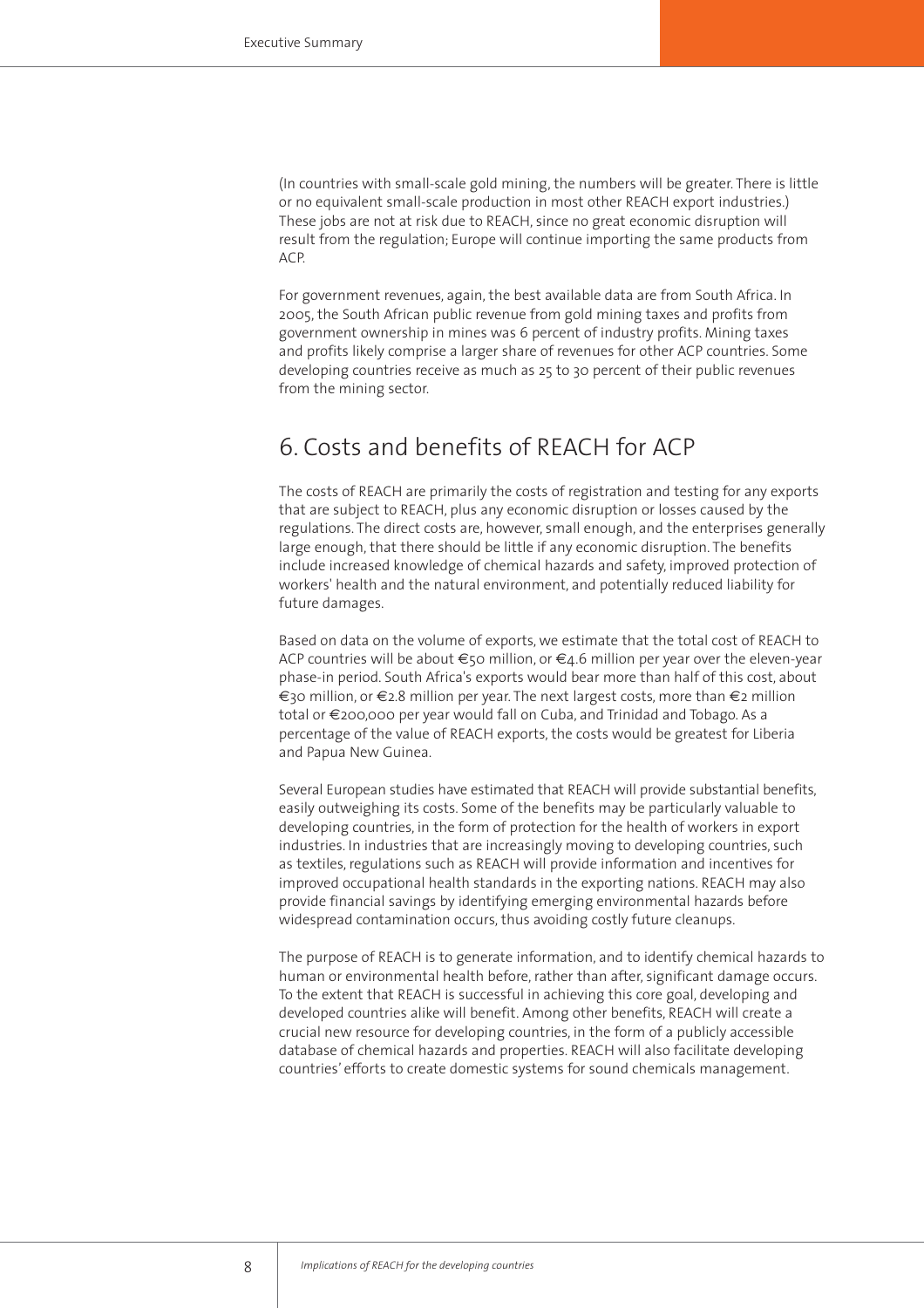# 7.Ways and means to preserve developing country interests

In this section, we look at the ways in which the EU can provide support to developing economies in general, and to the ACP economies in particular, as they begin the process of complying with REACH.

There may not be any need to make further modifications to the provisions of REACH in order to preserve developing countries' interests. REACH already has been modified in response to developing country concerns, in particular by exempting many minerals, a major area of ACP exports. It is equally important to ensure that REACH is not weakened excessively, as developing countries (and others) will benefit from the information about chemicals that will be generated under REACH.

One important way the EU can support the ACP economies in adapting to REACH requirements is to ensure that clear guidance and information are available at each step of the process. Clarification is needed about the extent of REACH requirements, the scope of authorisation, and the European Chemical Agency's responsibilities with regards to capacity building and technical assistance.

Further, a number of developing countries, including some ACP countries such as South Africa, have already made progress in implementing the Globally Harmonised System of Classification and Labelling of Chemicals (GHS). It is important that EU implement the GHS as soon as possible, to avoid creating problems for exporters in developing countries.

Compliance with REACH will be more challenging, and assistance may be necessary, in a minority of cases, such as essential oils, where SME producers and exporters are dealing with a range of products. The cost of such assistance will be limited, because there are so few export sectors where small enterprises are involved.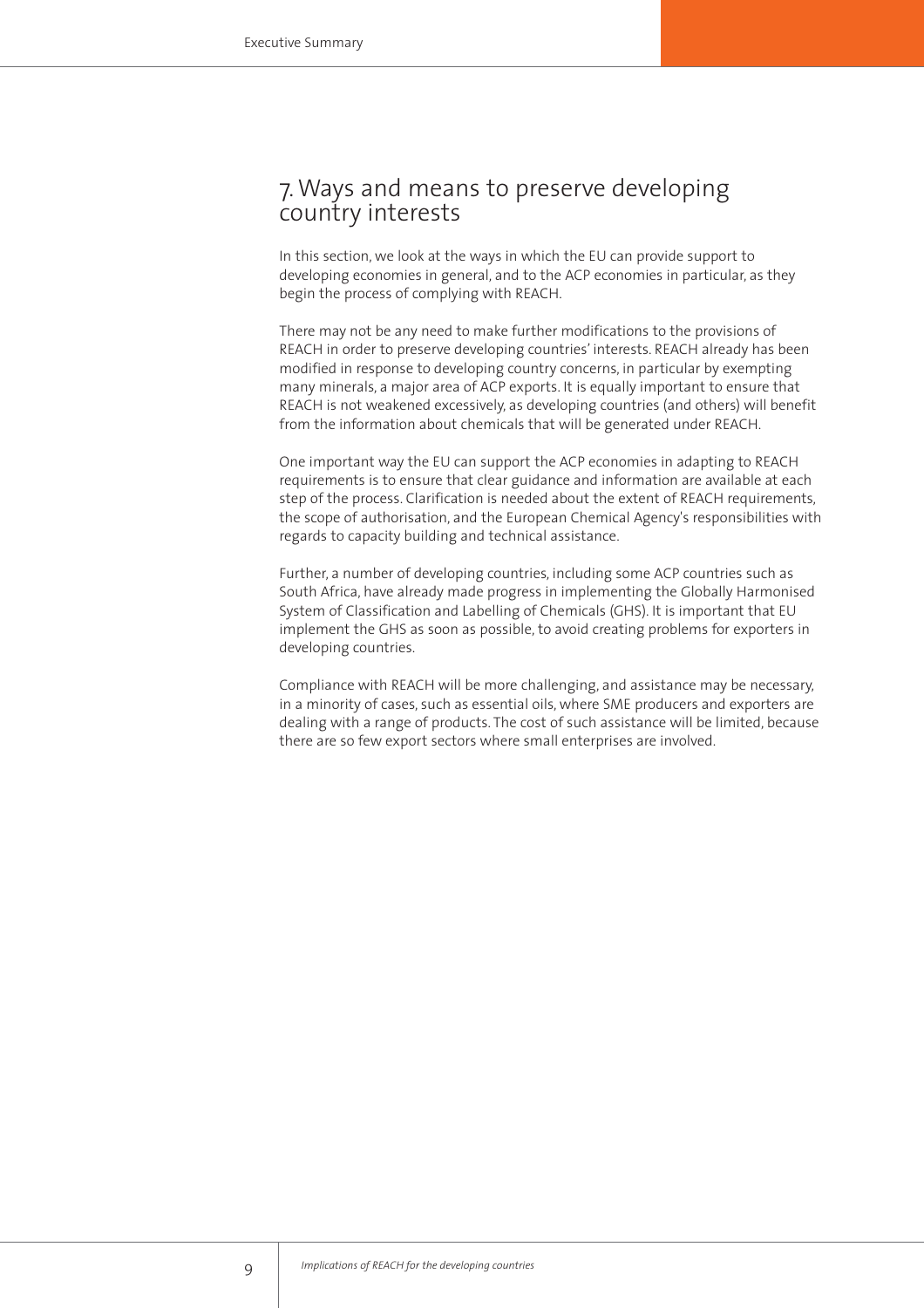# Introduction

The European Union is in the final stages of developing its new legislative framework on chemicals, the Registration, Evaluation, and Authorisation of Chemicals, or REACH. In the extensive discussion of the expected impacts of REACH, questions have been raised about the effects of this new chemicals policy on developing countries. In particular, will it harm the economies of the group of African, Caribbean, and Pacific countries (ACP) that historically have been oriented toward exporting to Europe? Statements from ACP as a group, from individual countries, and from business interests in ACP countries demonstrate concerns about the effects of new European regulation on the economies of developing countries. In 2005, the European Parliament requested a study of these issues; this report responds to that request.

Our strategy in this study is to list all the categories of exports from ACP countries that could potentially be affected by REACH (which we refer to as "REACH exports"), and then to identify the countries where these exports are most important, and the enterprises involved in producing and exporting these goods. This approach makes it possible to assess the impacts, positive and negative, that could result from REACH. At one extreme, a major multinational company exporting a small number of products in huge volume should find the burdens of REACH to be comparatively light; at the other extreme, small local enterprises in developing countries, exporting a large number of products in small volumes, could find it more challenging to comply with REACH. Indeed, we have found examples of both extremes, although the multinationals account for a much larger share of REACH exports.

To define the concept of "REACH exports" in more detail: The categories of substances discussed in REACH do not correspond closely to the available trade data. To create an approximate match, we examined detailed lists of export categories. Specifically, we reviewed the hundreds of "four-digit" categories within the minerals, chemicals, precious metals, and base metals sections of the Harmonised System for trade data. In that data system, shorter numbers refer to broader categories, while longer numbers refer to narrower categories. For example, "inorganic chemicals" is a two digit category, "fluorides and complex fluorine salts" is a four digit category, and "dipotassium hexafluorozirconate" is an eight digit category.

We excluded only those, such as fuels, which we were certain would be exempt from REACH. The remaining list, of all those export categories that we judged to be certainly, probably, or even possibly subject to REACH, is shown in Appendix I; these are what we mean by "REACH exports." We suspect that this list errs in the direction of over-inclusiveness; it is intended to present a worst case or upper-bound on REACH impacts. Using this list, we analyzed REACH exports by country and commodity, producing the calculations and analysis presented in this report, beginning in Section 2.

Throughout most of the report, "REACH exports" refers only to exports from ACP. However, in Section 4 we compare ACP's REACH exports to the rest of the world's exports of the same goods to Europe. There we also refer to "REACH exports" from other countries to the EU.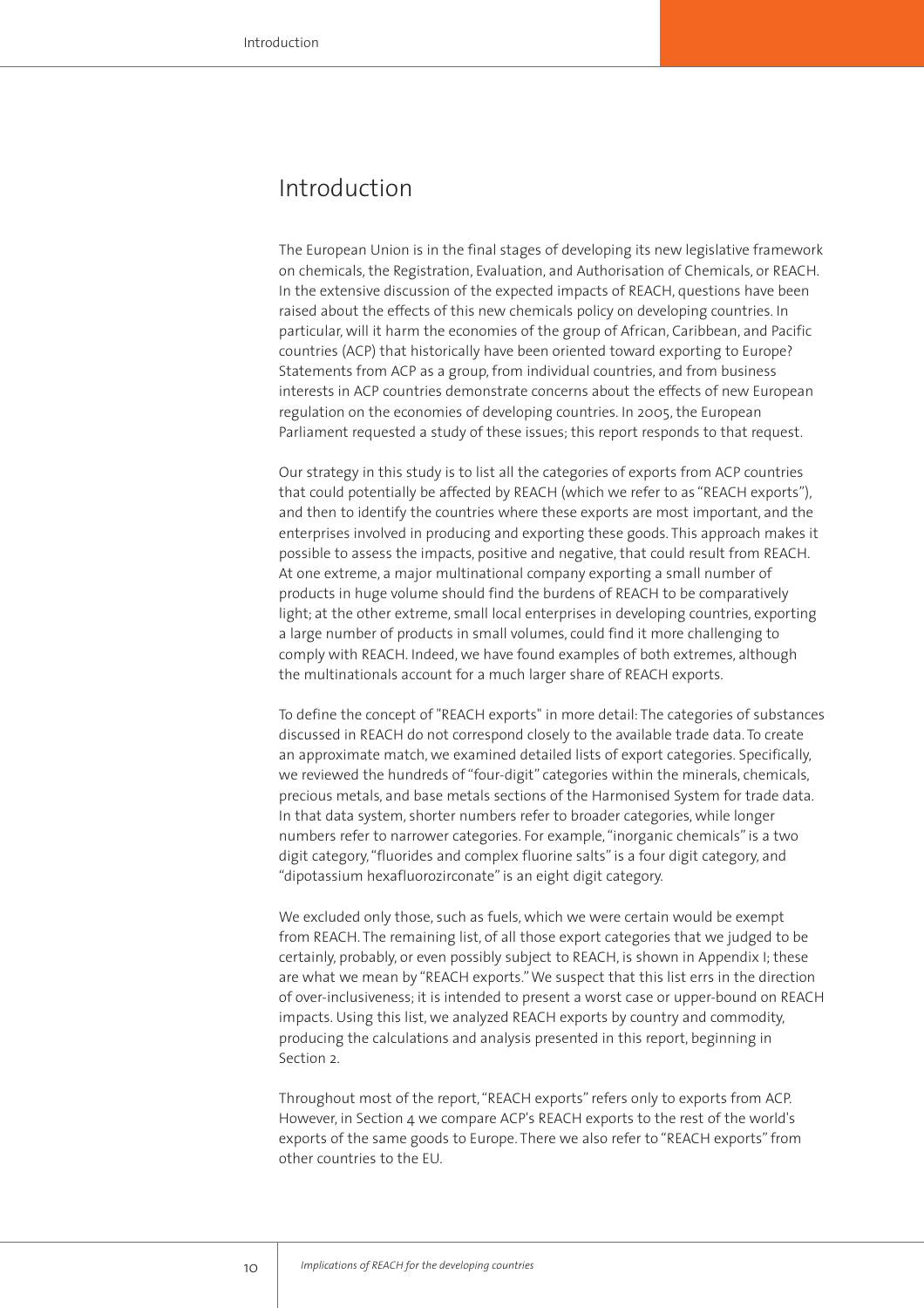# 1. Regulatory and institutional framework

The development of REACH began in 1999 when environment ministers across the EU recognized that there was a need for a new regulatory framework on chemicals. The European Commission produced an initial consultation document, invited comments from a range of stakeholders, and produced a revised draft of the proposed legislation in 2003. The European Parliament completed a First Reading of the legislation in November 2005, and the European Council agreed on a Common Position a few weeks later.

*1*

Both the Parliament and the Council made several amendments to the proposed regulation. Since there are differences between the Parliament and Council versions, the proposal will go through a Second Reading, potentially in October 2006; REACH then could enter into force a few months later. In this study, where differences exist between the Council and the Parliament versions of the legislation, we draw on the Council text. The Council version is slightly more stringent in aspects of the regulation relevant for ACP exporters, so conclusions drawn from this version are a "worst case scenario" for exporters.

### **Functioning of the reach system 1.1.**

REACH consists of several main parts: registration, evaluation, authorisation, and restriction. The requirements under REACH will apply to all EU producers as well as to importers of substances produced outside the EU. While all substances subject to REACH will require registration and evaluation, only a small minority are expected to require authorisation or restriction.

Registration will be required for substances produced in or imported into the EU in volumes above one tonne per producer per year (tpa), with the result that an estimated 30,000 substances will be affected. Only chemical substances will be registered, not preparations (mixtures) or articles (final products). The data required for registration depend on the volume of the substance, and are quite limited for substances under 10 tpa. The registration requirements for substances that are already on the market will be introduced gradually over a period of eleven years. Substances produced in high volumes and CMR (carcinogenic, mutagenic, or toxic to reproduction) substances will be registered within three years after the legislation enters into force, followed by other substances in descending volumes. Companies producing the same substance will have to share certain data in order to avoid duplication in testing, and to reduce the associated costs and administrative burdens. Registrations will be submitted to the new European Chemicals Agency, which will be located in Helsinki, Finland.

The Agency will evaluate test proposals from producers or importers of substances above 100 tpa. All substances suspected to present a risk to human health or to the environment can be further investigated. It is not yet decided whether further investigation is the responsibility of the Agency or the Member States.

Authorisation will be needed for the use of substances of very high concern (CMR, PBT\*, vPvB\*\*, and other substances of equivalent concern). Producers, importers, or users, either on their own or together with others, can apply for an authorisation for one or more uses and for one or more substances at the same time. The final requirements for authorisation will be decided during the second reading of REACH.

\* Persistent, bioaccumulative and toxic.

\*\* Very persistent and very bioaccumulative.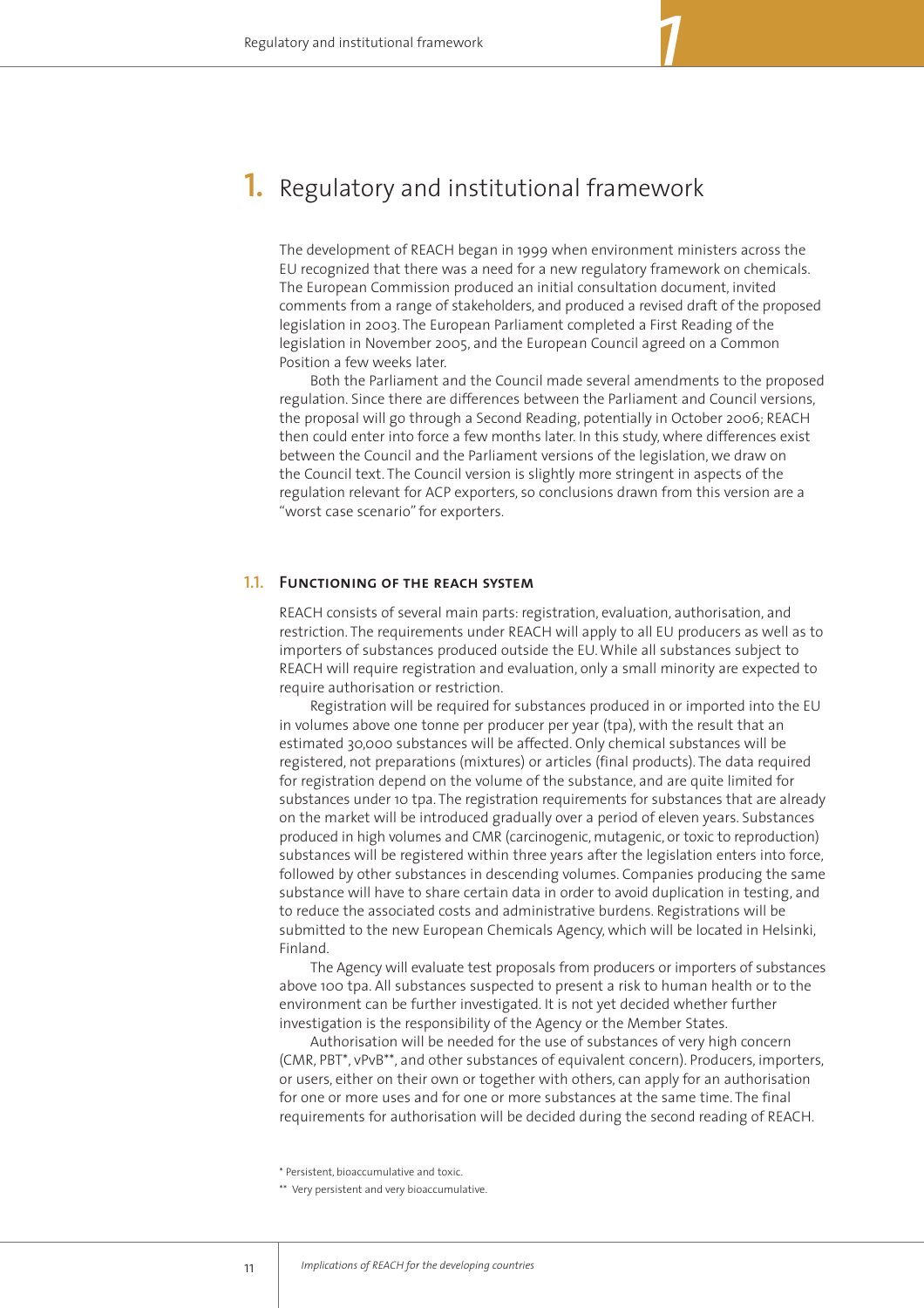### **1.2. Comparison with earlier legislation**

REACH is not being introduced into a regulatory vacuum; rather, it will replace a complex set of earlier regulations and directives. Earlier legislation distinguished between what are often called "existing" substances (those on the market before 1981) and "new" substances. For existing substances there is no obligation to deliver information about the properties of the substance (regulation 793/93). A few substances of potentially high risk to human health or the environment have been evaluated by the member states. In contrast, relatively strict requirements apply to chemicals placed on the market since 1981, and to chemicals categorized as "dangerous." Under Directive 67/548/EEC, all substances placed on the market since 1981 have to be registered if produced in volumes above ten kilograms. Data requirements under this Directive increase with ascending volume, and are actually more extensive than the requirements under REACH. Both the Council and the Parliament versions of REACH continue to place stricter requirements on new than on existing substances in the one to ten tonnes volume tier.<sup>1</sup>

*1*

Directive 99/45/EC established rules for classification, packaging, and labelling of dangerous preparations, but imposed no other requirements for new preparations. Past legislation also required creation of a Safety Data Sheet for all substances classified as dangerous (Directive 2001/58/EC) and this requirement will continue under REACH. In addition, Directive 76/769/EEC set out restrictions for certain substances that also will be restricted under REACH.

### **Exemptions under reach of special interest to the acp countries 1.3.**

Exports to EU from the ACP countries include minerals, ore and ore concentrates, metals, scrap, pesticides, other chemicals, and apparel. Some of these exports are partly or entirely exempted from REACH.

Polymers are exempt from the registration and evaluation requirements, although they may be subject to authorisation and restriction<sup>2</sup> Active ingredients of pesticides and biocides, as well as pharmaceuticals, are also exempt from registration requirements as they are regulated under separate legislation.<sup>3</sup> Moreover, REACH does not regulate waste, although it does regulate substances produced from waste or during waste treatment.

Annex II of the proposed legislation lists several dozen additional substances that are exempted from the registration requirement; these include a range of food additives or components, vitamins, plant products, and other familiar, wellcharacterized substances. Annex III contains additional exemptions from registration, including incidental by-products resulting from exposure to environmental factors, storage, end-use conditions, or other circumstances; hydrates of a substance formed by contact with water; and basic elemental substances whose safety profile is well known, such as hydrogen and oxygen.

The Commission's proposed legislation exempted "minerals, ores, and substances occurring in nature if they are not chemically modified during their manufacturing," unless they meet the criteria for classification as dangerous. It also exempted natural gas, crude oil, and coal<sup>4</sup> Both the Council and the Parliament versions of REACH expand these exemptions, reducing the scope of the legislation. The Council text exempts minerals, ores, ore concentrates, natural gas, liquefied petroleum gas, natural gas condensate, process gases and components thereof, crude oil, coal and coke as long as they are not chemically modified, regardless of whether they are classified as dangerous. It also exempts "substances occurring in nature" other than those listed above, as long as they are not chemically modified, unless they meet the criteria for classification as dangerous.<sup>5</sup> The Parliament text differs only slightly on these questions.<sup>6</sup>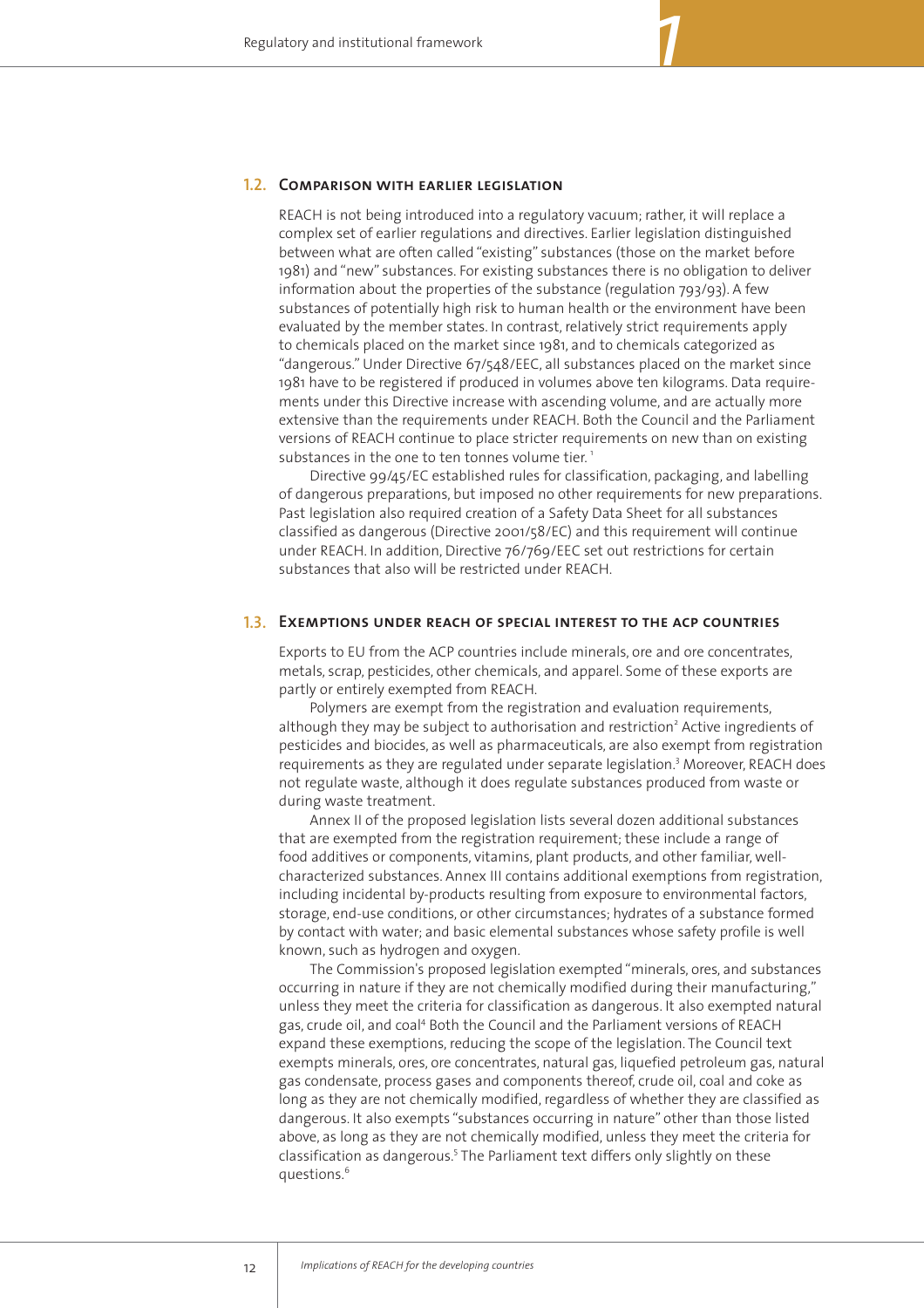### **1.4. REQUIREMENTS FOR SUBSTANCES IN ARTICLES**

REACH requires manufacturers and importers to provide information on substances contained in articles under certain circumstances. According to the Council text, producers and importers of articles must register a substance in an article if the substance is present in those articles in quantities greater than one tonne per producer or importer per year, and if the substance is intended to be released "under normal or reasonably foreseeable conditions of use.7

In addition, the European Chemical Agency must be notified of a substance in an article if it is present in quantities greater than one tonne per producer or importer per year, if it is present at more than 0.1 percent of the weight of the article, and if it meets the criteria that would make it subject to authorisation. These provisions can be waived if the producer or importer shows that humans or the environment will not be exposed "during normal or reasonably foreseeable conditions of use including disposal." <sup>8</sup>

Finally, the Agency can require producers or importers to submit a registration for a substance in an article not covered by the provisions above if the one-tonne threshold is met, and the Agency suspects that the substance will be released from the articles and poses a health or environmental risk. To date, no procedures have been established to control the content of substances in articles imported to the EU.

# **1.5. CONCERNS ABOUT REACH AND ITS IMPACTS ON ACP**

In June 2005, the ACP Council of Ministers adopted a resolution on the draft REACH legislation. The resolution notes that mining products play a significant role in the economies of nearly two-thirds of the ACP countries. The resolution supports the general goals of REACH, but expresses "deep concern" about the "potential negative impact of REACH on exports, particularly in commodities such as minerals and metals, from ACP to the EU." It also suggests that REACH may also have "adverse effects on other production sectors such as the textile industry." Furthermore, the Ministers state that they are "convinced" both "that REACH will be expensive to implement," and that REACH will have a negative effect on small, medium-sized, and micro-enterprises, especially "emerging small-scale miners." They express concern that the costs imposed by REACH may "lead to disinvestment from ACP States," potentially resulting in loss of employment for millions of people. <sup>9</sup>

Addressing these concerns, the ACP Ministers make several suggestions, including requests that the EU exempt ores, minerals, and alloys from the registration and authorisation requirements, exempt metals in massive form from the authorisation requirements, and reduce bureaucratic requirements and attendant costs for ACP countries.

According to both the Parliament and Council texts, minerals and ores are exempted from the registration, addressing the issue that had been the main concern of the ACP countries before the first reading of the REACH legislation. More recently, industry groups such as the Chamber of Mines of South Africa have expressed concerns about authorisation requirements for ores. They anticipate that many ores will require authorisation, since they contain impurities that are known to be of very high concern, such as arsenic in copper ore. Since the proportion of hazardous impurities varies widely, even between different batches of ore from the same mine, the industry is concerned that every batch of ore may require a separate authorisation. The result, they believe, would be a very burdensome and expensive regulatory system for the mining industry and its customers.

In fact, authorisation procedures under REACH have not yet been fully defined. Thus it is premature to estimate their cost impacts. This concern is addressed further in Section 6 of this report.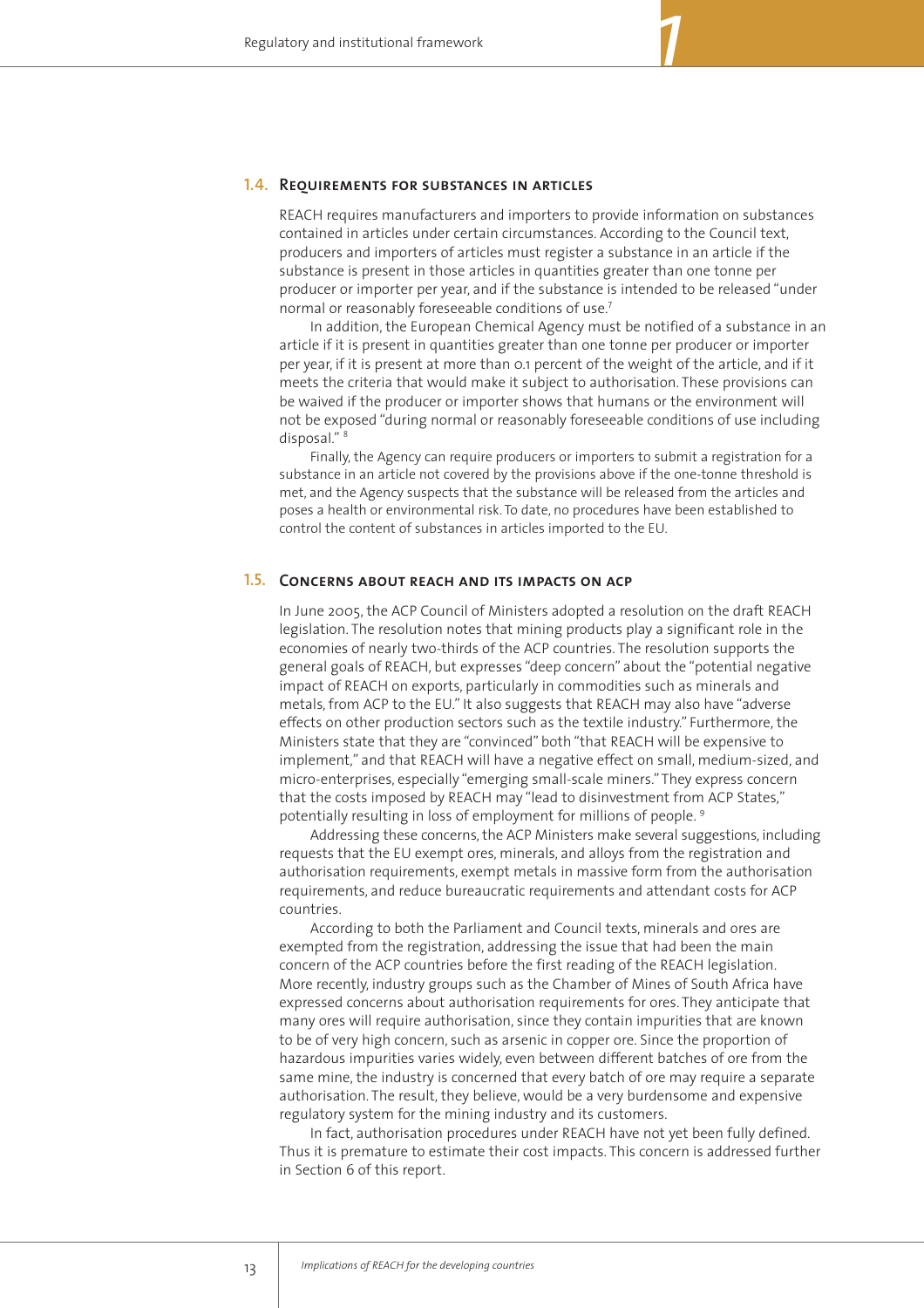# 2. ACP development and trade: How much is subject to REACH?

## **Background on acp economies 2.1.**

The ACP Group of States consists of 79 developing countries that have a long-standing special relationship to Europe. Many of them are ex-colonies that have traditionally received preferential access to European markets. ACP includes 48 countries in Africa (all of sub-Saharan Africa), 16 in the Caribbean, and 15 in the Pacific. Founded in 1975, ACP has elaborated its relationship with Europe through a series of agreements, most recently the Cotonou agreement of 2000.

*2*

As of 2003, ACP's population of 743 million people represented 12 percent of the world population, while its total GDP of  $\epsilon_{434}$  billion amounted to only 1.3 percent of world output. Almost half of ACP's GDP comes from just two countries, South Africa (35 percent) and Nigeria (12 percent). South Africa, by far the largest industrial economy in ACP, is in many ways in a category by itself. Much of our discussion will treat South Africa separately from the rest of ACP.

Although average incomes are low in most ACP nations, there is a wide range within the group. In 2004, ten ACP countries had GDP per capita over US\$ 10,000  $(\epsilon$  8200) in purchasing power parity terms.<sup>10</sup> ACP countries are heavily dependent on trade, with the world in general and with Europe in particular. ACP exports to the world amount to roughly one-third of GDP." ACP exports to the EU amounted to €44.8 billion, or just over 10 percent of ACP GDP, in 2003.12 Seven ACP countries have exports to Europe of more than 20 percent of GDP.<sup>13</sup>

## **Export categories and countries affected by reach 2.2.**

REACH is only relevant to a fraction of ACP's exports to Europe. Some types of chemicals, minerals, and ores will be affected (in addition to the minor impact on substances in articles, discussed below). In the widely used Harmonised System for trade data, which classifies exports and imports into 23 major sections, REACH affects portions of sections V (mineral products), VI (chemicals), XIV (precious metals, stones, and jewellery), and XV (base metals). Possible effects on section III (vegetable oils) are discussed below.

We reviewed the list of four-digit export categories within these classifications, identifying all of those that are potentially affected by REACH. Our goal was to err on the side of inclusiveness: when in doubt, we included any borderline or ambiguous cases, excluding only those which we were certain would not be subject to registration under REACH (see the discussion about REACH coverage in section 1.) We identified 235 categories of "REACH exports" – that is, exports to the EU which are potentially subject to REACH, including all the uncertain ones (these export categories are listed in Appendix I). This is, by design, a worst case scenario; the true list of exports subject to REACH is likely a subset of our list. The value of shipments, in euros, is available for all of these categories; in addition, the volume of shipments, in tonnes, is available for most categories.

For ACP as a whole, REACH exports averaged 1.4 percent of GDP in 2002 to 2004. There is, however, wide variation within ACP, with some countries having virtually no REACH exports and others having higher proportions. In eleven countries, REACH exports averaged one percent of GDP or more in 2002 to 2004, as shown in Table 2.1. In Mozambique and Suriname, REACH exports were more than ten percent of GDP.

In order to focus on the countries where REACH will have the greatest effect, we applied three criteria: we selected all countries where REACH exports exceeded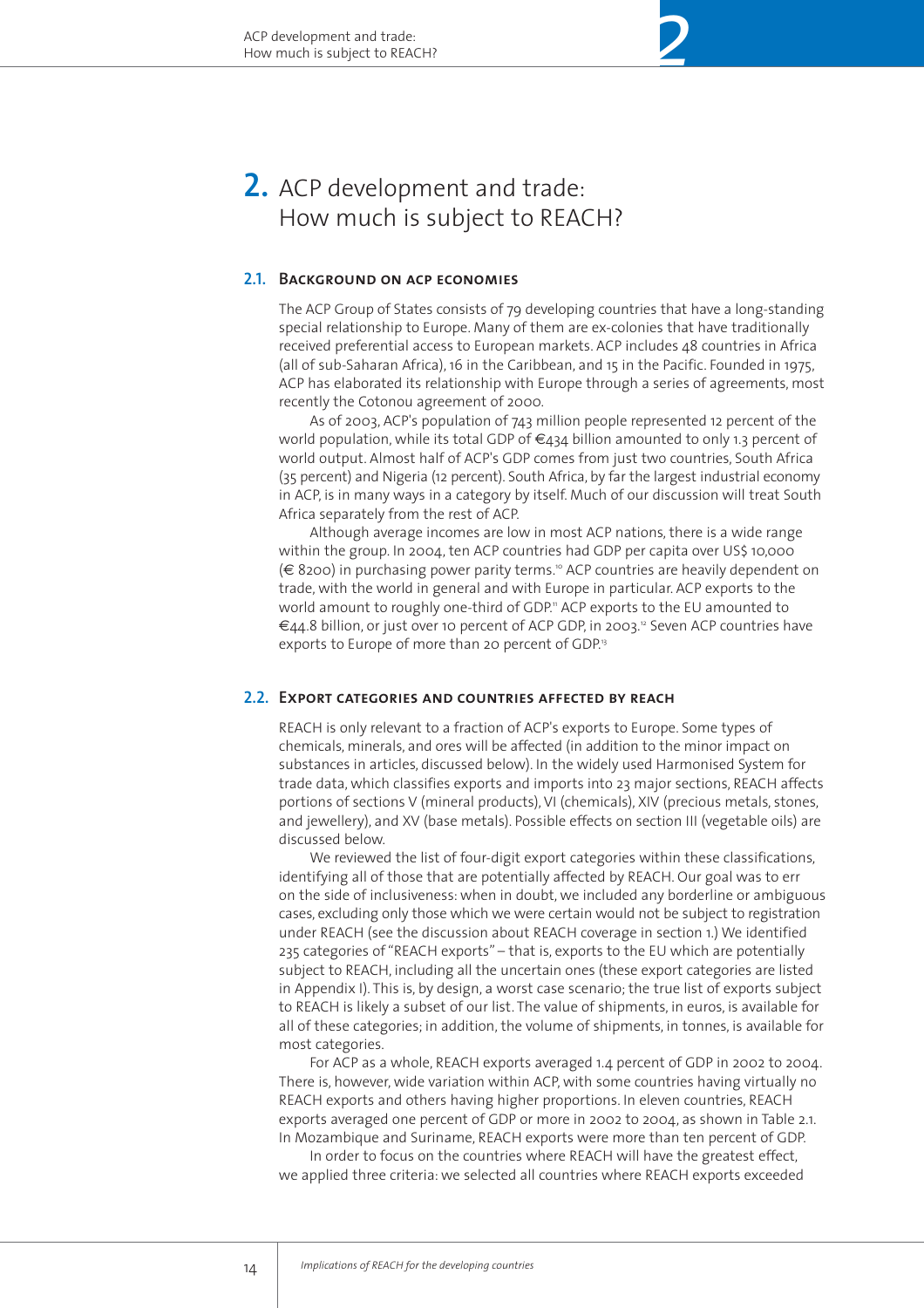one percent of GDP, or where the value of REACH exports exceeded €10 million, or where the volume of shipments of at least one detailed category of REACH exports exceeded 1000 tonnes. The 24 ACP countries that meet at least one of these criteria are shown in Table 2.1. These 24 countries account for more than 99 percent of all REACH exports from ACP.

*2*

Although in some cases we examine ACP totals, our analysis focuses largely on these 24 countries. The other 55 ACP nations report a broad range of very small quantities of many different REACH exports. In those instances where small, nonindustrial nations report small exports of industrial products, it seems likely that they are re-exporting goods produced elsewhere (if not simply making mistakes in data classification or data entry). Since these ambiguous data amount to much less than one percent of all REACH exports, we have not investigated them further or included them in our cost estimates.

There are several reasons why many ACP countries are so little affected by REACH. Some are primarily agricultural exporters; some island nations have servicebased, often tourist-oriented, economies; and some countries depend on exports of products such as fuels which are exempt from REACH.

#### **Mining and chemicals exports**

Tables 2.2 and 2.3 show the principal categories of REACH exports, separately for South Africa and for all other ACP countries. Some €5.9 billion, more than 90 percent of the total, consists of mining products, as shown in Table 2.2<sup>14</sup> ("Chapter 81" includes cobalt, manganese, and other, less common metals.) In mining, both in South Africa and in the rest of ACP, the top six products represent 95 percent or more of all REACH exports. Gold, iron and steel, aluminium, platinum, cobalt, copper, manganese, and nickel together account for the overwhelming majority of REACH exports from ACP.

#### **Table 2.1. Reach exports for selected acp countries (2002-04 average)**

|                            | <b>MILLION EUROS</b> | % OF GDP |
|----------------------------|----------------------|----------|
| <b>SOUTH AFRICA</b>        | 4,238                | 3.02%    |
| MOZAMBIQUE                 | 561                  | 12.37%   |
| <b>JAMAICA</b>             | 273                  | 3.74%    |
| <b>TANZANIA</b>            | 257                  | 2.77%    |
| <b>TRINIDAD AND TOBAGO</b> | 190                  | 2.00%    |
| <b>GHANA</b>               | 189                  | 284%     |
| <b>SURINAME</b>            | 104                  | 11.37%   |
| ZIMBABWE                   | 100                  | 1.25%    |
| <b>DOMINICAN REPUBLIC</b>  | 91                   | 0.55%    |
| CAMEROON                   | 75                   | 0.62%    |
| ZAMBIA                     | 64                   | 1.56%    |
| <b>GUINEA</b>              | 54                   | 1.65%    |
| <b>SUDAN</b>               | 48                   | 0.30%    |
| EQUATORIAL GUINEA          | 46                   | 1.87%    |
| CUBA                       | 37                   | 0.14%    |
| CONGO, DEM. REP.           | 35                   | 0.66%    |
| COTE D'IVOIRE              | 18                   | 0.15%    |
| MADAGASCAR                 | 16                   | 0.41%    |
| UGANDA                     | 13                   | 0.23%    |
| COMOROS                    | 3                    | 1.00%    |

#### **Table 2.2. Reach mining exports (2002-04 average)**

| <b>SOUTH AFRICA</b>  |                                 | <b>MILLION EUROS</b> | %    |
|----------------------|---------------------------------|----------------------|------|
|                      | GOLD                            | 1,993                | 47%  |
|                      | <b>IRON, STEEL, FERROALLOYS</b> | 1.005                | 24%  |
|                      | PLATINUM GROUP METALS           | 682                  | 16%  |
|                      | ALUMINUM, ALUMINUM OXIDE        | 59                   | 1%   |
|                      | <b>SUBTOTAL OF ABOVE</b>        | 3,738                | 88%  |
|                      | <b>TOTAL, ALL REACH EXPORTS</b> | 4,238                | 100% |
| <b>ALL OTHER ACP</b> |                                 |                      |      |
|                      | ALUMINUM, ALUMINUM OXIDE        | 1,042                | 47%  |
|                      | GOLD                            | 538                  | 24%  |
|                      | IRON, STEEL, FERROALLOYS        | 175                  | 8%   |
|                      | <b>ACYCLIC ALCOHOL</b>          | 122                  | 5%   |
|                      | COBAIT                          | 48                   | 2%   |
|                      | <b>NICKEL</b>                   | 25                   | 1%   |
|                      |                                 |                      |      |
|                      | <b>SUBTOTAL OF ABOVE</b>        | 1,950                | 87%  |
|                      | <b>TOTAL, ALL REACH EXPORTS</b> | 2,235                | 100% |
| <b>ACP TOTAL</b>     |                                 |                      |      |
|                      | GOLD                            | 2,530                | 39%  |
|                      | <b>IRON, STEEL, FERROALLOYS</b> | 1,162                | 18%  |
|                      | ALUMINUM, ALUMINUM OXIDE        | 1,103                | 17%  |
|                      | PLATINUM GROUP METALS           | 682                  | 11%  |
|                      |                                 |                      |      |
|                      | <b>SUBTOTAL OF ABOVE</b>        | 5,478                | 85%  |
|                      | <b>TOTAL, ALL REACH EXPORTS</b> | 6,473                | 100% |
|                      |                                 |                      |      |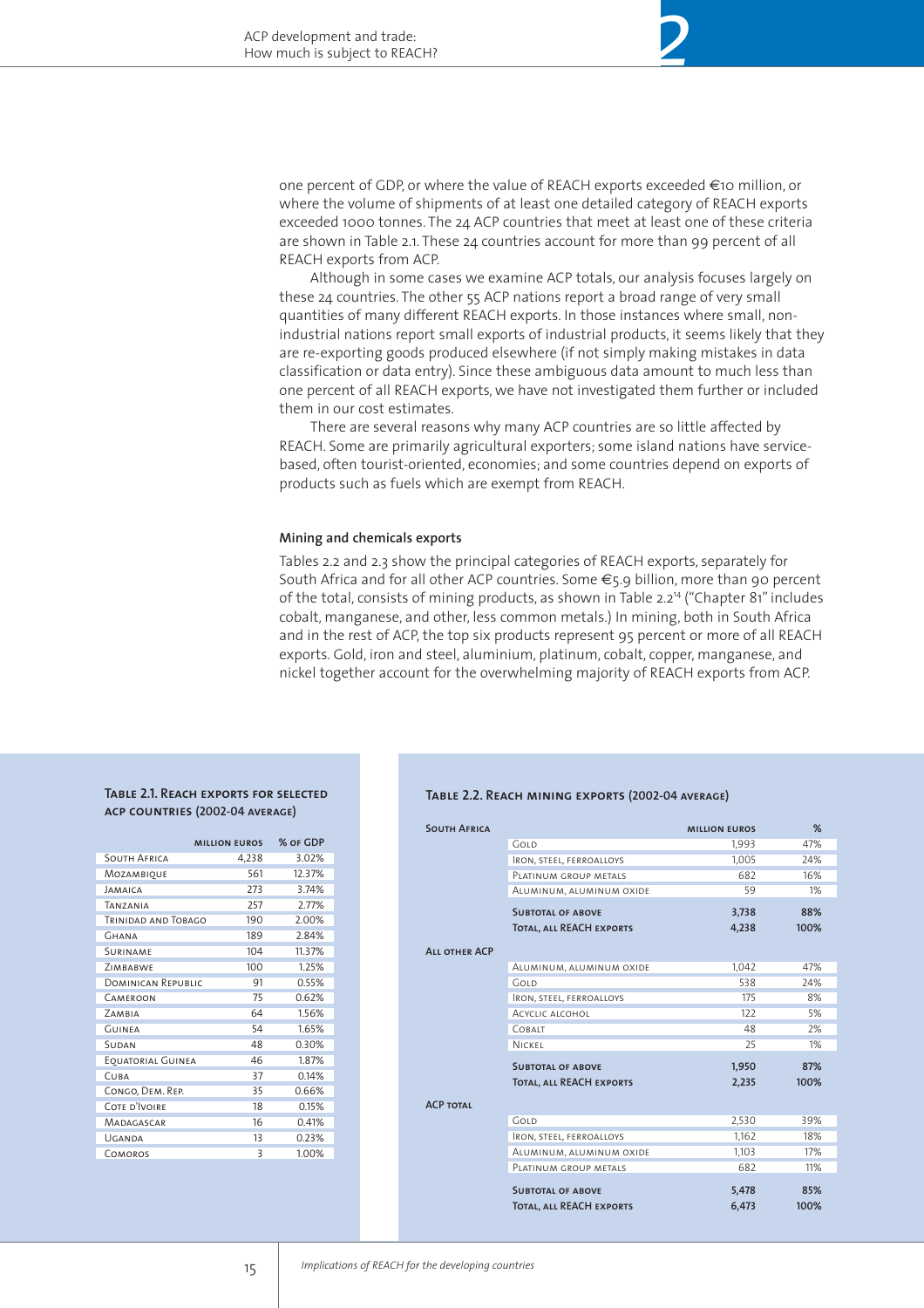#### **Table 2.3. Reach chemical exports (2002-04 average)**

| <b>SOUTH AFRICA</b>  |                                                     | <b>MILLION EUROS</b> | %     |
|----------------------|-----------------------------------------------------|----------------------|-------|
|                      | ACYCLIC HYDROCARBONS                                | 29                   | 9%    |
|                      | <b>REACTION INITIATORS</b>                          | 22                   | 7%    |
|                      | PREPARED BINDERS                                    | 18                   | 6%    |
|                      | HYDRAZINE, HYDROXYLAMINE, AND THEIR INORGANIC SALTS | 18                   | 6%    |
|                      | SALTS OF OXOMETALLIC OR PEROXOMETALLIC ACIDS        | 15                   | 5%    |
|                      | ORGANIC COMPOSITE SOLVENTS                          | 15                   | 5%    |
|                      |                                                     |                      |       |
|                      | <b>SUBTOTAL OF ABOVE</b>                            | 118                  | 38%   |
|                      | <b>TOTAL, ALL REACH EXPORTS</b>                     | 310                  | 100%  |
| <b>ALL OTHER ACP</b> |                                                     |                      |       |
|                      | <b>ACYCLIC ALCOHOLS</b>                             | 122                  | 46%   |
|                      | CHAPTER 29 CONFIDENTIAL TRADE                       | 61                   | 23%   |
|                      | <b>AMMONIA</b>                                      | 20                   | 8%    |
|                      | <b>ESSENTIAL OILS</b>                               | 20                   | 7%    |
|                      | HETEROCYCLIC COMPOUNDS                              | 12                   | 4%    |
|                      | COLOURING MATTER                                    | 4                    | $1\%$ |
|                      |                                                     |                      |       |
|                      | <b>SUBTOTAL OF ABOVE</b>                            | 238                  | 90%   |
|                      | <b>TOTAL, ALL REACH EXPORTS</b>                     | 265                  | 100%  |
|                      |                                                     |                      |       |
| <b>ACP TOTAL</b>     |                                                     |                      |       |
|                      | <b>ACYCLIC ALCOHOLS</b>                             | 132                  | 23%   |
|                      | CHAPTER 29 CONFIDENTIAL TRADE                       | 61                   | 11%   |
|                      | <b>ACYCLIC HYDROCARBONS</b>                         | 30                   | 5%    |
|                      | ESSENTIAL OILS                                      | 26                   | 4%    |
|                      | <b>REACTION INITIATORS</b>                          | 23                   | 4%    |
|                      | PREPARED BINDERS                                    | 22                   | 4%    |
|                      |                                                     |                      |       |
|                      | <b>SUBTOTAL OF ABOVE</b>                            | 293                  | 51%   |
|                      | <b>TOTAL, ALL REACH EXPORTS</b>                     | 575                  | 100%  |

*2*

Chemical exports amount to almost €0.6 billion, as shown in Table 2.3. South Africa has a diverse range of chemical exports, discussed in Section 3. Chemical exports from other countries are quite concentrated, with 90 percent in the top six products, and almost half consisting of acyclic alcohols, i.e. methanol and ethanol. ("Chapter 29" refers to organic chemicals.)

REACH will regulate chemicals and mineral products based on the volume of sales in Europe. Most ACP countries have very few REACH exports in the top volume tiers, for which REACH registration and testing requirements are the most demanding. Table 2.4 shows the number of four-digit categories of REACH exports, by country, in the four volume tiers regulated by REACH. This is not an exact count of the number of separate substances exported to EU, since four-digit categories may contain multiple substances. In many cases, however, a country has only a single export within a four-digit category. The only countries with more than 20 categories above the 1 tonne threshold are South Africa, Cuba, Côte d'Ivoire, and Trinidad and Tobago. The only countries with more than two categories in the top tier, above 1000 tonnes per year, are South Africa, Cuba, Trinidad and Tobago, Zambia, and Zimbabwe. While Table 2.4 presents data on REACH export volumes for the 24 ACP nations selected using our criteria, Appendix II provides volume data for all ACP nations.

All of the ACP countries that are affected by REACH are heavily dependent on one or two export categories. Among the top 24 countries, one or two categories account for at least 63 percent of the value of the country's REACH exports in every case, and at least 90 percent for 16 countries, as shown in Table 2.5.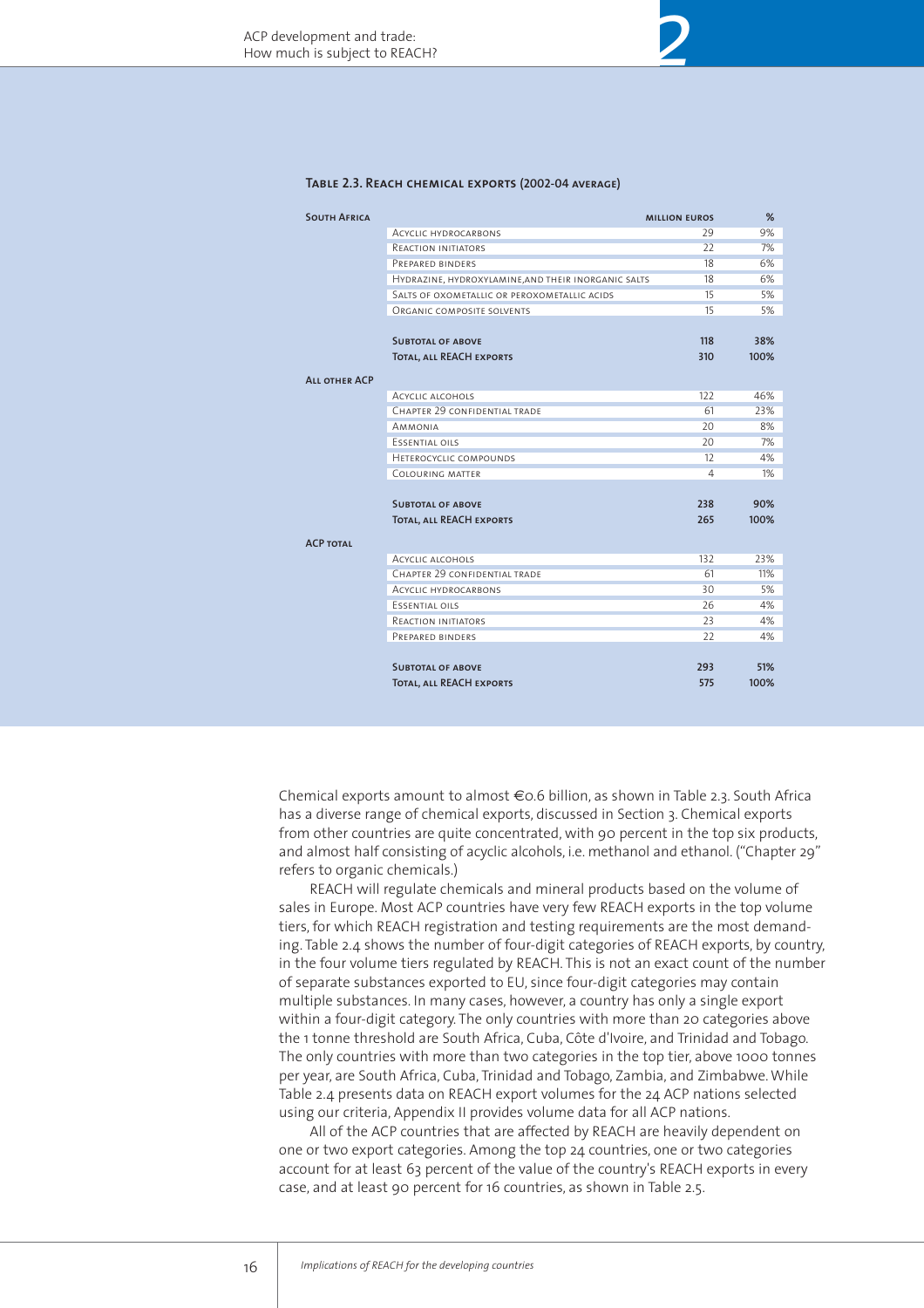# **Table 2.4. Number of reach export categories, by volyme tier**

(based on 2002-2004 average export volumes, tonnes per year)

|                           | $1,000+$       | 100-1,000      | $10 - 100$     | $1-10$         | TOTAL $(1+)$   |
|---------------------------|----------------|----------------|----------------|----------------|----------------|
| CAMEROON                  | 1              | 1              | 5              | 9              | 16             |
| COMOROS                   | 0              | $\Omega$       | 1              | 1              | $\overline{2}$ |
| CONGO                     | 1              | $\overline{2}$ | 3              | $\overline{3}$ | 9              |
| CONGO, DEM. REP.          | 1              | 3              | 3              | 6              | 13             |
| COTE D'IVOIRE             | 0              | $\overline{2}$ | 7              | 16             | 25             |
| CUBA                      | $\overline{4}$ | 6              | 10             | 14             | 34             |
| <b>DOMINICAN REPUBLIC</b> | $\overline{2}$ | 1              | 6              | $\overline{9}$ | 18             |
| EQUATORIAL GUINEA         | $\overline{2}$ | $\mathbf 0$    | $\mathbf{0}$   | $\overline{2}$ | $\overline{4}$ |
| <b>GHANA</b>              | 1              | 1              | $\overline{7}$ | $\overline{3}$ | 12             |
| <b>GUINEA</b>             | $\overline{2}$ | 1              | $\overline{2}$ | $\overline{3}$ | 8              |
| <b>JAMAICA</b>            | $\overline{2}$ | $\mathbf 0$    | $\overline{2}$ | $\overline{5}$ | 9              |
| LIBERIA                   | 1              | $\Omega$       | 1              | $\overline{4}$ | 6              |
| MADAGASCAR                | $\Omega$       | 2              | 1              | 5              | 8              |
| MOZAMBIQUE                | 1              | 1              | $\overline{4}$ | $\overline{7}$ | 13             |
| <b>NAMIBIA</b>            | 1              | $\overline{2}$ | 1              | 4              | 8              |
| PAPUA NEW GUINEA          | 1              | $\Omega$       | $\Omega$       | $\Omega$       | 1              |
| <b>SOUTH AFRICA</b>       | 48             | 45             | 48             | 26             | 167            |
| SUDAN                     | $\Omega$       | $\Omega$       | $\Omega$       | 1              | 1              |
| <b>SURINAME</b>           | 1              | $\overline{2}$ | 1              | 6              | 10             |
| TANZANIA                  | $\Omega$       | $\overline{4}$ | 5              | $\overline{2}$ | 11             |
| TRINIDAD AND TOBAGO       | 7              | 3              | 6              | 5              | 21             |
| UGANDA                    | 0              | $\mathbf{O}$   | $\overline{2}$ | $\overline{3}$ | 5              |
| ZAMBIA                    | 4              | $\overline{2}$ | $\overline{2}$ | 1              | 9              |
| ZIMBABWE                  | 3              | 1              | $\overline{2}$ | 8              | 14             |

#### **Table 2.5. Major REACH exports by ACP country**

|                            | <b>MAJOR EXPORTS</b>     | % OF REACH EXPORTS (2002-04 AVERAGE) |               |
|----------------------------|--------------------------|--------------------------------------|---------------|
| <b>CAMEROON</b>            | ALUMINIUM                | 95%                                  |               |
| <b>COMOROS</b>             | <b>FSSENTIAL OILS</b>    | 98%                                  |               |
| CONGO                      | COPPER, COBALT           | 80% *                                |               |
| CONGO, DEM. REP.           | COBALT, COPPER           | 90%                                  | $\rightarrow$ |
| <b>CUBA</b>                | NICKEL, IRON             | 82%                                  |               |
| COTE D'IVOIRE              | ESSENTIAL OILS, GOLD     | 92%                                  |               |
| <b>DOMINICAN REPUBLIC</b>  | FERROALLOYS              | 85%                                  |               |
| EOUATORIAL GUINEA          | ACYCLIC ALCOHOL          | 88%                                  |               |
| <b>GHANA</b>               | ALUMINIUM, GOLD          | 100%                                 |               |
| <b>GUINFA</b>              | ALUMINIUM, GOLD          | 99%                                  |               |
| <b>JAMAICA</b>             | <b>AIUMINIUM</b>         | $100\%$ *                            |               |
| LIBERIA                    | FERROUS PRODUCTS, GOLD   | 94%                                  |               |
| MADAGASCAR                 | ESSENTIAL OILS, GOLD     | 96%                                  |               |
| <b>MOZAMBIOUE</b>          | <b>AIUMINIUM</b>         | 100%                                 |               |
| <b>NAMIBIA</b>             | ZINC, COPPER             | 99%                                  |               |
| PAPUA NEW GUINEA           | MONOCARBOXYLIC ACIDS     | 71%                                  |               |
| <b>SOUTH AFRICA</b>        | <b>GOLD, PLATINUM</b>    | 63%                                  |               |
| <b>SUDAN</b>               | GOLD                     | 100%                                 |               |
| <b>SURINAME</b>            | ALUMINIUM, GOLD          | 98%                                  |               |
| TANZANIA                   | GOLD                     | 97%                                  |               |
| <b>TRINIDAD AND TOBAGO</b> | ACYCLIC ALCOHOL, AMMONIA | 75% *                                |               |
| UGANDA                     | GOLD                     | 92%                                  |               |
| ZAMBIA                     | COBALT, COPPER           | 97%                                  | $\cdot$       |
| ZIMBABWE                   | FERROALLOYS, NICKEL      | 86%                                  |               |

\*Percentage of identifiable trade, excluding a major category of confidential trade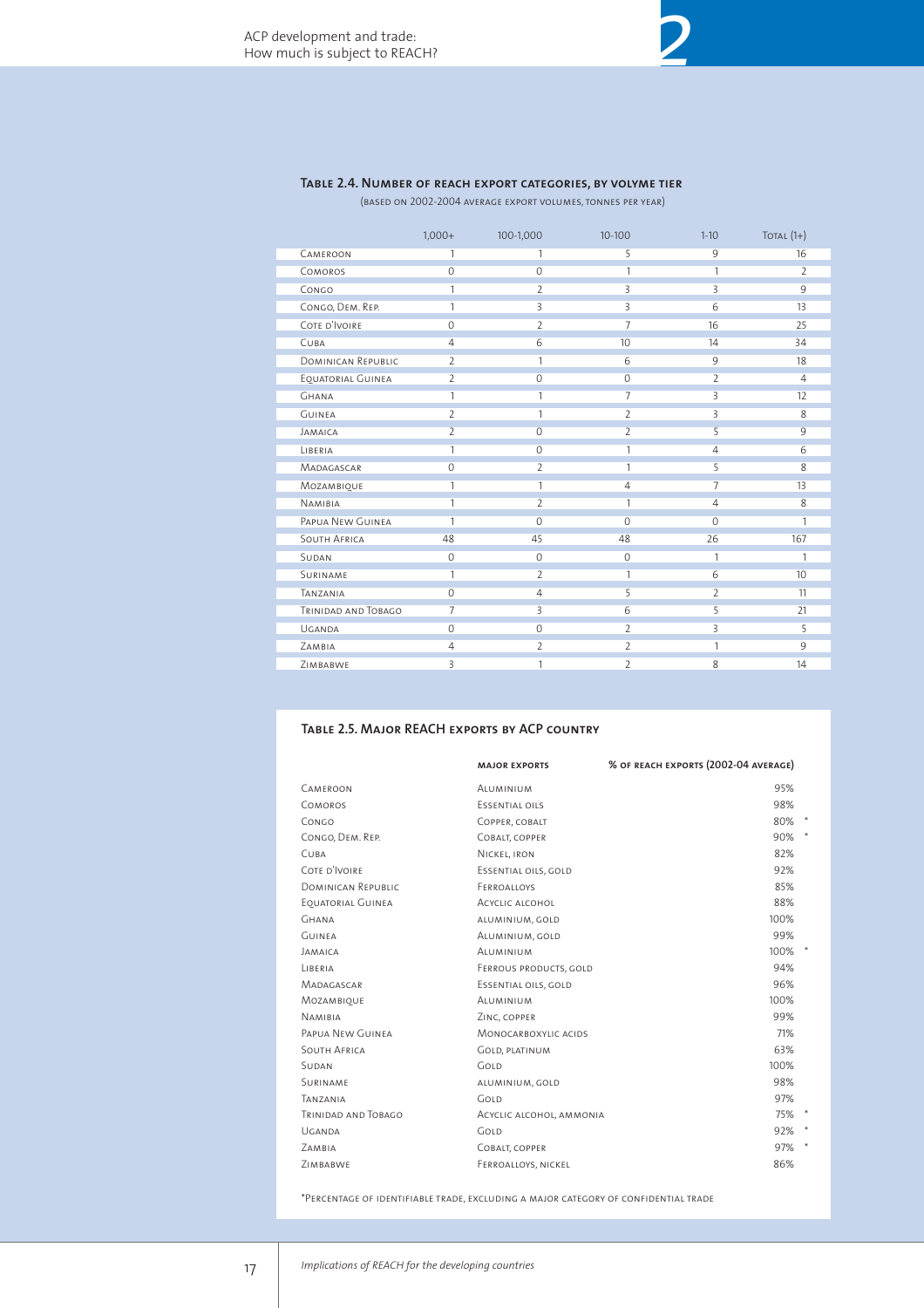ACP's leading mineral and metal products (as listed in Table 2.2) are the dominant REACH exports for 18 countries, including South Africa. Essential oils (volatile oils with the characteristic odour or flavour of the plants from which they are made, used in perfumes and flavourings) are leading exports from Comoros, Côte d'Ivoire, and Madagascar. Methanol, an acyclic alcohol, is the principal REACH export from Equatorial Guinea, a spin-off from the country's rapidly expanding oil industry. Most of Equatorial Guinea's exports go to North America and Asia, however, rather than Europe; and most of the country's exports to Europe (and elsewhere) consist of petroleum. Trinidad and Tobago is also an oil-producing country, and petroleum is its top export to Europe. Trinidad and Tobago has an extensive industrial economy, built in part on its oil and gas production, and exports a range of manufactured goods. Its principal REACH exports are acyclic alcohols (ethanol and methanol) and ammonia. Papua New Guinea's principal REACH exports are monocarboxylic fatty acids mainly derived from palm oil, one of the country's main export products.

#### **South Africa**

ACP's leading exporter is its largest economy, South Africa. Only one quarter of South Africa's total exports to the EU come under REACH guidelines. Coal and diamonds (the country's top exports to Europe), and many manufactured and agricultural exports are not affected. In REACH export sectors, South Africa is the fourth-largest supplier of iron and steel to the EU, has a diversified, growing chemical industry, and has the largest mining sector in ACP.<sup>16</sup> We identified more than 200 REACH export categories in South Africa, far more than in any other country.

South Africa's complex and diversified chemical industry employs roughly 200,000 people, accounting for €7 billion of value added, more than 4 percent of GDP.<sup>17</sup> Its growth has been driven by the demand for explosives in the mining industry, the abundance of cheap coal, and the political environment before 1994, which put a premium on national self-sufficiency (DTI, 2005, 20). The industry is dominated by three major companies, AECI, SASOL, and Dow Sentrachem. In the words of the South African Department of Trade and Industry (DTI), "a few large upstream producers who are responsible for between 60 percent and 70 percent of the chemical sector turnover dominate SA chemical sector..." (DTI, 2005, 20).

Most of South Africa's chemical production, however, is in product lines that are exempt from REACH: liquid fuels, plastics, polymers, rubber, and pharmaceuticals account for 71 percent of the industry.<sup>18</sup>Much of the production in the remainder of the industry is in high-volume, basic chemicals, according to the DTI (DTI, 2005, 20).

South Africa is a net importer of chemicals, largely due to its imports of pharmaceuticals and fine chemicals. At the same time, it is a significant exporter of other chemical products. Most of South Africa's chemical exports to Europe are basic industrial chemicals, with a smaller quantity of finished products such as cosmetics and inks. No single product or small group of products dominates the list, as seen in Table 2.3; rather, there are exports of moderate quantities of a variety of industrial chemicals. Only 21 percent of South Africa's chemical exports go to the EU; markets in Africa, Asia, and North America are more important to the industry.<sup>19</sup>

Most of South Africa's REACH exports consist of metals – particularly gold, platinum group metals, and iron and steel products. South Africa is the world's largest producer of both gold and platinum. In gold, South Africa has 40 percent of world reserves, and produced 14 percent of world output in 2004. In platinum, South Africa is even more dominant, with 88 percent of world reserves, and 58 percent of world output in 2004.<sup>20</sup> South Africa is also important, but not as dominant, in iron and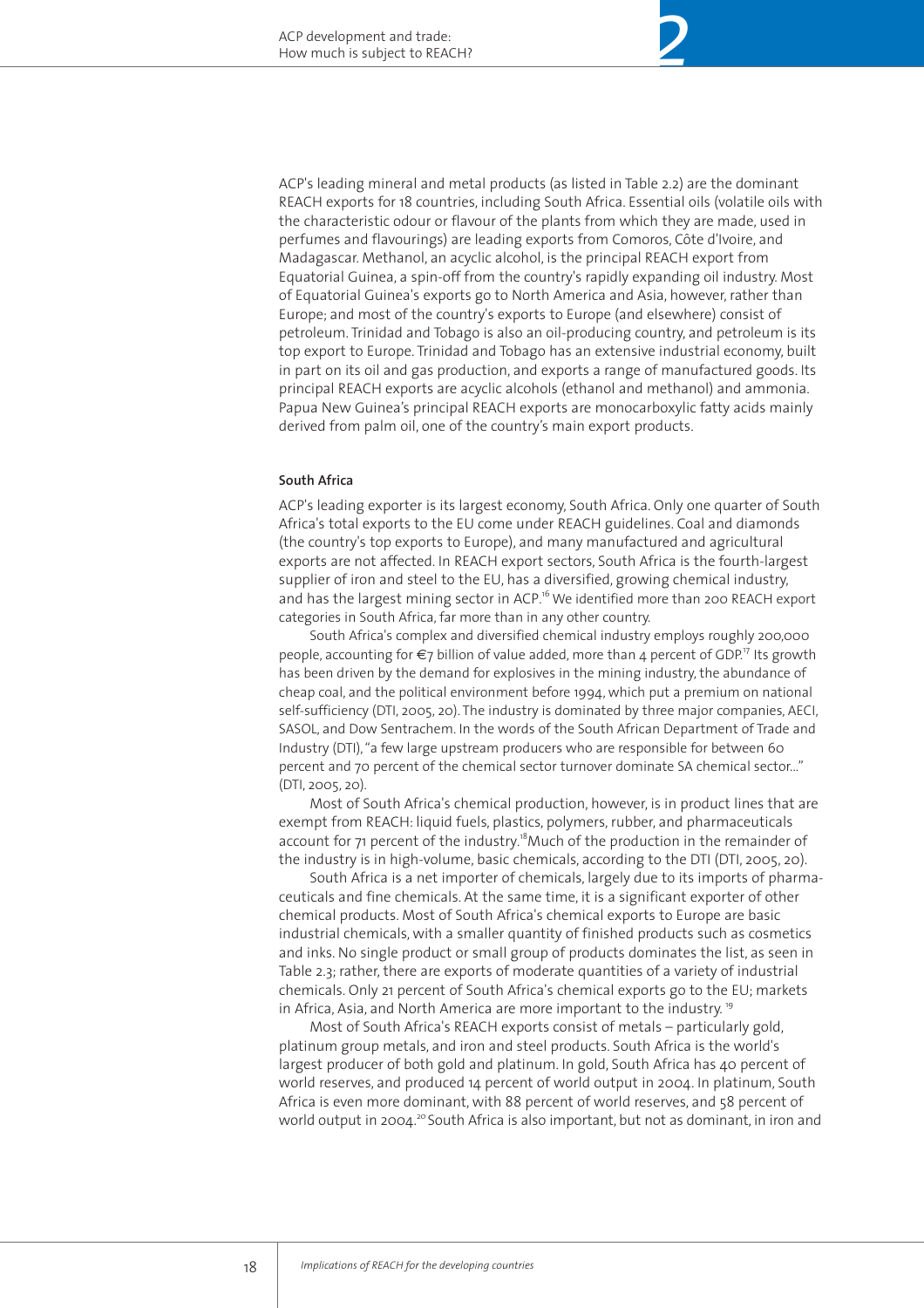steel. In 2005, the country produced roughly 40 million tonnes of iron ore (3 percent of world output), of which 25 million tonnes were exported as ore and 15 million tonnes were used locally.<sup>21</sup> South Africa is the 19th largest steel producer and the eighth largest net exporter in the world. In 2005, only 14 percent of South Africa's steel exports went to the EU, while 41 percent went to the Far East and 21 percent to other countries in Africa.<sup>22</sup> The largest REACH export from South Africa's iron and steel industry is ferroalloys, an intermediate product consisting of iron alloyed with elements such as chromium, manganese, and silicon that add desirable properties for steelmaking. In 2004, South Africa produced 4.3 million tonnes of ferroalloys, almost a fifth of world production of 23 million tonnes, and second only to China's 8.6 million tonnes (Jorgenson 2004). Exports amounted to at least 3.4 million tonnes in 2004, or about 80 percent of production.<sup>23</sup>

*2*

Under REACH, alloys are treated as mixtures: when alloys are imported into Europe, each of the substances in the alloys must be registered. There are, however, only a limited number of substances used in alloys. Ferrochromium makes up 72 percent of South Africa's ferroalloy production, and ferromanganese and silicomanganese another 23 percent (Jorgenson 2004).

### **Possible impacts on vegetable oils 2.3.**

It is uncertain whether or not one additional category of ACP exports to Europe will be regulated under REACH. Vegetable oils are classified as complex substances under the European Inventory of Existing Commercial Substances (EINECS), and therefore could be subject to REACH. The Parliament version of REACH exempts vegetable oils, and the Council version is ambiguous on this point but could be interpreted as exempting vegetable oils. Thus it appears likely that vegetable oils will be exempted, and they have not been included in the calculations earlier in this section.

If vegetable oils were regulated under REACH, the impact would again be concentrated on just a few countries and products. In 2004, ACP exports to the EU in section III (animal and vegetable fats and oils) totalled €248 million. Of this total, 82 percent came from two countries: Papua New Guinea exported €182 million of palm oil and coconut oil to Europe, and Senegal exported €21 million of groundnut (peanut) oil. The next largest section III exporters, with €3 million to €8 million each, were Côte d'Ivoire, Ghana, Vanuatu, Gambia, South Africa, and Sudan. No other ACP country exported more than €1.5 million.

If vegetable oils were covered by REACH, our estimate of ACP's total REACH exports would increase by about 4 percent, and Senegal, Gambia (a groundnut oil exporter) and Vanuatu (coconut oil) would join our list of the ACP countries most affected by REACH. Gambia and Vanuatu are very small economies where vegetable oil exports amount to 2 to 3 percent of GDP. If its vegetable oils were regulated, Papua New Guinea would become the third most heavily affected ACP country, measured by REACH exports as a percent of GDP.

# 2.4. SUBSTANCES IN ARTICLES

REACH requires submission of data on substances in articles under certain circumstances, as explained in Section 1 of this report. A number of categories in the ACP-EU trade data include articles that could potentially contain REACH-affected substances. These include electrical equipment; textiles and clothing; articles made from metals, plastics, rubber, wood, and leather; optical, photographic, and cinematographic apparatus; articles of stone, plaster, cement, asbestos, and mica; and miscellaneous items such as footwear, mattresses, and furniture.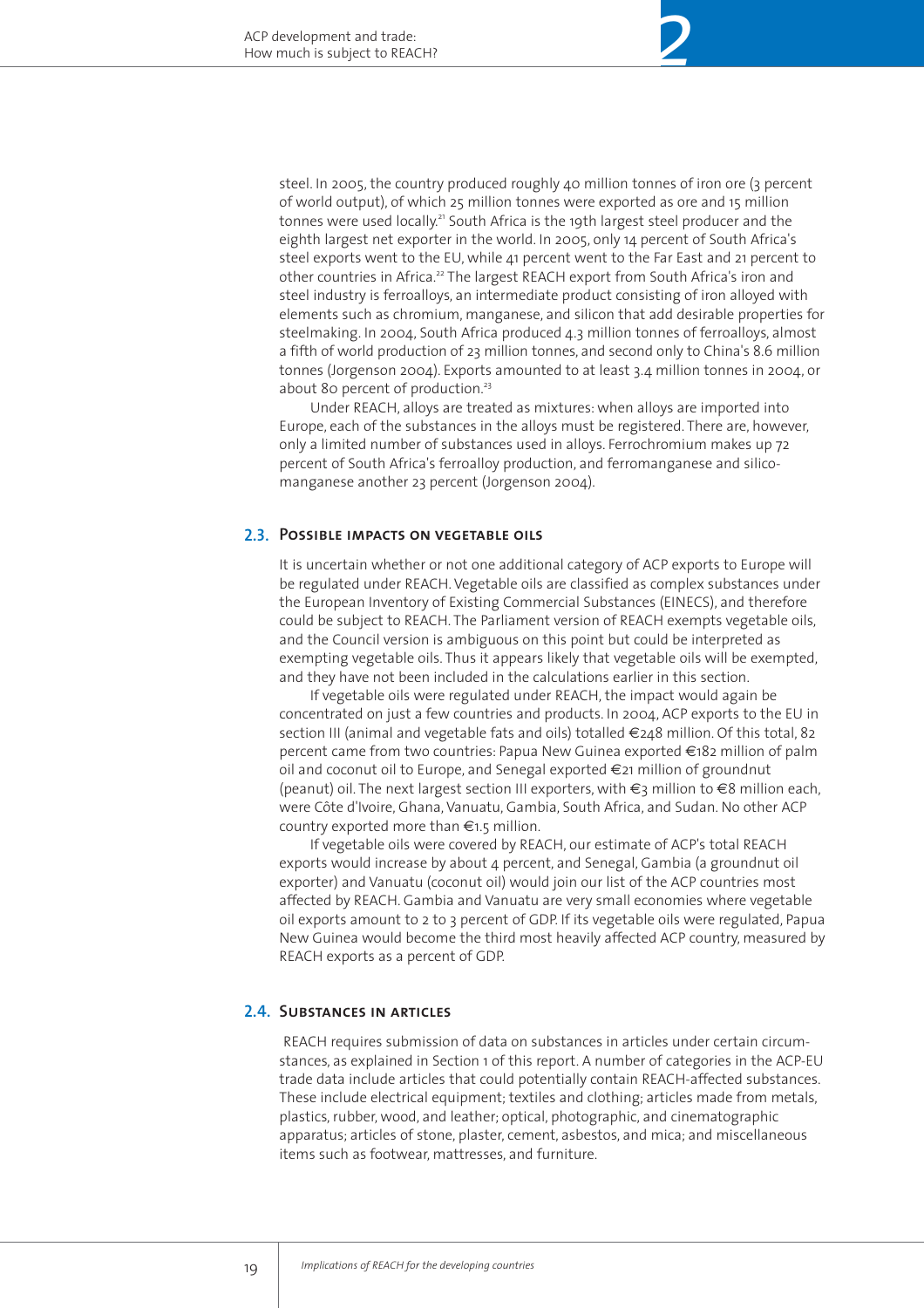Concern has been expressed about the possible effects of REACH on the textiles industry. The resolution on REACH by the ACP Council of Ministers, described in Section 1 of this report, suggests that REACH may have an adverse effect on the textiles industry in ACP countries.24 On the other hand, a study conducted within Europe drew attention to the potential vulnerability of the European textiles industry (Enviro Tex GmbH, 2005). This study emphasized the fact that the textiles industry uses a large number of low-volume specialty substances, which could pose difficulties for testing and registration. The study suggests that REACH may offer a competitive advantage to importers of textiles, since REACH will apply to the substances used in European production regardless of whether they are present in the finished product. In contrast, producers outside of Europe have the option to use any substance in production, provided that the substance is not incorporated into the finished product.

*2*

A number of toxic chemicals are used in textile production; some of these remain in the finished garment or other textile product.<sup>25</sup> Some chemicals are applied deliberately to textiles to impart certain qualities, such as colour or crease resistance. Other chemicals are added as "auxiliaries" in manufacturing, for example to protect fibres during weaving or to increase the affinity of textile fibres for dye. Residues of these auxiliaries may remain in finished textile products. Many of these chemicals are hazardous. For example, textiles can contain carcinogenic azo dyes, heavy metals, brominated flame retardants, and formaldehyde. Dyes used on cotton often must be "fixed" chemically after dyeing, to ensure that they adhere to the fibre (KEMI, 1997).

Exports of textiles from ACP countries to the EU are worth nearly €1.4 billion per year. Three countries account for more than two-thirds of this total. The top textile exporters among the ACP countries are Mauritius, with sales of €0.5 billion, South Africa, with nearly €0.3 billion, and Madagascar, with somewhat less than €0.2 billion. Textiles are only a small part of South Africa's overall exports. In contrast, textiles and apparel account for about half of the total exports to the EU from Madagascar, and about a third from Mauritius.

Production of cotton textiles in Madagascar is largely coordinated by two large companies. Almost 85 percent of cotton production in the country is coordinated by Haysema, a company owned 62 percent by the government and 38 percent by a French cotton company. Haysema provides seeds, fertilizers, and insecticides to farmers, purchases cotton from them, and processes the cotton for export. The majority of producers supplying cotton to Haysema are smallholders with less than 5 hectares of land. Most of the remainder of cotton is produced by the Cotona Group, a vertically integrated company that operates in all stages of production from cotton growing to garment manufacturing. Cotona operates the primary spinning mill in Madagascar and supplies fabrics to many garment manufacturers in the country, as well as operating its own manufacturing operations. Thus, although small producers are involved in cotton production in Madagascar, large companies are responsible for exporting the finished products to Europe.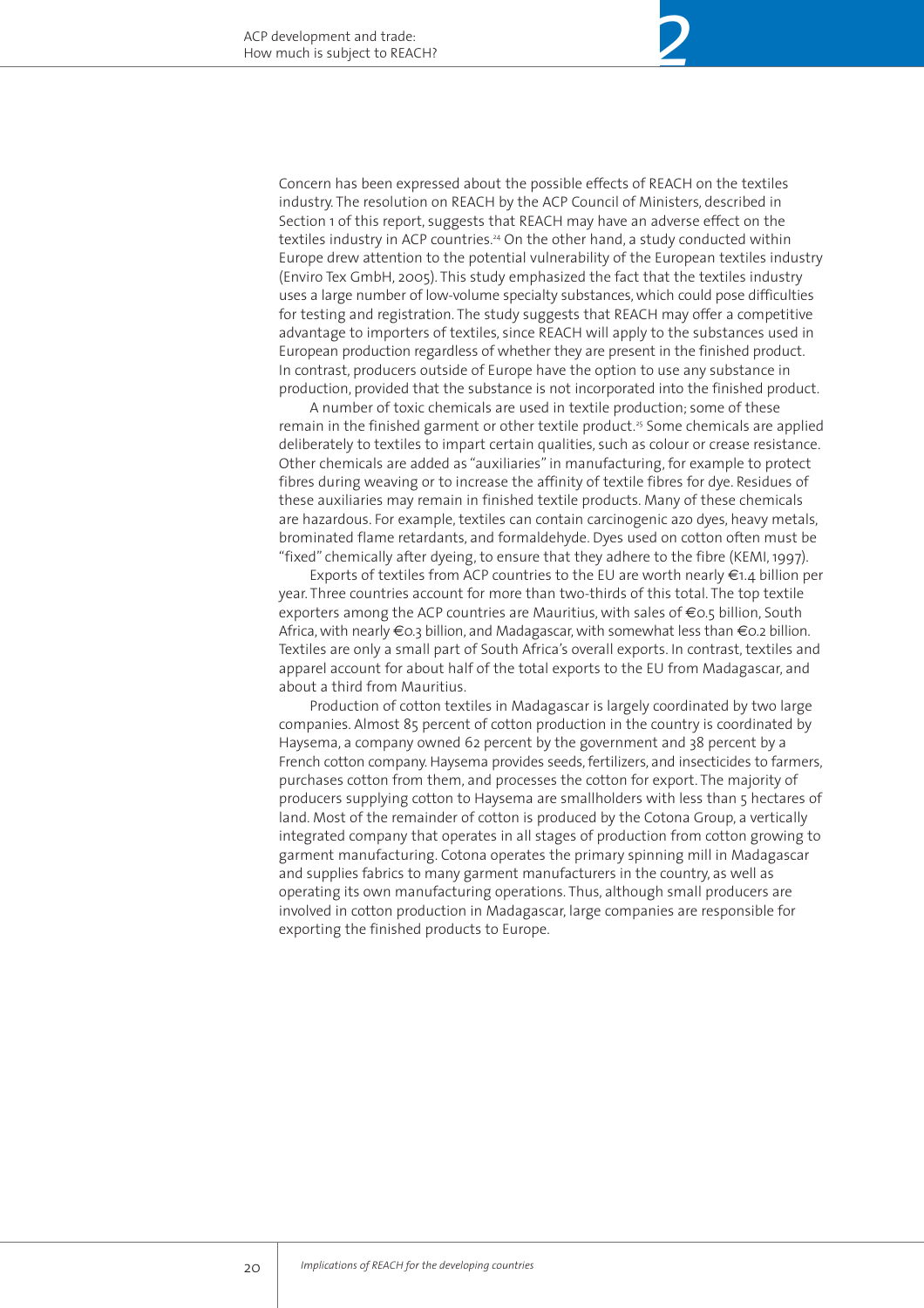# **3.** Exporting enterprises: Multinationals versus local producers

In this section we examine the enterprises that produce and market some of the leading ACP exports that could be subject to REACH. In particular, we attempt to identify the role of multinationals and large companies, government enterprises, and small and medium-sized local enterprises based in ACP nations. Major multinational corporations are presumably able to cope with regulatory requirements under REACH, just as well as European firms; the same may also be true for the largest ACP-based companies. At the other extreme, small local firms in developing countries may face real difficulties in understanding and complying with European regulations such as REACH.

The exports and countries examined here are:

- 0 Aluminum in Mozambique, Cameroon, Jamaica, and Suriname;
- 0 Gold in Tanzania, Suriname, and Ghana;
- 0 Ferroalloys in the Dominican Republic and Zimbabwe;
- 0 Alcohols and ammonia in Trinidad and Tobago and Equatorial Guinea;
- 0 Essential oils in Madagascar and the Comoros; and
- 0 Mining, metals, and chemicals in South Africa.

Our findings in brief are as follows:

- 0 Metals, alcohols, and ammonia are generally produced and exported by multi-national enterprises, at times working through joint ventures with local firms and national governments. In Trinidad and Tobago, and in Zimbabwe, large local firms are also involved in these industries.
- 0 In gold-producing countries other than South Africa, small-scale gold mining exists alongside large commercial mines; government agencies are charged with buying gold from small-scale miners and exporting it, although black-market sales are also common
- 0 Essential oils are produced and exported by small and medium sized enterprises (SME's), which may need help in responding to REACH
- 0 South Africa has a combination of multinational corporations and very large national firms in its mining, metals, and chemicals industries. While most production and exports come from these very large firms, there are also a minority of smaller South African businesses that could find the requirements of REACH to be challenging

In the industries we examined, only essential oils and, to a lesser extent, the smaller South African exporters support the notion that developing country exporters may need help in coping with REACH. Most of ACP's leading exports, including the great majority of South Africa's exports, come from large multinationals, joint ventures, and large ACP firms. Small-scale gold mining does not lead to small-scale marketing; it is either handled by a national government agency, or is sold on the black market, neither of which involves any legitimate small exporters.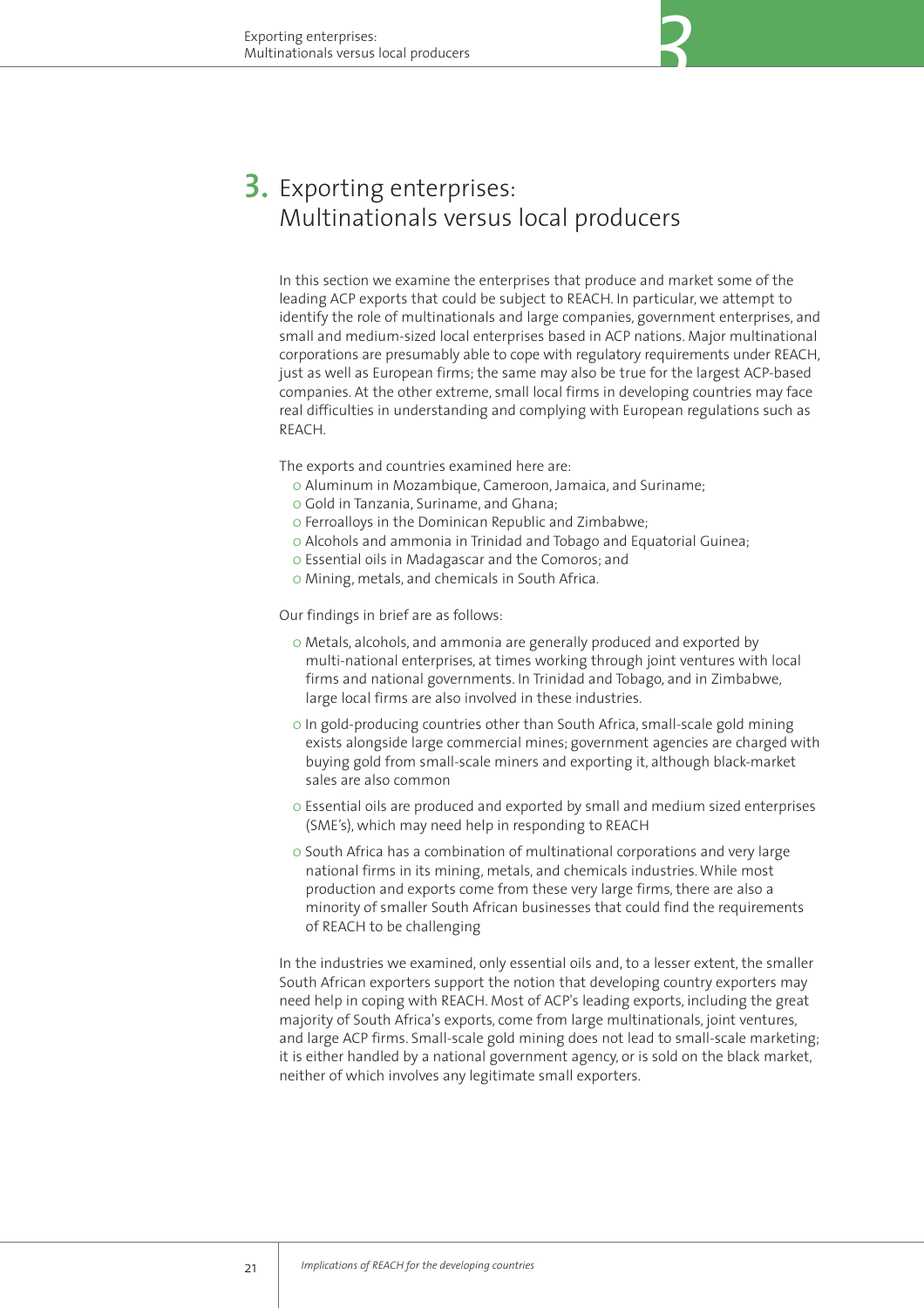### **Aluminium 3.1.**

Among ACP countries other than South Africa, aluminium and aluminium oxides are by far the largest REACH exports. Of the twelve countries exporting these products, Mozambique, Cameroon, Jamaica, and Suriname account for 99 percent of production (excluding that of South Africa). In all four countries, major multinational companies are the leading force in the industry, often operating through joint ventures with the national government and/or other local partners.

#### **Mozambique**

Mozambique's export revenue came mostly from its fisheries until its economy changed dramatically with the inauguration of the Mozal smelter in 2000 (Southern African Regional Poverty Network 2004, 33). Mozal belongs to an international consortium whose lead owner is the Australian mining firm BHP Billiton (47 percent). Other owners are Mitsubishi (25 percent), the Industrial Development Corporation of South Africa (24 percent), and the government of Mozambique (4 percent). In 2003, the plant increased output by almost 50 percent to  $407,000$  tonnes,  $^{28}$  and aluminium exports accounted for 58 percent of total Mozambican exports (Yager, 2003a,1). Aluminium can be exported to Europe using the special duty-free status of Mozambican goods. By 2002, nearly 90 percent of Germany's aluminium imports came from Mozal.<sup>29</sup>

#### **Cameroon**

In 2004, Cameroon exported €91 million in unwrought aluminium to the EU. Alucam is the only aluminium operation in the country; the Alucam smelter and rolling mill are co-owned by the government of Cameroon (53 percent) and the Canadian multinational Alcan (47 percent) (Bermúdez-Lugo 2004). Alcan reported a major expansion in Cameroon operations in 2004, increasing plant capacity from 90,000 tonnes to 3.5 million tonnes a year.30 Alcan is the world's second largest producer of unwrought aluminium, and also produces many other products. Its global revenues in 2003 totalled €22.9 billion.<sup>31</sup>

#### **Jamaica**

Jamaica is one of the world's leading producers of bauxite (the ore from which aluminium oxide is produced) and of aluminium oxide, also known as alumina. In 2003, Jamaica produced 13.4 million tonnes and 3.8 million tonnes respectively of bauxite and alumina (Bermúdez-Lugo 2004, 8-9). The sector is dominated by three joint venture projects of international companies.

The Alcoa Minerals of Jamaica Aluminium Company (Jamalco), owned one-half by of Alcoa and one-half by the Jamaican government, owns and manages several bauxite mines, an alumina refinery, and port facilities in Jamaica; its capacity recently expand-ed to 2.65 million tonnes.<sup>32</sup> The West Indies Alumina Company (Windalco) alumina refinery, owned by a subsidiary of Glencore International (93 percent) and by the Jamaican government (7 percent), includes a smelter, several mines and its own port. Its production capacity is 1.26 million tonnes of alumina, and it employs 1200 workers.33 The Alumina Partners of Jamaica (Alpart), owned by Glencore (65 percent) and Hydro Aluminium (35 percent), expanded its facilities in 2003 and exports through its own port. The refinery's capacity is 1.65 million tonnes of alumina and it employs 1300 workers. The Jamaican government profits from exports through its licensing arm in the Ministry of Mining and partial ownership of Windalco and Jamalco (Bermúdez-Lugo 2004, 8-9).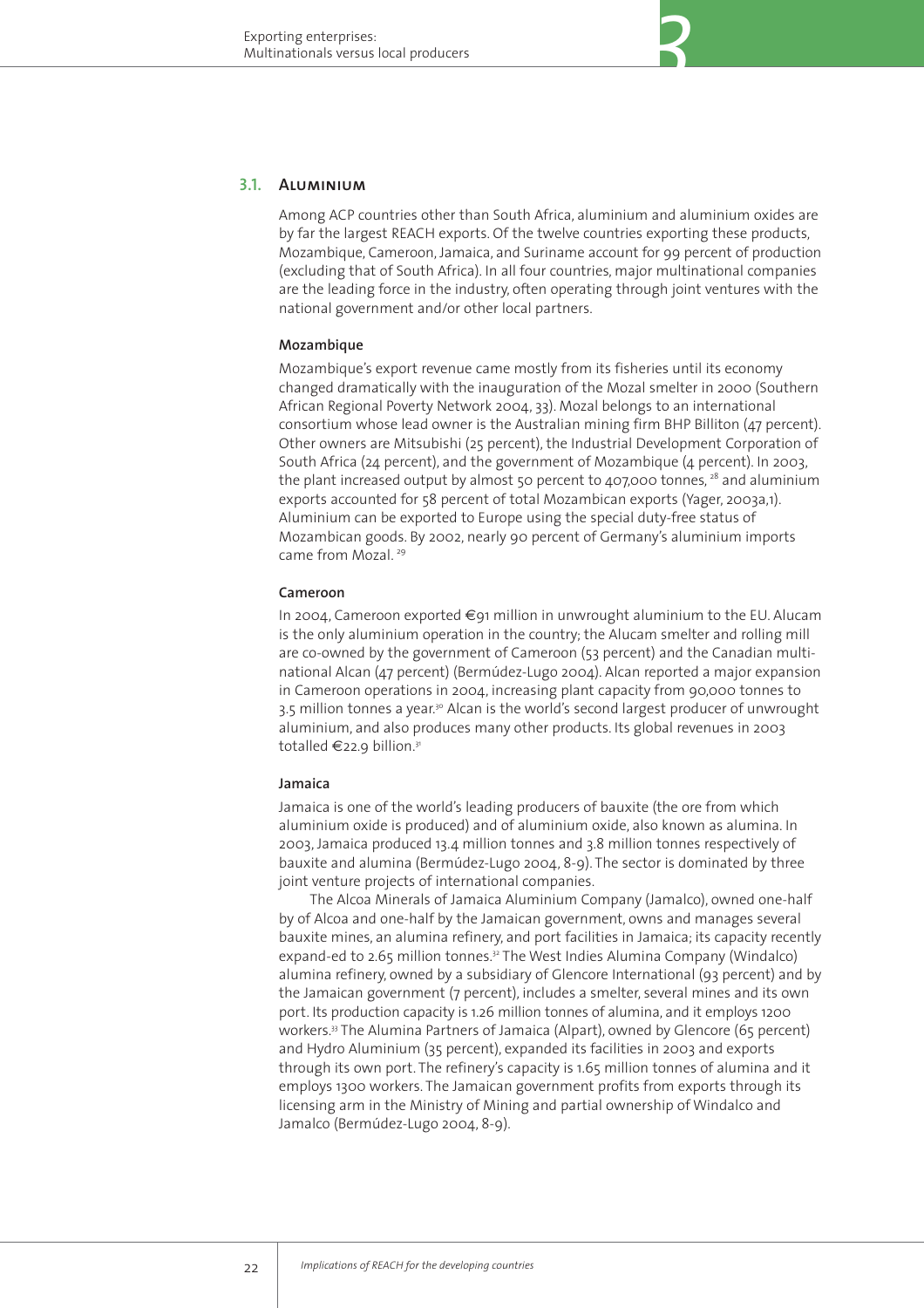#### **Suriname**

Alcoa has operated in Suriname since 1916, and is the main producer of aluminium both through its subsidiary Suralco and through a joint venture with BHP Billiton. The industry is expanding, with two large projects scheduled to be completed in 2005. Bauxite accounted for 70 percent of the Suriname's export earnings in 2003 and 15 percent of GDP (Fong-Sam 2003,5).

## **Gold3.2.**

Gold mining in ACP countries is conducted by two categories of producers: large multinationals, and artisanal and small-scale miners. The latter include men, woman and even children who operate with rudimentary tools for low profits, often using mercury at great cost to their health and the environment (Dreschler, 2001).<sup>34</sup> The gold they mine is usually sold either to black-market traders or government buyers, depending on the laws and effectiveness of government programs. The artisanal miners will not be directly affected by REACH as they do not export gold themselves, but sell it either to the government or on the black market. In every country we examined, however, a majority of gold production comes from large-scale mines.

#### **Tanzania**

In 2004, Tanzania exported ¤311 million in gold to the EU, making it the largest ACP exporter after South Africa. Output was 48,000 kilograms in 2003 (Yager 2003b). The gold mining industry in Tanzania consists of many large mining companies and consortium projects, as well as about 500,000 artisanal miners.<sup>35</sup> The industry was deregulated in 1987, allowing both private companies and artisanal miners to operate legally. Exports of gold have increased since 2000, mainly due to new large-scale mining projects. Some of the largest gold-mining companies in the world operate in Tanzania, such as Anglogold Ashanti (a subsidiary of Anglo American, South Africa's largest gold producer), Barrick, and Resolute Mining, as well as other multinational gold companies (Yager 2003b). Large local companies that mined gold in Tanzania in the past have generally been bought out by even larger multinationals.

By some estimates 25 percent of the gold produced comes from artisanal and small-scale miners. The government is obligated to buy gold produced by small-scale miners but a lack of infrastructure and resources has given rise to many middlemen and black-marketers (Dreschler, 2001). Partly to address this problem, the government of Tanzania has invested in the country's first gold refinery (owned 80 percent by the government and 20 percent by Italian investors), which will buy gold directly from small-scale miners at market prices.<sup>36</sup>

#### **Suriname**

Suriname exported €74.5 million worth of gold to the EU in 2004. Only two large gold companies operate in Suriname, Canarc Resources Corporation (Benzdorp is the local company) and Cambior (Rosebel Gold Mines). Canarc is a Canadian company listed on the Toronto Stock Exchange whose major shareholders include Barrick Gold and Kinross Gold Corporation.<sup>37</sup> Cambior is the sixth largest Canadian gold producer; its Rosebel mine is expected to operate for ten years and produced 8,400 kilograms in its first year (Fong-Sam 2003). $38$ 

The rest of Suriname's gold mining is carried out by artisanal miners, the majority of whom operate on illegal claims. Suriname has been experiencing a gold rush that started in 1993 following the end of a civil war.<sup>39</sup> The government does have a purchasing program for gold that is the only authorized buyer from small-scale miners, but it only collects an estimated 25 percent of actual production (Heemskerk 2000, 21). Illegal sales of gold in connection with money laundering, often through jewellers, are common (Veiga 1997, 8).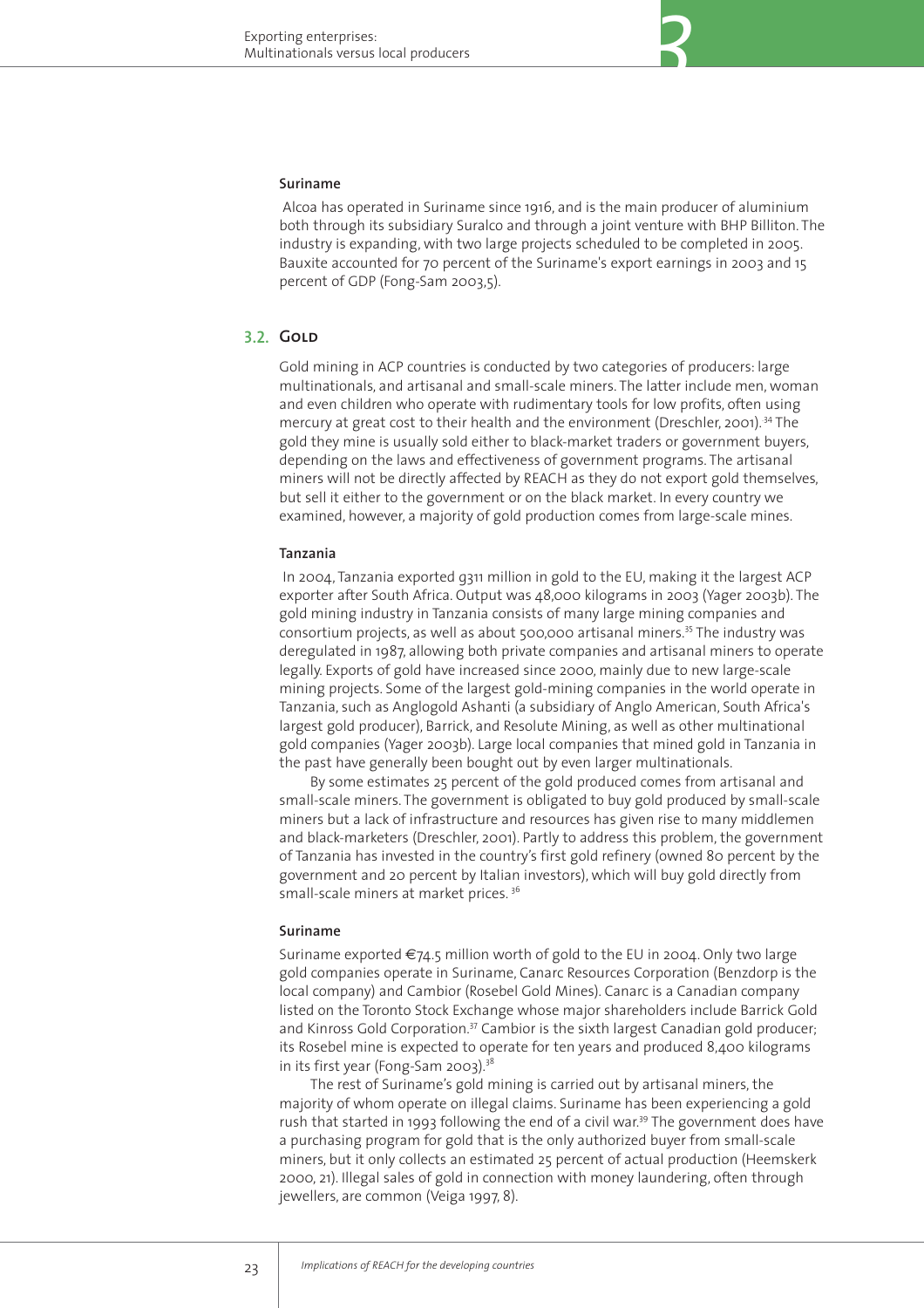#### **Ghana**

Ghana was the second largest producer of gold in Africa after South Africa in 2003, although its gold industry has recently experienced a downturn (Coakley 2003a,1). In 2003, two companies accounted for 85 percent of Ghana's gold production, AngloGold Ashanti, and Gold Fields Ghana. Gold Fields Ghana is owned by the South African company, Gold Fields Ltd. (71 percent), the Canadian company IAMGold (19 percent), and the Ghanaian government (10 percent).<sup>40</sup> Gold Fields Ltd. is a South African company that describes itself as one of the world's largest un-hedged pro-ducers of gold, with global production of 120,000 kilograms yearly and listings on several European stock exchanges.<sup>41</sup>

The Newmont Mining Corporation, a U.S. company and the world's second largest gold mining company after Anglo American, also announced investments in two new Ghanaian mines in 2003 (Coakley 2003a). Other companies included the mid-tier Golden Star Resources (with its main assets in Ghana and production of 5,700 kilograms in 2005) $42$  and Redback Mining, from Vancouver (with production of 3,500 kilograms per year).<sup>43</sup> In addition, there are about 100,000 artisanal miners of diamonds, gold, and other minerals, some of whom mine illegally. Small-scale miners sell their gold either on the black market or to the state agency in charge of marketing gold (even if they mine illegally), at "near market prices" (Hilson and Potter 2003, 250-254).

## **Ferroalloys3.3.**

#### **Dominican Republic**

In 2003, all of the Dominican Republic output of the alloy ferronickel, 27,200 tonnes, was produced by Falcondo. The company is owned by Falconbridge Ltd. of Canada (85 percent), the government of the Dominican Republic (11 percent), and Redstone Resources Inc. (4 percent). The company mines, mills, and smelts its own nickel laterite ores in the Dominican Republic (Bermúdez-Lugo 2003, 6-7). Falconbridge is the fourth largest producer of refined nickel in the world, and a significant regional producer of ferronickel. Beyond copper and nickel, it also has zinc and aluminium investments and operates in 18 countries.<sup>44</sup>

#### **Zimbabwe**

Zimbabwe exported  $\epsilon$ 163 billion in ferrochrome in 2003, and chromium and ferroalloys accounted for 36 percent of the country's mineral production. The ferroalloy industry in Zimbabwe is dominated by two private companies (Coakley 2003b, 1-2).  $45$ One company, Zimbabwe Alloys, was bought from Anglo American in 2005 by a local consortium.<sup>46</sup> The other private company is a local firm called Zimbabwe Mining and Smelting Company (Zimasco), which is the world's fifth largest ferrochrome producer. <sup>47</sup> The industry also includes smaller operations controlled and marketed by the government-owned Zimbabwe Mining Development Corporation (Coakley 2003b, 1-2).

# **Acyclic Alcohols and Ammonia 3.4.**

The leading exports of industrial chemicals from ACP countries other than South Africa are acyclic alcohols (ethanol and methanol) from Trinidad and Tobago, and Equatorial Guinea, and ammonia from Trinidad and Tobago.

#### **Trinidad and Tobago**

Trinidad and Tobago has a significant chemical industry, with ten ammonia and seven methanol plants.<sup>48</sup> The country also recently added a plant producing ethanol.<sup>49</sup> Both methanol and ammonia are downstream products of natural gas production from Trinidad and Tobago's energy sector.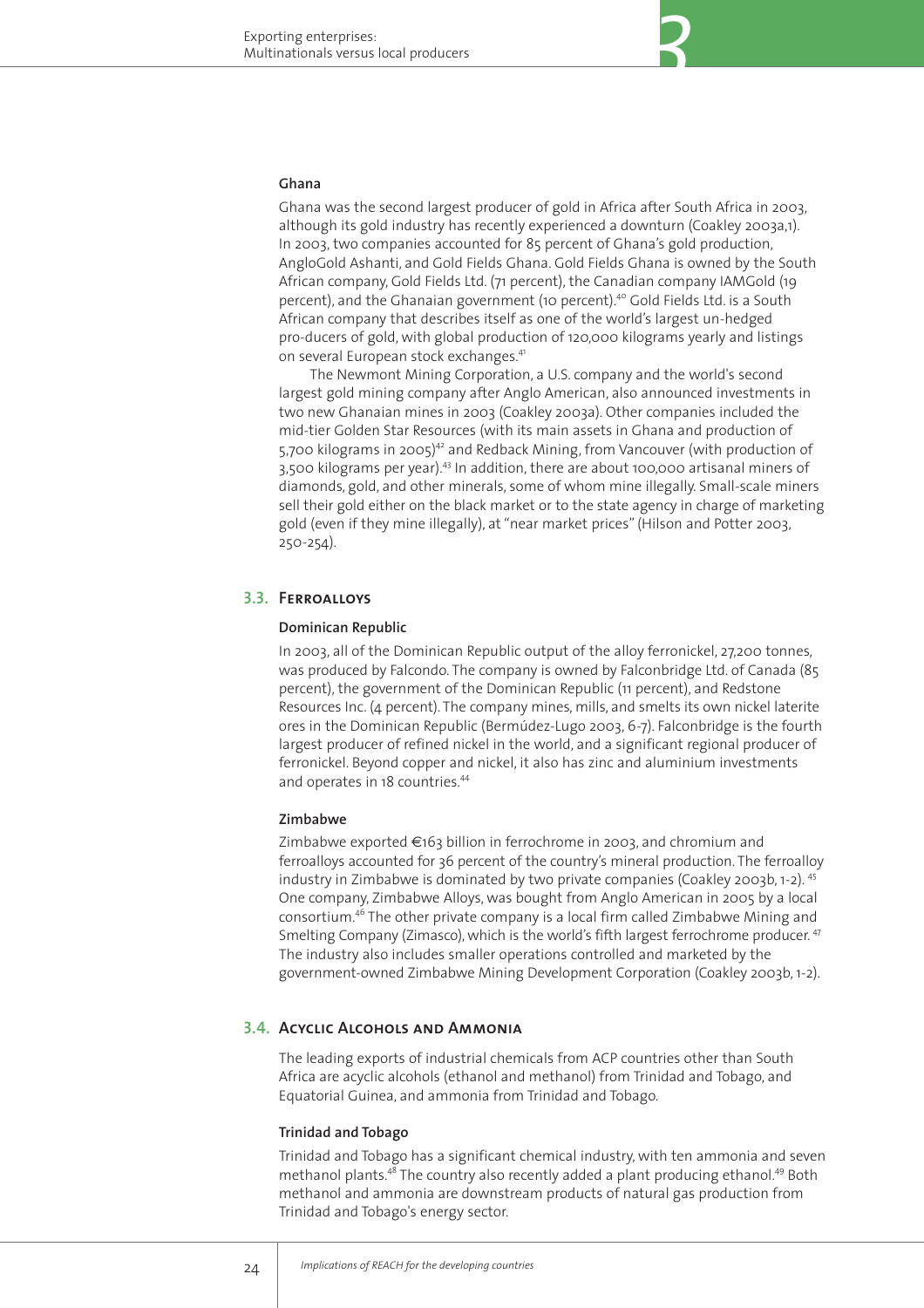Several large international companies, and some medium-sized international and regional companies are involved in the production of ammonia, as well as the government of Trinidad and Tobago. One of the most recently built plants, commissioned in 2004, is a joint project of German and U.S. companies as well as CL Financial Ltd. of Trinidad and Tobago (Bermúdez-Lugo 2003). CL Financial is a diversified regional conglomerate spanning several industries, with operations in 26 countries.50 Another contract signed in 2005 for the construction of the largest ammonia/urea plant in the Western Hemisphere was from a joint venture between the government and private investors, mainly from the island's insurance industry, calling themselves Trinidad Energy Investments Limited (TEIL).<sup>51</sup> Also in 2005, Terra Industries, a U.S. chemical company, announced it would partner with CF Industries, a U.S. fertilizer producer, and ANSA McAl Limited to construct a large ammonia manufacturing facility. <sup>52, 53</sup> ANSA McAl is a diversified regional conglomerate with before tax profits of  $\epsilon$ 60 million in 2004.<sup>54</sup> The remaining multinational involved in ammonia production is Yara International, a subsidiary of the Norwegian energy company, Norsk Hydro. It owns and operates one plant and also operates two other plants belonging to the Trinidad Nitrogen Co. (Tringen), of which it owns 49 percent. An entity controlled by the national government, owns the remaining 51 percent of Tringen.

*3*

Trinidad and Tobago also exports both methanol and ethanol. The methanol industry is highly consolidated, consisting of two companies with seven plants. Methanol Holdings Trinidad Limited (MHTL), owned in majority by CL Financial and 43 percent by a German investment firm, Consolidated Energy Limited (CEL), owns six plants, the newest of which cost about €400 million and will double the company's output.55 Methanex, a Canadian company with methanol production facilities in three countries and listings on the Toronto Stock Exchange as well as the NASDAQ, owns the remain-ing two plants, with a combined production of 2.5 million tonnes.<sup>56, 57</sup> A subsidiary of CL Financial opened the island's first ethanol manufacturing facility in 2005 and planned to produce 250 to 450 million litres per year.<sup>58</sup>

#### **Equatorial Guinea**

Equatorial Guinea is economically dependent on the production and export of petroleum products. Methanol, as a by-product of oil and natural gas production, began in 2001. Methanol output comes entirely from the Atlantic Methanol Production Co., which is owned by the Marathon Oil Corporation (45 percent), Noble Energy (45 percent), and Equatorial Guinea's government (10 percent) (Mobbs 2004). Marathon Oil and Noble Energy are both U.S. oil companies, based in Houston, Texas.

### **Essential Oils 3.5.**

Essential oils are products of plants giving the odours and tastes characteristic of the particular plant, such as cinnamon and lavender. They are usually produced through steam distillation or the pressing of the rinds of a plant. Six ACP countries exported an annual average of more than 50 tonnes of essential oils to EU in 2002-2004; data on exports of essential oils from these six countries are presented in Appendix IV. We looked in further detail at the industry in Madagascar, the largest essential oils exporter to the EU after South Africa, and its neighbour, Comoros, for which 98 percent of its REACH exports to the EU consisted of essential oils in the same period.

Plants for essential oils are often grown by small scale farmers, who sell their products to companies with distillation and packaging facilities.<sup>59</sup> In the ACP countries we examined, the sector appears to consist entirely of small to medium farmers and manufacturers. Following the discussion of the industry in Madagascar and Comoros, we briefly examine the importers of essential oils and the likely impacts of REACH in this sector.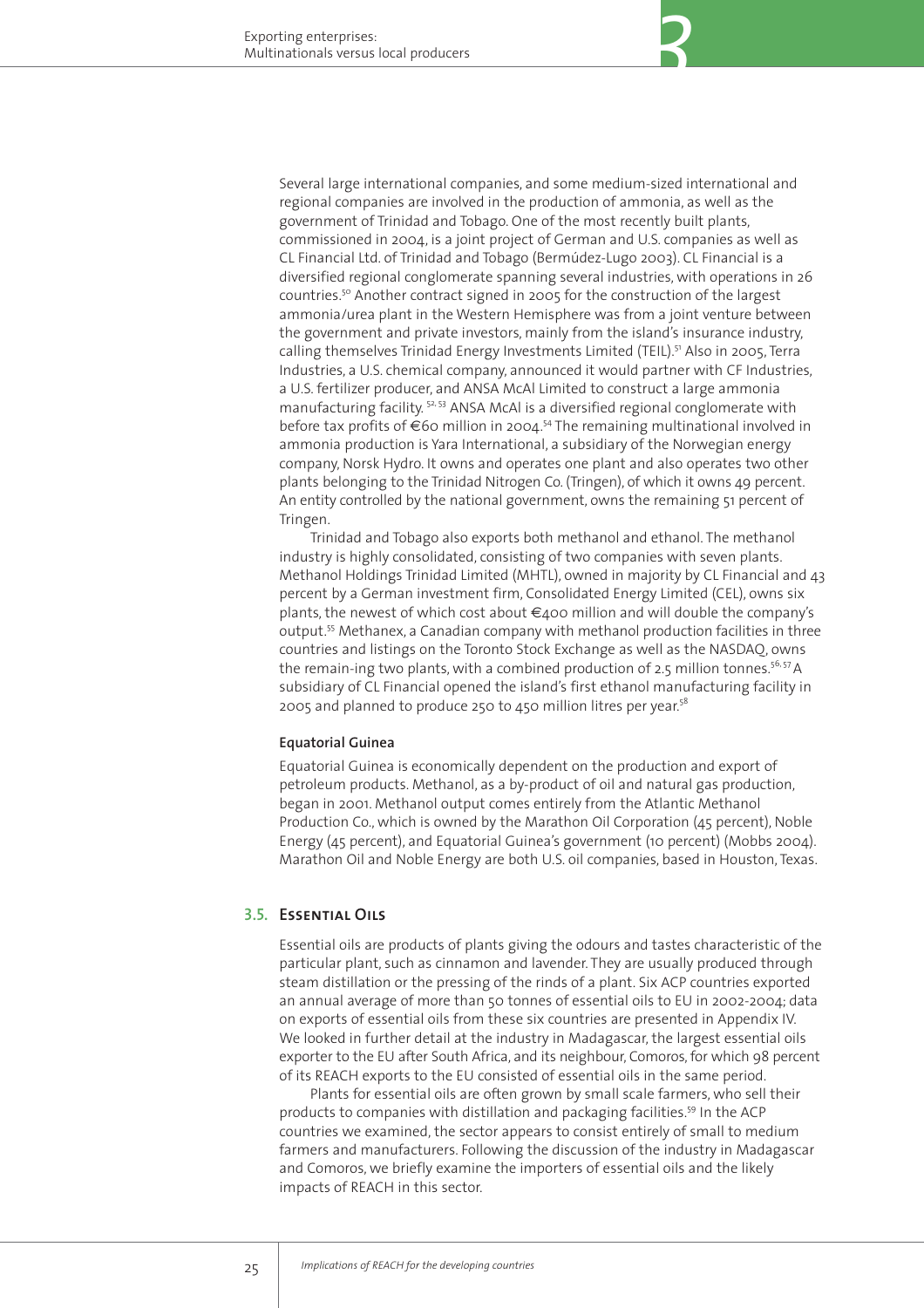#### **Madagascar**

Madagascar, the ACP's largest essential oils exporter after South Africa, sent an average of q6 million of essential oils to the EU in 2002 to 2004. Vanilla is one of Madagascar's most important and well-known exports, but essential oils from many other plants that grow well in Madagascar are also being established as export products, for example, ylang ylang, clove, palmarosa, geranium, niaouli, and helichryse.<sup>60</sup> Growing consumer interest in essential oils and in organic products has spurred production. Currently 80 to 90 percent of the oils are produced for export, and are exported "raw" due to the lack of manufacturing infrastructure.<sup>61</sup> The government of Madagascar does not provide support for essential oils or other organic products.

The international aid community, including agencies such as GTZ, USAID, and UNIDO, has been active for more than a decade, with several major aid projects aimed at developing the industry, particularly the organic production of essential oils, in an effort to raise rural incomes. GTZ started one of the first projects, called Protrade, in 1994, offering marketing and production advice aimed at securing entrance for growers to the EU organic market.<sup>62</sup> In 2005, USAID started a program called "Business And Market Expansion" or Bamex, to support and encourage the production of essential oils and other Malagsy products.<sup>63, 64</sup> The Bamex site lists about 20 small to medium-sized companies that produce essential oils or related substances.<sup>65</sup> Pronabio, a professional producers and traders association in agribusiness, is also working on developing the essential oils market and certifying organic products, with approximately 20 members involved in the production or export of essential oils.<sup>66,67,68</sup>

#### **Comoros**

In Comoros, also known as the Perfume Isles, exports of essential oils account for 98 percent of REACH exports. The group of islands exports 80 percent of the world's supply of ylang-ylang essence, a main ingredient in many perfumes. The essential oil of vanilla is another important export. As in Madagascar, distilleries use their own crops but also buy from smaller farmers, since producing for the export market requires quality controls of the distilled products and registration processes that most small farmers cannot afford on their own.<sup>69</sup> Distillation of vanilla and ylang-ylang was formerly carried out mainly by French companies, but as unprofitable plantations have been closed, farmers have begun to set up their own small distilleries.<sup>70</sup>

Comoros is among the poorest nations in Africa. The country has few natural resources, and its chief exports, vanilla, essential oils, cloves, and copra, are subject to large price fluctuations.<sup>71</sup> Necessary infrastructure for development is lacking – many villages are not connected to roads and the ports are rudimentary.<sup>72</sup>

#### **Who will bear the costs for importing essential oils?**

The importers and suppliers to the EU will bear the costs of meeting REACH requirements for essential oils imported in quantities of more than 1 tonne. It has been suggested that the ability to comply with REACH could become a decisive determinant in importers selection of suppliers (Jones 2005, 20). The European Federation of Essential Oils, which represents importers to the EU and producers in the EU, has emphasized that their 150 members are mainly SME's and would have difficulty complying with REACH. They have suggested exempting essential oils from REACH along with the other substances exempted in Annex III.<sup>73</sup>

Even if essential oils are not exempted, however, the overall costs of REACH compliance will be low. As Appendix IV shows, there are only a limited number of essential oils exported from ACP to the EU in quantities affected by REACH.

In fact, a 2005 paper on the subject estimated that 170 essential oils (57 percent of all the essential oils sold in the EU) are produced in amounts less than one tonne and are not subject to REACH. Another 120 essential oils (40 percent) are below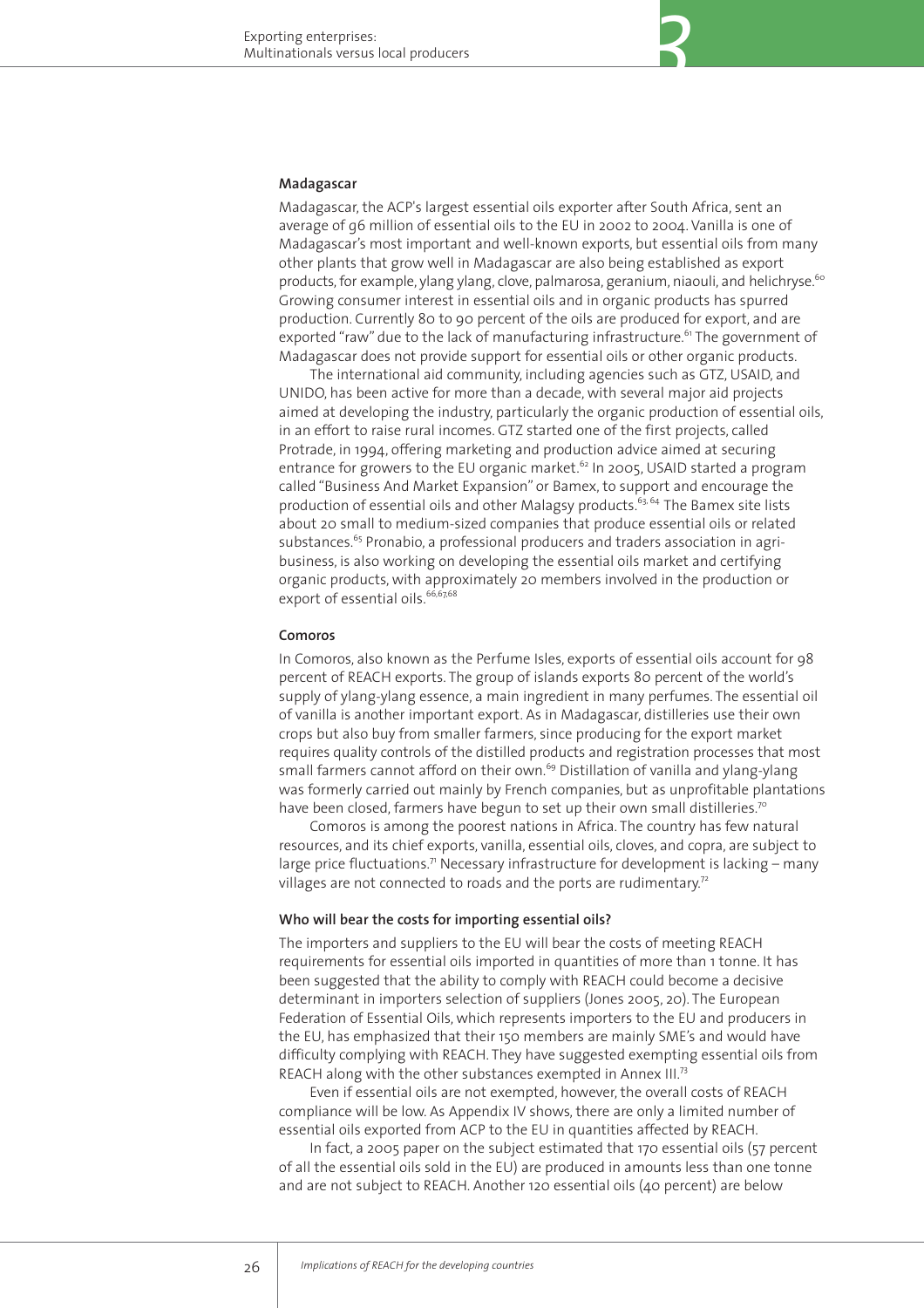

*3*

### **S.6. SOUTH AFRICA**

Finally, the exporting enterprises of South Africa are in a class by themselves. Some of these exporters have already appeared in this section, as foreign investors in gold production in other African countries. In general, both the mining and metals industries and the chemicals industry are dominated by small numbers of very large South African and multinational companies; there are, however, some smaller producers that play a secondary role in the country's REACH exports.

#### **Mining and metals**

South Africa is the world's leading producer of gold, with four major companies producing more than 28,000 kilograms annually.<sup>74</sup> Mergers and consolidations have recently reduced the number of companies in the industry so that now six companies produce 99 percent of the country's output, led by Anglogold Ashanti, which is partially (32 percent) owned by the British multinational mining company Anglo American. According to South Africa's Chamber of Mines the other five large-scale gold producers are Harmony, a publicly-traded South African company that also has operations in Australia and Papau New Guinea; Driefontein Consolidated, Kloof Division, and Beatrix, which are all owned by Gold Fields Ltd.; and the South Deep Joint Venture, a joint venture between Placer Dome (50 percent) and Western Areas (50 percent).<sup>75, 76, 77</sup> Barrick Gold Corporation, one of the largest gold mining multinationals in the world, purchased a controlling share in Placer Dome in January 2006.78, 79

In platinum group metals, where South Africa's position in the world market is even more dominant than in gold, there are three big companies – Anglo Platinum, Impala Platinum, and Lonmin Platinum – which accounted for about 93 percent of production in 2002 (Coakley 2002, 26). Anglo Platinum, owned in part by Anglo American (45 percent), is the world's largest producer, and Impala Platinum (Implats) is the world's third-largest producer. Implats also owns 27 percent of Lonmin Platinum, the remaining large producer, as well as shares in some smaller start-ups. $80$ 

South Africa's iron and steel industry is based on its extensive reserves of iron ore, with an annual output of 40 million tonnes. One company, Kumba Resources (partially owned by Anglo American), produces three-quarters of the total, from two huge mines. One of its mines has a rail link of more than 800 kilometres to a dedicated deepwater port.<sup>81</sup>

While the majority of the iron is exported as ore, and 15 million tonnes are used locally, South Africa also exports ferroalloys on a large-scale. South Africa is second only to China in production of ferroalloys, with output of more than four million tonnes and exports of more than three million tonnes annually; industry sources report that there are seven companies producing ferroalloys in South Africa. $82$  There are six carbon steel producers in South Africa, including both a subsidiary of Mittal Steel, the world's largest steel company, and a subsidiary of Anglo American.<sup>83</sup>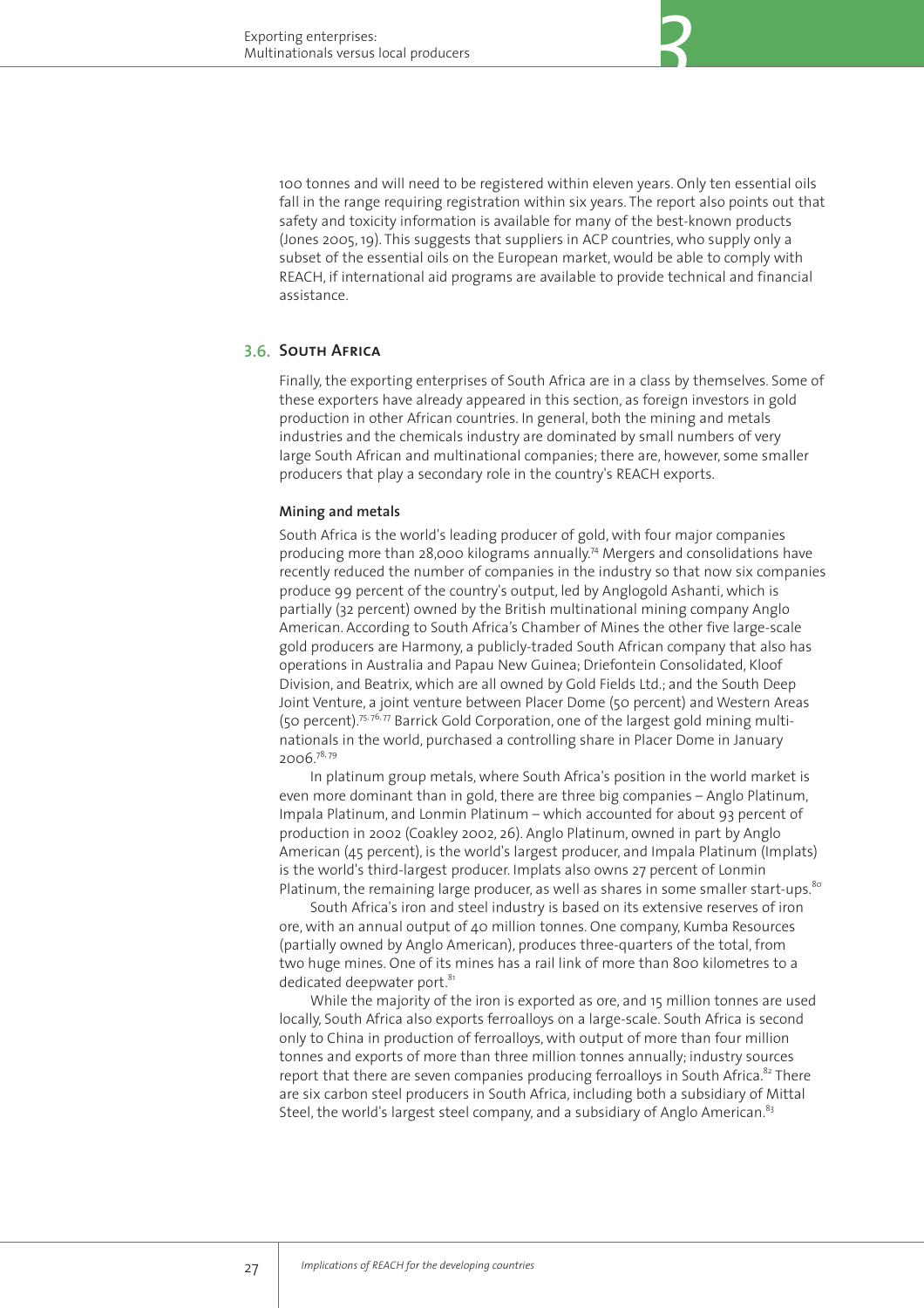#### **Chemicals**

South Africa's chemical industry is dominated by three large companies: AECI, SASOL, and Dow Sentrachem. AECI is a large South African company, with annual turnover of more than €1 billion. SASOL is an even larger South African company, with turnover of more than €9 billion, which is listed on the New York Stock Exchange. The third company, Dow Sentrachem, is a wholly-owned subsidiary of Dow Chemical.<sup>84</sup> Other major international players active in the market include Hoechst, Bayer, Shell Chemicals, BASF, and Rohm and Haas. Several other companies involved in the production (much for local use) of specialty or high performance chemicals are all large regional com-panies, or subsidiaries of a larger internationals or trade groups. One of the main marketers of speciality chemicals is Chemical Services (Chemserve), which comprises the 19 specialty chemical subsidiaries and joint ventures of the AECI group.<sup>85</sup>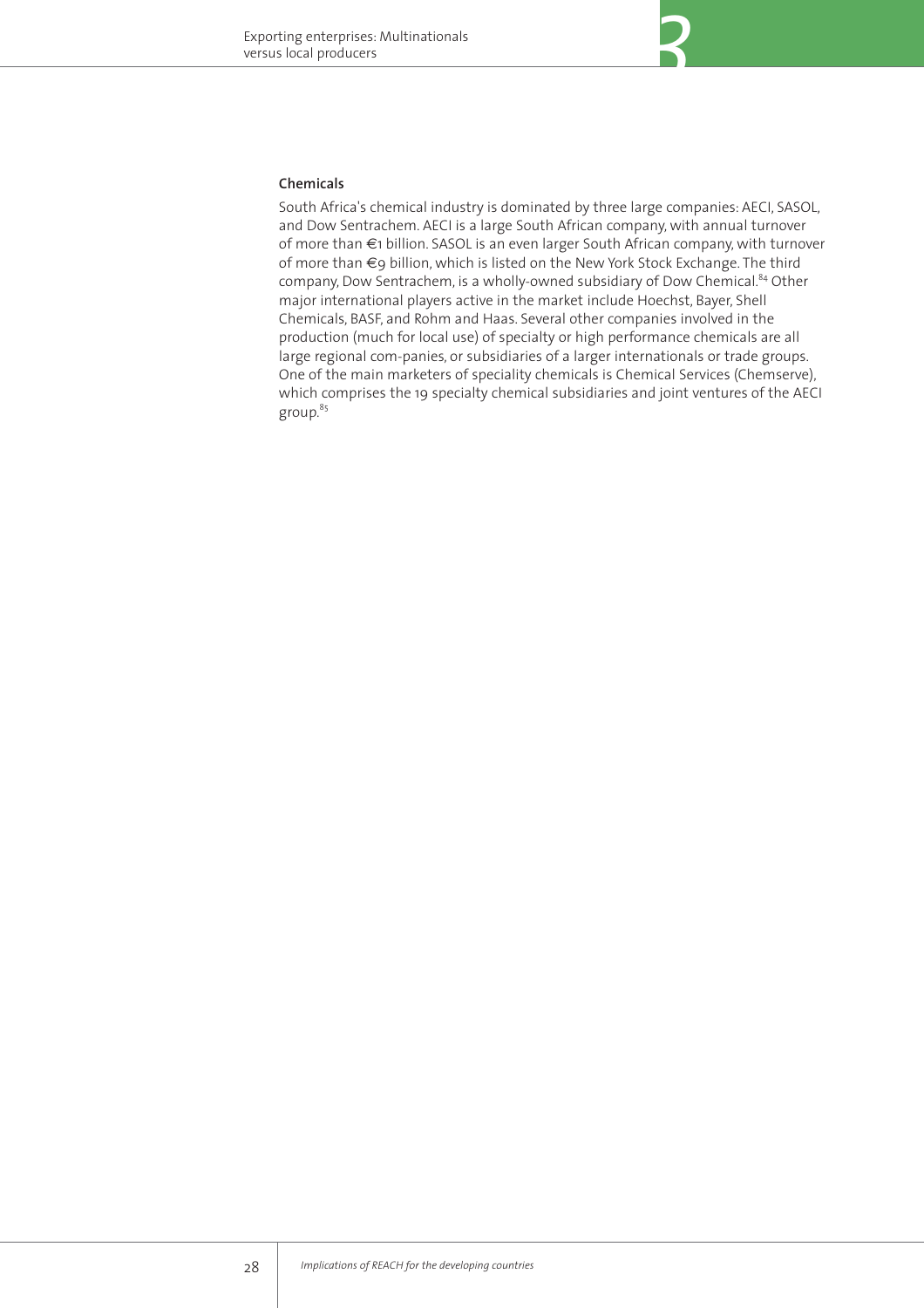

# 4. Comparison with non-ACP exporters

In this section we compare the impact of REACH on ACP nations and on other exporters to the EU. Import data for 2002 to 2004 for all trade products that potentially may be regulated by REACH were available for a total of 211 countries and territories, including the 79 ACP nations. More than half of all REACH exports come from the top five industrial countries: the United States, Switzerland, Russia, Norway, and Japan (see Figure 4.1). South Africa is number six, and is the largest developing country exporter of REACH-regulated products, followed by China, Chile, Brazil, and India. $86$ 





ACP exports represent only 7.5 percent of total REACH exports; other developing nations accounted for four times as much, and industrial countries for even more. From the point of view of some ACP countries, however, REACH products account for a significant share of GDP. As shown in Table 4.1, REACH exports represent more than 10 percent of GDP in Mozambique and Suriname, and more than 2 percent in five others. But among the largest non-ACP developing nations, REACH exports never represent more than 4 percent of GDP, and exceed 2 percent only in Chile and Peru. (Several ex-Soviet countries have REACH exports between 1 percent and 5 percent of GDP, representing a combination of mining and industrial exports; these seem less directly comparable to most of ACP.) 87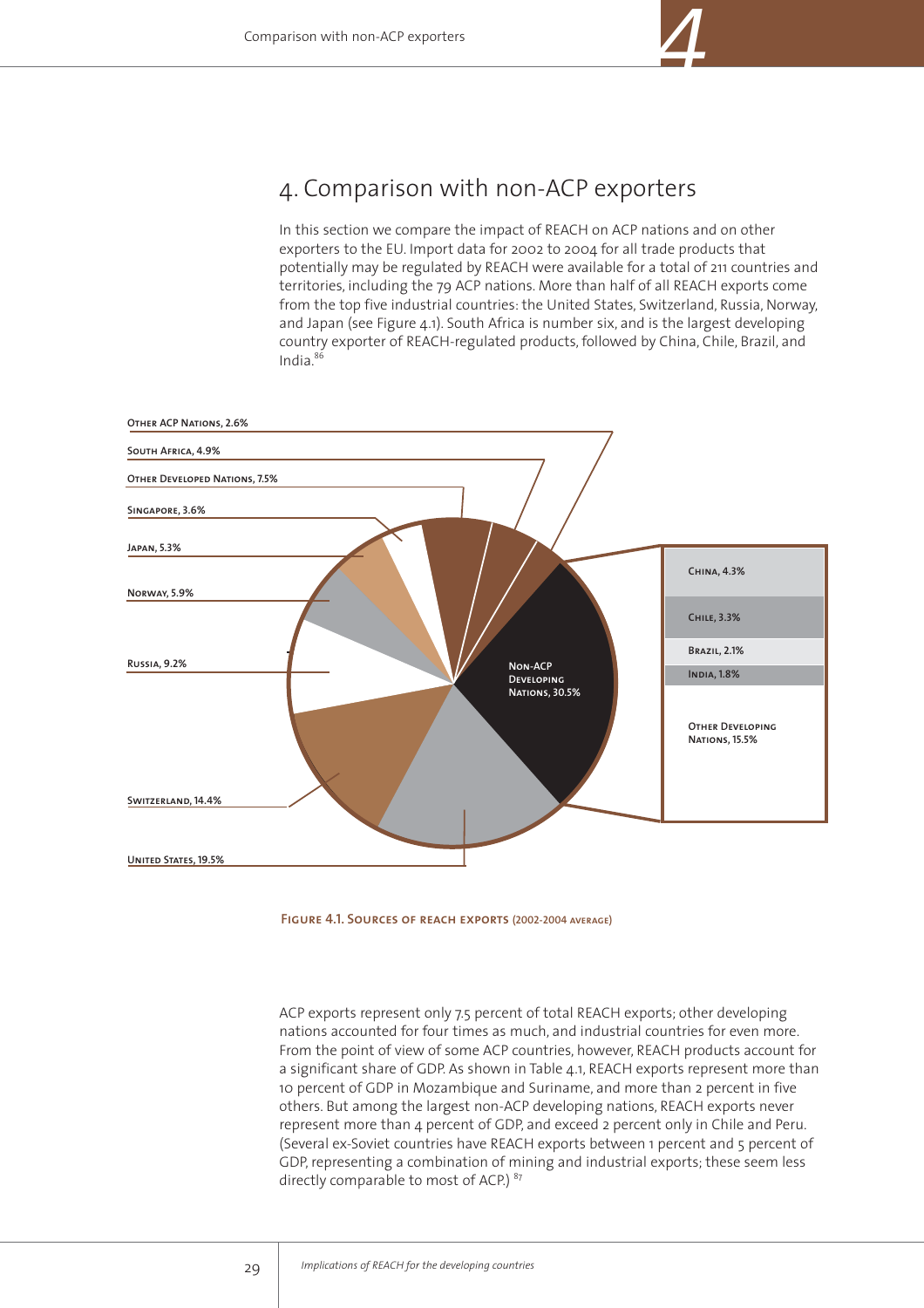#### **Table 4.1. reach exports (2002-04 average)**

#### **ACP Nations**% of million GDP eurosMozambique 12.4% 561SURINAME 11.4% 104 Jamaica 3.7% 273South Africa 3.0% 4,238Tanzania 2.8% 257Ghana 2.8% 189

Trinidad and Tobago 2.0% 190Zimbabwe 1.2% 100

#### **Non-ACP Developing Nations**

|                  | $%$ OF<br><b>GDP</b> | <b>MILLION</b><br><b>EUROS</b> |
|------------------|----------------------|--------------------------------|
| <b>CHILE</b>     | 4.0%                 | 2,827                          |
| PERU             | 2.2%                 | 1,238                          |
| <b>TURKEY</b>    | 0.6%                 | 1,372                          |
| <b>MALAYSIA</b>  | 0.5%                 | 508                            |
| BRAZIL           | 0.4%                 | 1,770                          |
| <b>VENEZUELA</b> | 0.4%                 | 345                            |
| CHINA            | 0.3%                 | 3,702                          |
| <b>NDIA</b>      | 0.3%                 | 1.524                          |

The greater dependence of ACP countries on REACH exports could simply reflect the location of major mineral resources. Alternatively, it could be a result of historical trade patterns dating back to the colonial or early postcolonial era; or it could be due to current trade preferences for ACP members. Trade preferences are discussed later in this section.

*4*

Another important difference between ACP countries and the largest non-ACP countries is the degree to which REACH exports are concentrated in just a few items. Section 2 of this report demonstrated that, with the exception of South Africa, ACP countries export fewer than 35 REACH-affected substances each (see Table 2.4). In contract, the largest non-ACP developing countries export as many as 183 REACH substances (see Table 4.2). In addition, non-ACP countries have far more REACH exports in the higher volume categories.

We next consider the extent of direct trade competition between ACP and other exporters. For six major products, Table 4.3 shows the 10 largest exporters to the EU. For five of the six products listed in the table, ACP supplies between 10 percent and 40 percent of total EU imports; in the case of copper, ACP's share is less than 2 percent. (South Africa is number 11 on the list of countries supplying copper to the EU; Zambia, the next ACP supplier, is number 24.) Although the ACP countries are major suppliers of these products to the EU, they clearly face competition from both developing and industrial nations.

Does REACH affect ACP and non-ACP developing countries differently? As suggested in Table 4.1, a principal difference is that REACH affects a bigger fraction of the economy in several ACP countries. The closest comparison may be with Chile and Peru, the non-ACP countries with the on which REACH has the largest impacts.

#### **Table 4.2. Number of reach export categories for selected non-acp countries, by volume tier (based on 2002-2004 average export volumes, tonnes per year)**

|               | $1,000+$ | 100-1,000 | 10-100 | $1-10$ | ALL $1+$ |
|---------------|----------|-----------|--------|--------|----------|
| <b>BRAZIL</b> | 56       | 41        | 37     | 18     | 152      |
| <b>CHILE</b>  | 14       | 14        | 22     | 29     | 79       |
| <b>CHINA</b>  | 108      | 41        | 24     | 10     | 183      |
| <b>INDIA</b>  | 69       | 46        | 33     | 15     | 163      |
| PERU          | 9        | 15        | 12     | 14     | 50       |

## **Comparisons: ACP, Chile, and Peru 4.1.**

Chile has a much higher per capita income than Peru, and most ACP countries. With an emerging industrial sector, Chile exports numerous products to Europe. Chile and Peru are similar to each other, and to many ACP countries, in having two mineral exports that account for almost all of their REACH exports. Specifically, copper makes up 77 percent of Chile's REACH exports, and gold 9 percent. For Peru the proportions were roughly reversed, with gold representing 67 percent and copper 15 percent of REACH exports. (The sums of copper and gold together, 86 percent for Chile and 82 percent for Peru, are quite similar to the figures for ACP countries in Table 2.3.) In copper, Chile alone accounts for half of EU imports, and Peru is a distant fourth place, as shown in Table 4.4. In gold, Peru is second only to South Africa among producing nations, and Chile is eighth.<sup>88</sup> As in the ACP mining countries, Chile and Peru have a few very large mining enterprises, some of them joint ventures of multinational companies and major local companies, and some of them government enterprises. Chile,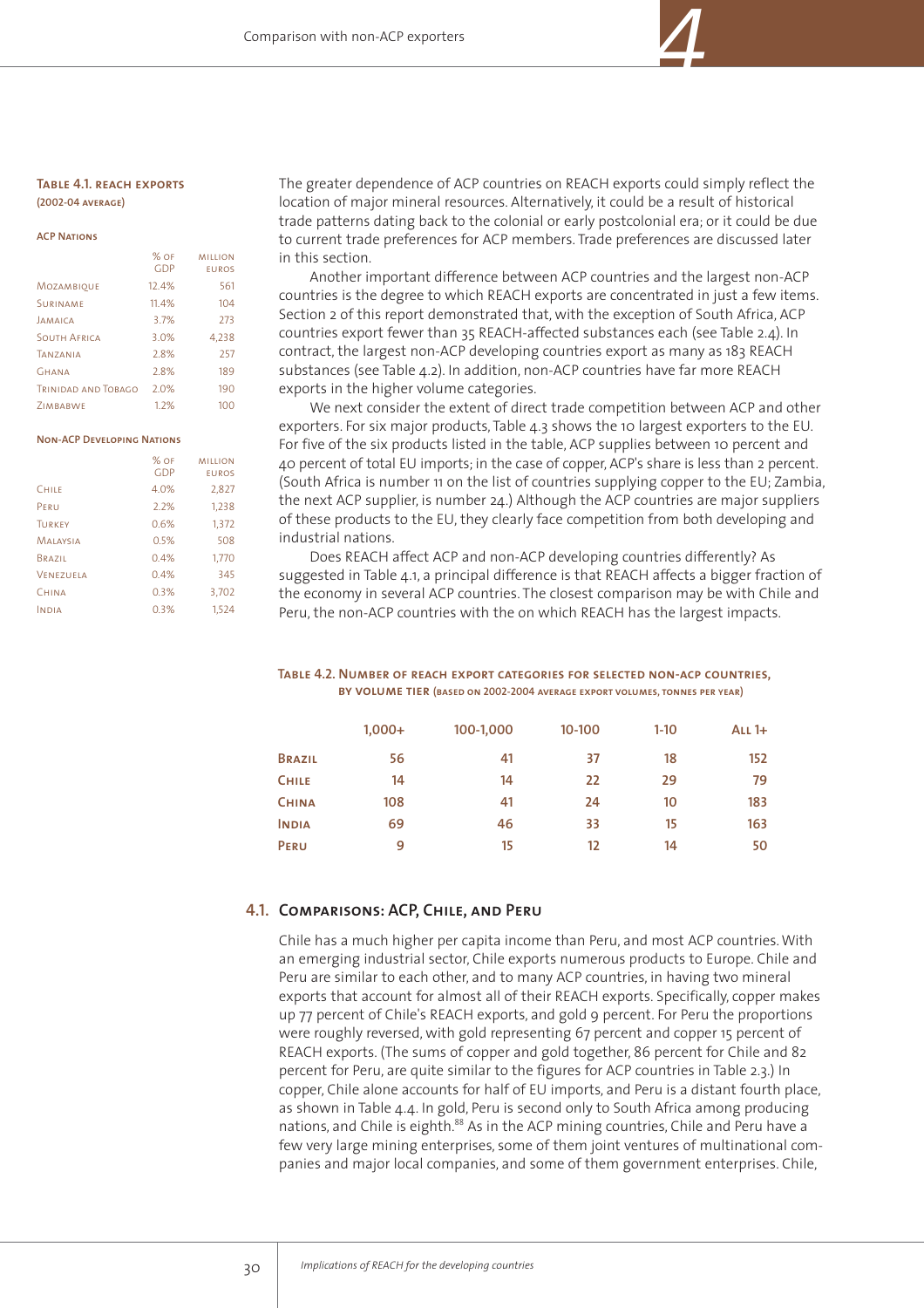

*4*

Large private mining companies make up the rest of the sector. Anglo American owns four mines and a smelter in Chile, as well as 44 percent of another mine owned jointly with Falconbridge and a Japanese consortium.<sup>90</sup> Antofagasta, a very large Chilean company, has majority ownership in three mines.<sup>91</sup> BHP Billiton is the majority owner of one of the largest copper mines in the world, with a consortium of Chilean and Japanese investors, and also owns two additional mines. Chile is also a major gold producer, although its output is essentially a by-product of copper mining. The multinational mining companies Barrick, Placer Dome, New-mont, Bema Gold Corporation, Meridian Gold and Kinross Gold all play important roles in Chile's gold industry.92

Peru is a leading producer of copper and Latin America's largest exporter of gold. As in several ACP countries, it has a minority of small-scale miners operating alongside a few major enterprises. The gold sector is dominated by two mines making up 68 percent of total output in 2003. The first mine is jointly owned by Newmont (51 percent) and a Peruvian company (44 percent); the second is owned by Barrick. Of the remaining total production, medium-sized producers account for 19 percent, and artisanal and small-scale miners about 14 percent. One of the medium producers is Andean American, a Canadian gold mining company.<sup>93</sup>

The copper industry is structured similarly, with two mines producing about 70 percent of Peru's national total. The first is owned by Southern Copper Corporation, a leading multinational mining company. The second is owned jointly by BHP Billiton, Teck-Cominco (a large Canadian company), and Mitsubishi. Phelps Dodge Corporation

| GoLD<br><b>IRON, STEEL, FERROALLOYS</b> |                | ALUMINUM, ALUMINUM OXIDE     |       |                         |       |
|-----------------------------------------|----------------|------------------------------|-------|-------------------------|-------|
| SWITZERLAND                             | 2,456          | RUSSIA                       | 1,174 | <b>NORWAY</b>           | 2,324 |
| <b>SOUTH AFRICA</b>                     | 1,993          | <b>SOUTH AFRICA</b>          | 990   | RUSSIA                  | 1,460 |
| PERU                                    | 832            | <b>NORWAY</b>                | 667   | <b>MOZAMBIOUE</b>       | 560   |
| RUSSIA                                  | 572            | UKRAINE                      | 581   | <b>ICELAND</b>          | 365   |
| AUSTRALIA                               | 444            | BRAZIL                       | 503   | BRAZIL                  | 358   |
| <b>HONG KONG</b>                        | 401            | <b>TURKEY</b>                | 371   | SWITZERLAND             | 285   |
| <b>UZBEKISTAN</b>                       | 351            | <b>CHINA</b>                 | 347   | <b>JAMAICA</b>          | 250   |
| CANADA                                  | 274            | <b>INDIA</b>                 | 313   | <b>UNITED STATES</b>    | 235   |
| <b><i>TANZANIA</i></b>                  | 249            | ROMANIA                      | 279   | ROMANIA                 | 193   |
| CHILE                                   | 241            | <b>SOUTH KOREA</b>           | 263   | CANADA                  | 181   |
| OTHER ACP                               | 289            | <b>OTHER ACP</b>             | 173   | ОТНЕР АСР               | 292   |
| OTHER DEVELOPING                        | 467            | OTHER DEVELOPING             | 2125  | OTHER DEVELOPING        | 1036  |
| OTHER INDUSTRIAL                        | 416            | <b>OTHER INDUSTRIAL</b>      | 905   | <b>OTHER INDUSTRIAL</b> | 282   |
| <b>WORLD</b>                            | 8,985          | <b>WORLD</b>                 | 8,691 | <b>WORLD</b>            | 7,822 |
| PLATINUM GROUP METALS                   |                | <b>ACYCLIC ALCOHOLS</b>      |       | <b>COPPER</b>           |       |
| <b>SOUTH AFRICA</b>                     | 682            | RUSSIA                       | 175   | CHILE                   | 2,174 |
| <b>UNITED STATES</b>                    | 379            | CHILE                        | 147   | RUSSIA                  | 733   |
| RUSSIA                                  | 228            | <b>SAUDI ARABIA</b>          | 145   | BULGARIA                | 325   |
| SWITZERLAND                             | 223            | <b>UNITED STATES</b>         | 129   | PERU                    | 187   |
| CANADA                                  | 46             | <b>NORWAY</b>                | 107   | KAZAKHSTAN              | 108   |
| <b>NORWAY</b>                           | 38             | LIBYA                        | 105   | SWITZERLAND             | 90    |
| JAPAN                                   | 28             | <b>TRINIDAD &amp; TOBAGO</b> | 81    | <b>UNITED STATES</b>    | 84    |
| <b>SOUTH KOREA</b>                      | 13             | <b>JAPAN</b>                 | 47    | <b>NORWAY</b>           | 78    |
| COLOMBIA                                | 10             | <b>EOUATORIAL GUINEA</b>     | 41    | <b>AUSTRALIA</b>        | 53    |
| CHINA                                   | 5              | <b>MALAYSIA</b>              | 27    | <b>JAPAN</b>            | 39    |
| OTHER ACP                               | 0.3            | <b>OTHER ACP</b>             | 10    | <b>ACP TOTAL</b>        | 57    |
| OTHER DEVELOPING                        | $\overline{7}$ | OTHER DEVELOPING             | 186   | OTHER DEVELOPING        | 236   |
| OTHER INDUSTRIAL                        | 8              | <b>OTHER INDUSTRIAL</b>      | 74    | <b>OTHER INDUSTRIAL</b> | 17    |
| <b>WORLD</b>                            | 1.666          | <b>WORLD</b>                 | 1.273 | <b>WORLD</b>            | 4,157 |
|                                         |                |                              |       |                         |       |

#### **Table 4.3. Major suppliers of selected REACH exports (2002-2004 average, in million euros; acp nations in bold italics)**

 $\vee$ 

 $\vee$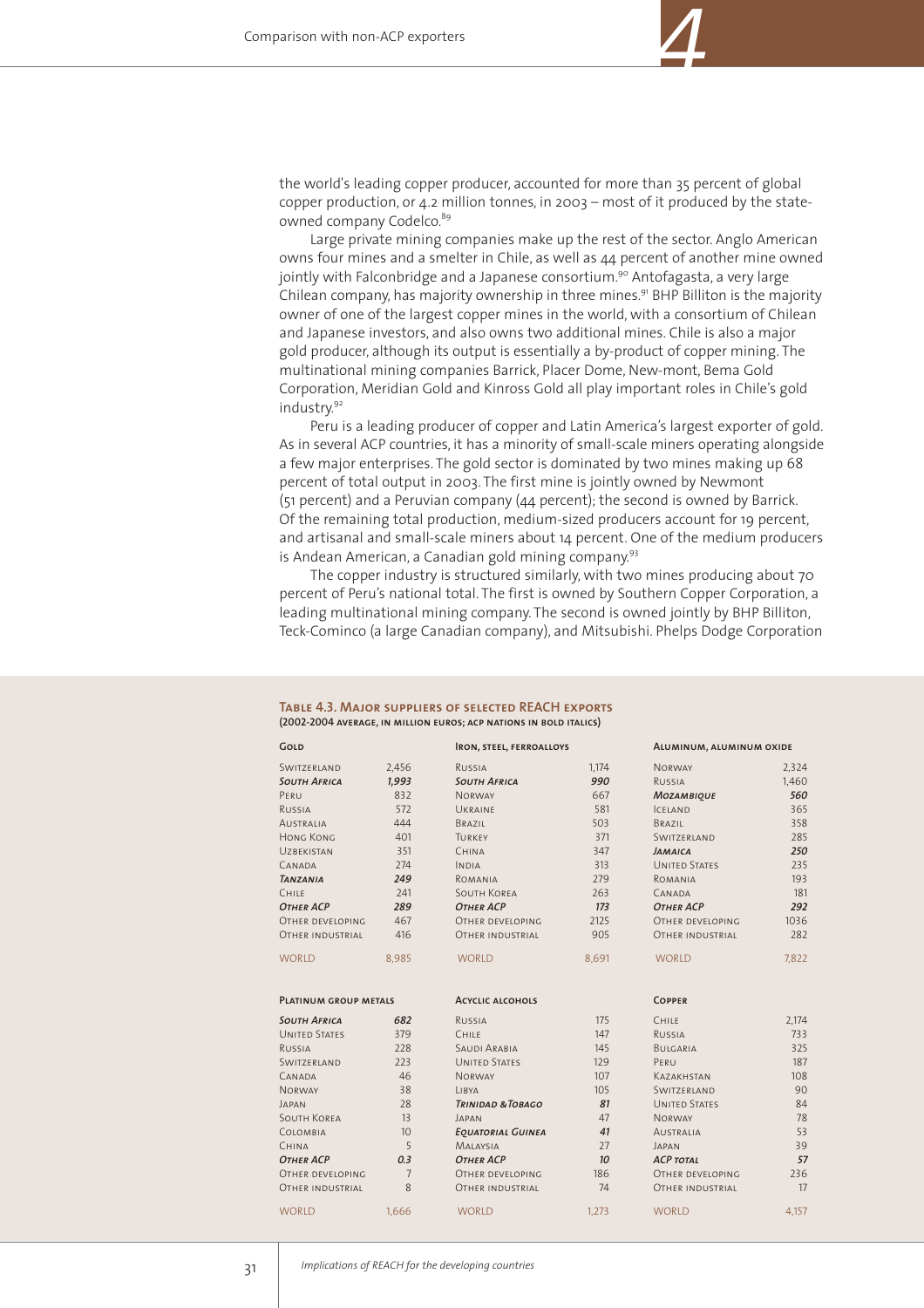

*4*

| <b>SOUTH AFRICA</b> |                             |                       |            |
|---------------------|-----------------------------|-----------------------|------------|
|                     |                             | <b>MILLIONS EUROS</b> | % OF TOTAL |
|                     | GOLD                        | 1993                  | 47%        |
|                     | IRON, STEEL, FERROALLOYS    | 1005                  | 24%        |
|                     | PLATINUM GROUP METALS       | 682                   | 16%        |
|                     | <b>INDUSTRIAL CHEMICALS</b> | 201                   | 5%         |
|                     | ALUMINUM                    | 59                    | 1%         |
|                     | OTHER                       | 299                   | 7%         |
| <b>TOTAL</b>        |                             | 4239                  | 100%       |
| <b>BRAZIL</b>       |                             |                       |            |
|                     |                             | <b>MILLIONS EUROS</b> | % OF TOTAL |
|                     | GOLD                        | 71                    | 4%         |
|                     | IRON, STEEL, FERROALLOYS    | 688                   | 39%        |
|                     | PLATINUM GROUP METALS       | $\Omega$              | 0%         |
|                     | <b>INDUSTRIAL CHEMICALS</b> | 394                   | 22%        |
|                     | <b>AIUMINUM</b>             | 354                   | 20%        |
|                     | OTHER                       | 262                   | 15%        |
| <b>TOTAL</b>        |                             | 1770                  | 100%       |
| <b>CHINA</b>        |                             |                       |            |
|                     |                             | <b>MILLIONS EUROS</b> | % OF TOTAL |
|                     | GOLD                        | $\mathbf{1}$          | 0%         |
|                     | IRON, STEEL, FERROALLOYS    | 386                   | 10%        |
|                     | PLATINUM GROUP METALS       | 5                     | 0%         |
|                     | <b>INDUSTRIAL CHEMICALS</b> | 2,003                 | 54%        |
|                     | <b>AIUMINIUM</b>            | 69                    | 2%         |
|                     | OTHER                       | 1,238                 | 34%        |
| <b>TOTAL</b>        |                             | 3702                  | 100%       |
| <b>INDIA</b>        |                             |                       |            |
|                     |                             | <b>MILLIONS EUROS</b> | % OF TOTAL |
|                     | GOLD                        | $\mathbf{0}$          | 0%         |
|                     | IRON, STEEL, FERROALLOYS    | 360                   | 24%        |
|                     | PLATINUM GROUP METALS       | $\mathbf{1}$          | 0%         |
|                     | <b>INDUSTRIAL CHEMICALS</b> | 807                   | 53%        |
|                     | <b>AIUMINUM</b>             | $\overline{3}$        | 0%         |
|                     | OTHER                       | 354                   | 23%        |
| <b>TOTAL</b>        |                             | 1524                  | 100%       |
|                     |                             |                       |            |

and Doe Run Peru, large U.S. companies, along with Anglo American, were other major copper producers. Medium and small-scale miners supplied about 5 percent of the total.<sup>94</sup>

# **Comparisons: South Africa, Brazil, China, and India 4.2.**

South Africa's more diverse economy can be compared to other large, emerging industrial economies in the developing world, such as Brazil, China, and India. South Africa's GDP per capita is slightly higher than Brazil's and much higher than that of China or India. But with much larger populations, both Brazil and India have GDP roughly three times as large – and China nine times as large – as that of South Africa. Still, South Africa exports more REACH-affected products to the EU than any of these countries. While South Africa exported about €4.2 million annually in REACH products from 2002 to 2004, Brazil exported €1.8 million, China €3.7 million, and India €1.5 million. REACH exports are also a much larger fraction of the economy in South Africa (3.0 percent) than in Brazil (0.4 percent), China (0.3 percent), or India (0.3 percent), as shown in Table 4.1.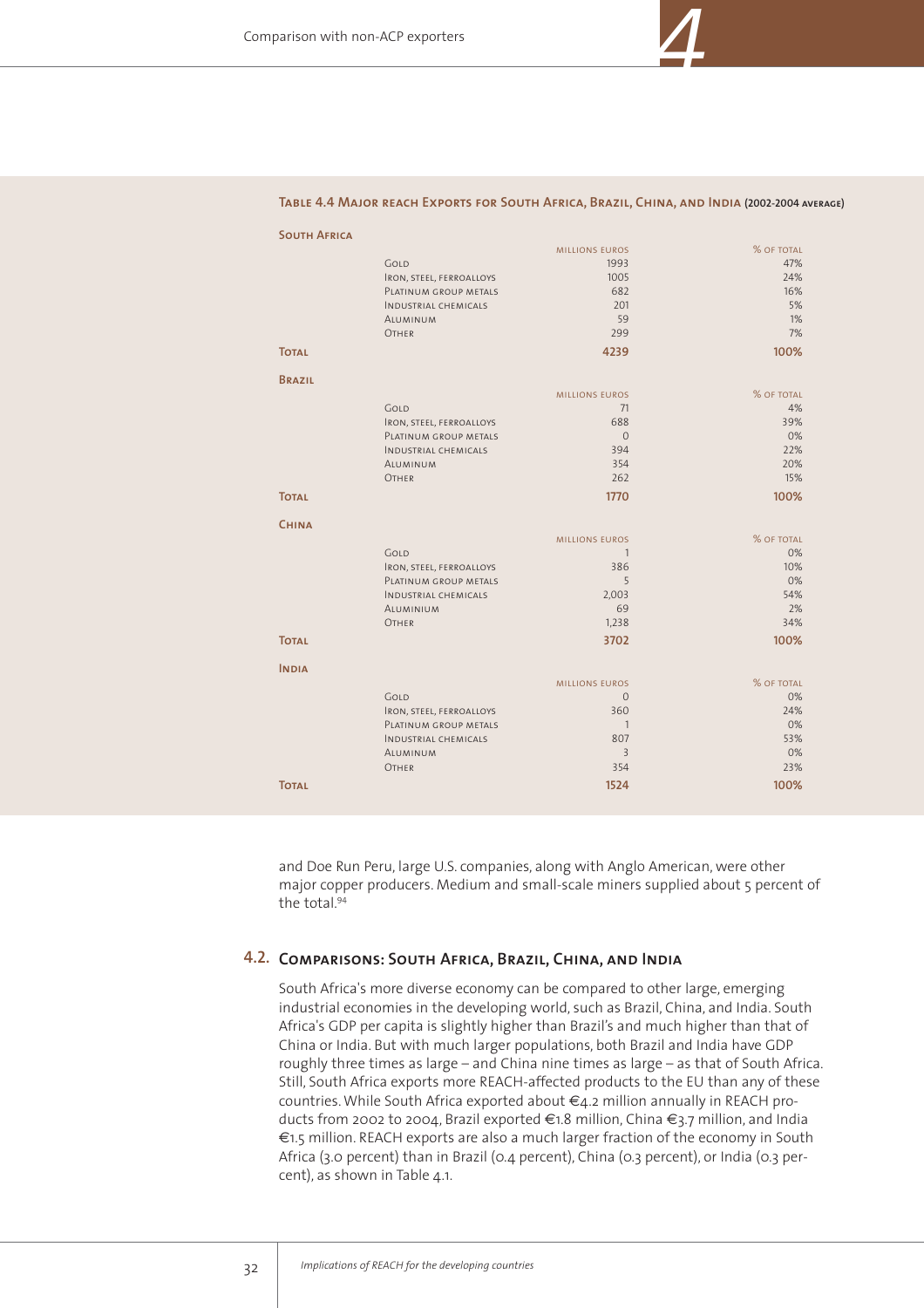

Where South Africa's chemical industry is dominated by a handful of large domestic corporations, Brazil's industry is a diverse array of multinationals and competitive local companies. In the leading industrial state of São Paulo, nine large companies play a particularly important role, each reaching sales of more than  $\epsilon_{400}$ million.<sup>95</sup> Brazil's Chemical Industry Association is composed of 160 companies, at least 30 of which are multinationals like Bayer and DuPont, primarily engaged in organic (basic petrochemical products) and inorganic (fertilizers, chlorine, and industrial gases) chemical production. The industry sales reached an estimated €56 billion in 2005, half of it in industrial chemicals.<sup>96</sup>

In India, the chemical industry is one of the country's oldest industries and has contributed significantly to industrial and economic growth since independence in 1947. In particular, India's agrochemical and petrochemical industries are some of the fastest growing sectors of the economy. The country has recently emerged as one of the largest and cheapest producers of pharmaceuticals, accounting for nearly 8.5 percent of global production by volume. Forty-five multinational companies such as Novartis and Herdilla Chemicals have created local operating bases, generally though acquisitions of domestic companies that have demonstrated their profitability on the global market. <sup>96</sup>

Conversely, mining plays a much larger role in the economy of South Africa, compared to Brazil, India, or China. The greater magnitude of REACH exports in South Africa reflects above all the country's unparalleled position in mining.

### **4.3.ACP trade preferences**

A final factor in the comparison of ACP and other developing countries is the role of trade preferences. The trade relationship between the ACP nations and the EU is currently governed by the ACP-EU Partnership Agreement signed in Cotonou on 23 June 2000. <sup>97</sup> The Cotonou Agreement allows for the continuation of non-reciprocal trade tariff preferences, set forth in the Lomé Conventions, until 31 December 2007. By this date, the ACP nations either individually or in groups are scheduled to negotiate reciprocal Economic Partnership Agreements with the EU compatible with the World Trade Organisation rules. The eventual goal is equal tariffs and access to markets,although the process generally will be asymmetric, with the EU taking the lead in removing any remaining trade barriers. The Cotonou Agreement also continues the availability of aid to the ACP nations through the European Development Fund.

Yet the importance of these provisions could easily be exaggerated, especially outside of agriculture. On average, the tariff reduction benefit that ACP countries receive has been estimated at less than one percent (Brenton, 2003). Many ACP countries are already exempt from European tariffs. The Everything But Arms trade policy, adopted by the EU in 2001, extends duty and quota free access to all products originating in the least developed countries, except arms and ammunition.<sup>99</sup> The eligible countries include 39 ACP members and 9 others; many, though not all, of the ACP countries most affected by REACH are in this group.

In view of the apparently limited benefits of current EU trade preferences for ACP members, at least outside agriculture, it seems unlikely that there will be major changes in their position vis-à-vis other developing countries as a result of REACH.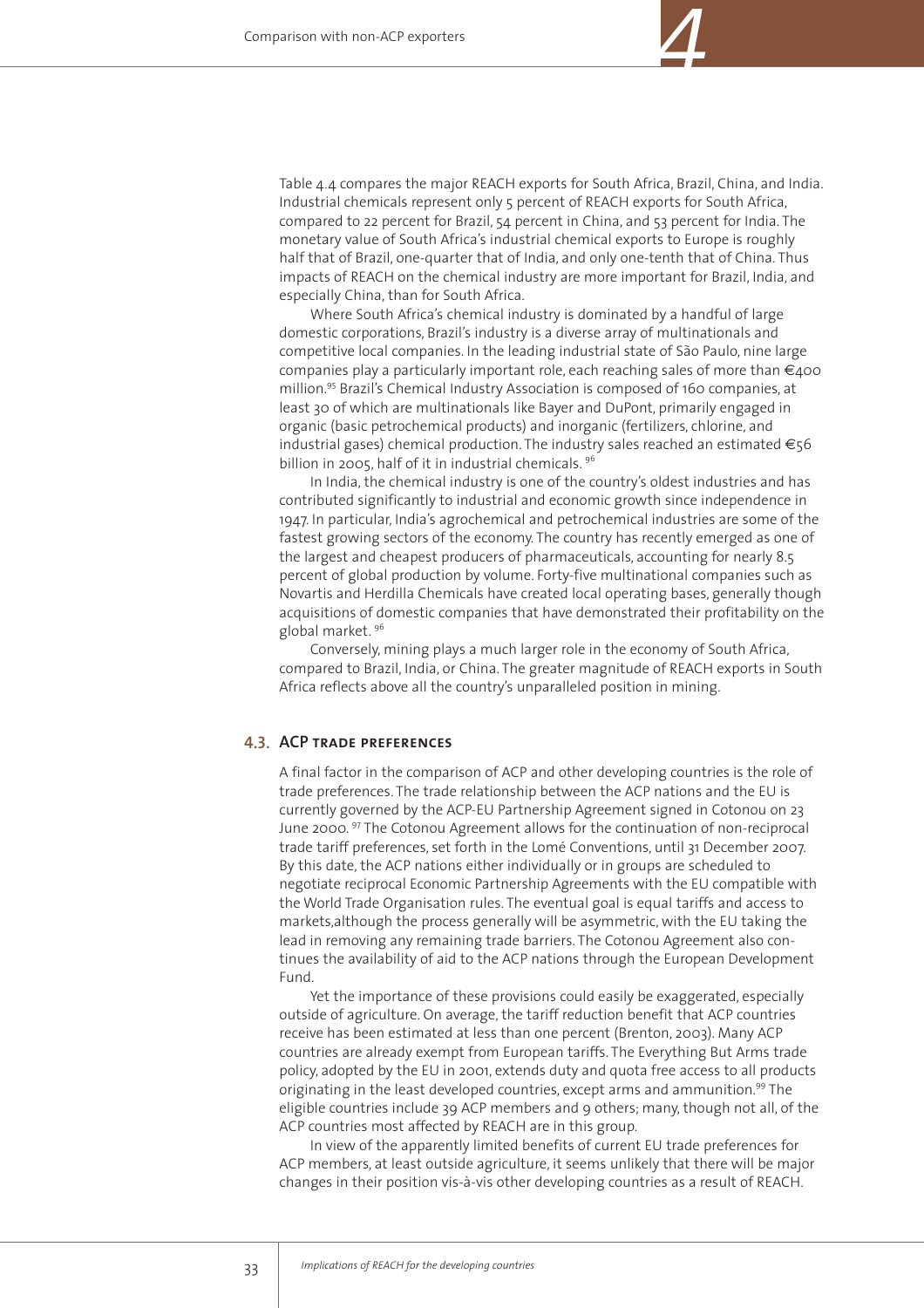# 5. Macroeconomic importance of REACH exports

*5*

In this section, we look at the macroeconomic significance of REACH exports in ACP countries. While REACH exports represent a significant share of the economies of several countries, we do not anticipate that these exports will be jeopardized by REACH.

The value of REACH exports is largest, as a proportion of GDP, in Mozambique and Suriname (see Table 5.1). A total of seven countries, including South Africa, have REACH exports that are greater than 2 percent of GDP. For the 24 ACP countries in Table 5.1 as a whole, REACH exports are 1.9 percent of GDP; for the countries other than South Africa, the ratio is only 1.4 percent.<sup>100</sup>

Total trade with the EU is much more important than REACH exports alone (as shown in the last column of Table 5.1): it represents more than 8 percent of GDP for the 24 countries as a whole, or almost 7 percent excluding South Africa. It is almost a quarter of GDP for Equatorial Guinea and Namibia.

Comparison of the last two columns of Table 5.1 reveals the share of exports to the EU that are affected by REACH. For some countries, such as Jamaica, Mozambique, Suriname, and Zambia, the majority of their exports to the EU are potentially covered by REACH. For other countries, such as Cameroon, Equatorial Guinea, Ghana, Madagascar, and Papua New Guinea, almost all of their trade with the EU is in products that would be unaffected by REACH.

|                             | GDP.               | <b>REACH</b> | <b>ALL EXPORTS</b><br>TO EU / |
|-----------------------------|--------------------|--------------|-------------------------------|
|                             | <b>BILLIONS OF</b> | EXPORTS /    |                               |
|                             | <b>EUROS</b>       | <b>GDP</b>   | <b>GDP</b>                    |
| MOZAMBIQUE                  | 4.9                | 15.0%        | 17.2%                         |
| SURINAME                    | 0.9                | 14.5%        | 18.5%                         |
| <b>JAMAICA</b>              | 7.0                | 4.0%         | 6.7%                          |
| <b>TANZANIA</b>             | 9.1                | 3.5%         | 7.4%                          |
| ZIMBABWE                    | 4.6                | 2.5%         | 9.7%                          |
| ZAMBIA                      | 4.4                | 2.4%         | 4.1%                          |
| <b>TRINIDAD AND TOBAGO</b>  | 9.7                | 1.8%         | 4.8%                          |
| <b>EOUATORIAL GUINEA</b>    | 3.6                | 1.2%         | 23.5%                         |
| <b>GUINFA</b>               | 3.2                | 1.0%         | 11.6%                         |
| MADAGASCAR                  | 3.5                | 0.9%         | 15.4%                         |
| <b>GHANA</b>                | 7.1                | 0.9%         | 14.5%                         |
| <b>DOMINICAN REPUBLIC</b>   | 15.7               | 0.9%         | 2.8%                          |
| <b>COMOROS</b>              | 0.3                | 0.8%         | 2.7%                          |
| CAMEROON                    | 12.8               | 0.7%         | 12.9%                         |
| CONGO, DEM. REP.            | 5.2                | 0.5%         | 5.0%                          |
| UGANDA                      | 5.5                | 0.3%         | 4.8%                          |
| <b>SUDAN</b>                | 17.4               | 0.2%         | 0.9%                          |
| CUBA                        | 27.3               | 0.05%        | 1.1%                          |
| COTE D'IVOIRE               | 12.5               | 0.02%        | 17.6%                         |
| <b>SUBTOTAL</b>             |                    |              |                               |
| <b>WITHOUT SOUTH AFRICA</b> | 154.5              | 1.5%         | 7.3%                          |
| <b>SOUTH AFRICA</b>         | 171.5              | 2.3%         | 9.1%                          |
| <b>TOTAL</b>                | 326.1              | 1.9%         | 8.3%                          |

#### **Table 5.1. Export dependence in ACP countries, 2004**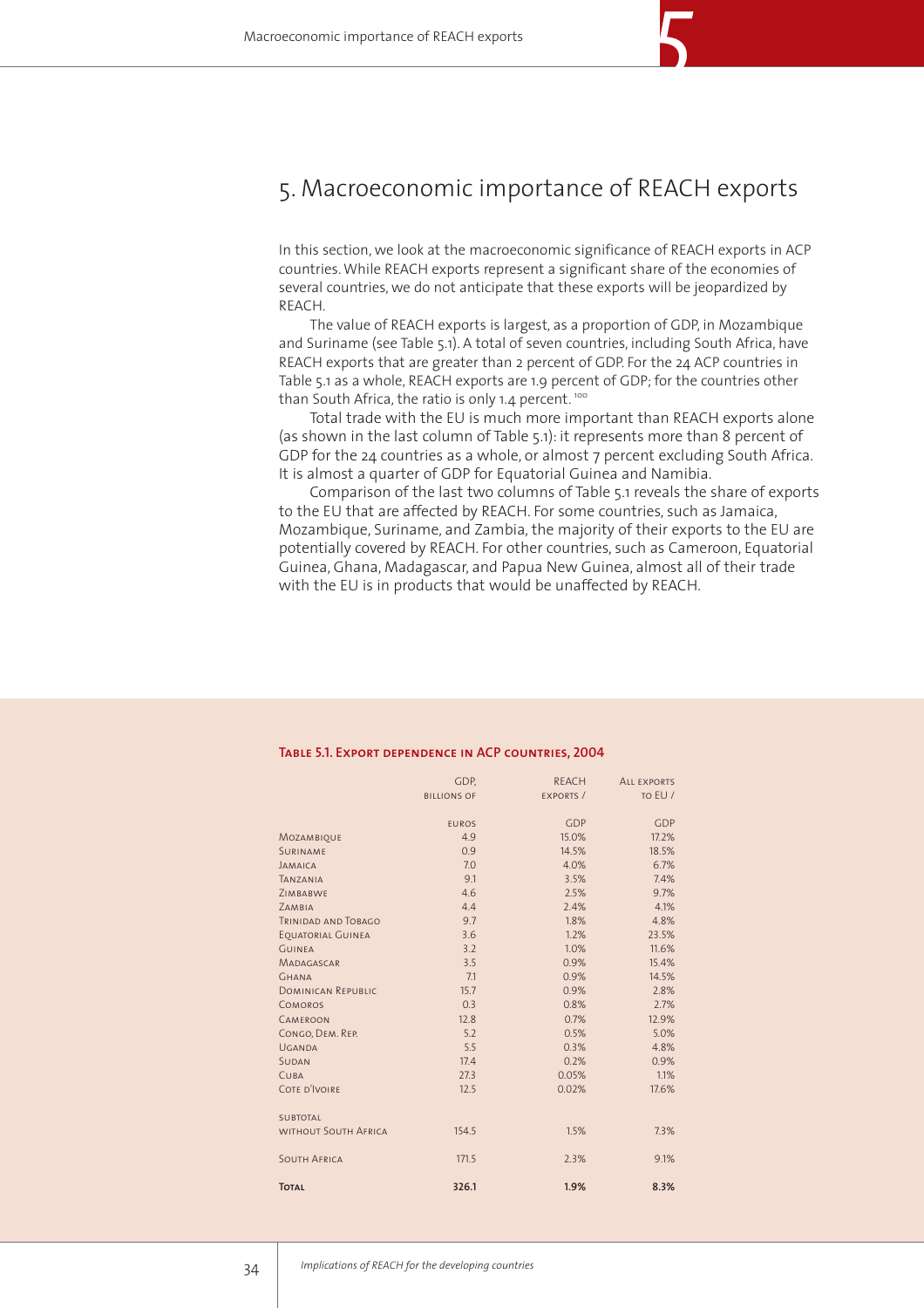Another way to estimate the macroeconomic impacts is to consider what proportion of each nation's global trade is potentially affected by REACH. For the same 24 ACP countries, Table 5.2 shows the percentage of global exports that go to the EU and the percentage of global exports that are potentially affected by REACH. Mozambique stands out, with REACH exports amounting to half its global total. Other countries where REACH exports are more than 8 percent of the global total are Jamaica, South Africa, Suriname, Tanzania, Zambia, and Zimbabwe. For all nations in the table, REACH exports are 6.3 percent of global exports.

# **Employment Impacts 5.1.**

Adequate employment data are not available to determine the total number of people employed in REACH-affected sectors for all ACP nations. We can produce a rough estimate of employment by assuming that employment-to-sales ratios throughout REACH-affected industries are the same as those in the gold and platinum industries in South Africa, for which relatively complete data are available. These two sectors are themselves a substantial fraction of the REACHaffected industries in ACP as a whole, and may provide a reasonable basis for extrapolation to minerals and mining employment in other countries, with the one important exception of small-scale gold mining.

|                           | TOTAL EXPORTS       | REACH EXPORTS       | ALL EU EXPORTS      |
|---------------------------|---------------------|---------------------|---------------------|
|                           | (MILLIONS OF EUROS) | AS PERCENT OF TOTAL | AS PERCENT OF TOTAL |
|                           |                     |                     |                     |
| CAMEROON                  | 2,963               | 3.1                 | 55.5                |
| <b>COMOROS</b>            | 47                  | 4.9                 | 17.0                |
| CONGO                     | 2,939               | 0.2                 | 22.2                |
| CONGO, DEM. REP.          | 1,279               | 2.0                 | 20.5                |
| COTE D'IVOIRE             | 5,274               | 0.1                 | 41.6                |
| CUBA                      | 4,341               | 0.3                 | 6.9                 |
| <b>DOMINICAN REPUBLIC</b> | 7,462               | 1.8                 | 6.0                 |
| EQUATORIAL GUINEA         | 4,197               | 1.0                 | 20.2                |
| <b>GHANA</b>              | 2,686               | 2.4                 | 38.5                |
| <b>GUINEA</b>             | 652                 | 4.7                 | 56.2                |
| JAMAICA                   | 2,875               | 9.8                 | 16.2                |
| LIBERIA                   | 138                 | 1.0                 | 38.8                |
| MADAGASCAR                | 1,051               | 3.1                 | 51.4                |
| MOZAMBIQUE                | 1,451               | 50.6                | 57.9                |
| <b>NAMIBIA</b>            | 1,728               | 1.2                 | 52.5                |
| PAPUA NEW GUINEA          | 2,351               | 0.1                 | 15.7                |
| SUDAN                     | 2,835               | 1.2                 | 5.7                 |
| SURINAME                  | 710                 | 18.3                | 23.2                |
| TANZANIA                  | 1,623               | 19.6                | 41.7                |
| TRINIDAD AND TOBAGO       | 6,078               | 2.8                 | 7.7                 |
| UGANDA                    | 751                 | 2.1                 | 34.9                |
| ZAMBIA                    | 877                 | 11.9                | 20.3                |
| ZIMBABWE                  | 1,376               | 8.5                 | 32.6                |
| <b>SUBTOTAL WITHOUT</b>   |                     |                     |                     |
| <b>SOUTH AFRICA</b>       | 55,685              | 4.3                 | 23.9                |
| <b>SOUTH AFRICA</b>       | 45,509              | 8.7                 | 34.3                |
| <b>TOTAL</b>              | 94,038              | 6.3                 | 30.7                |

#### **Table 5.2. EU exports, REACH exports, and total exports, 2004**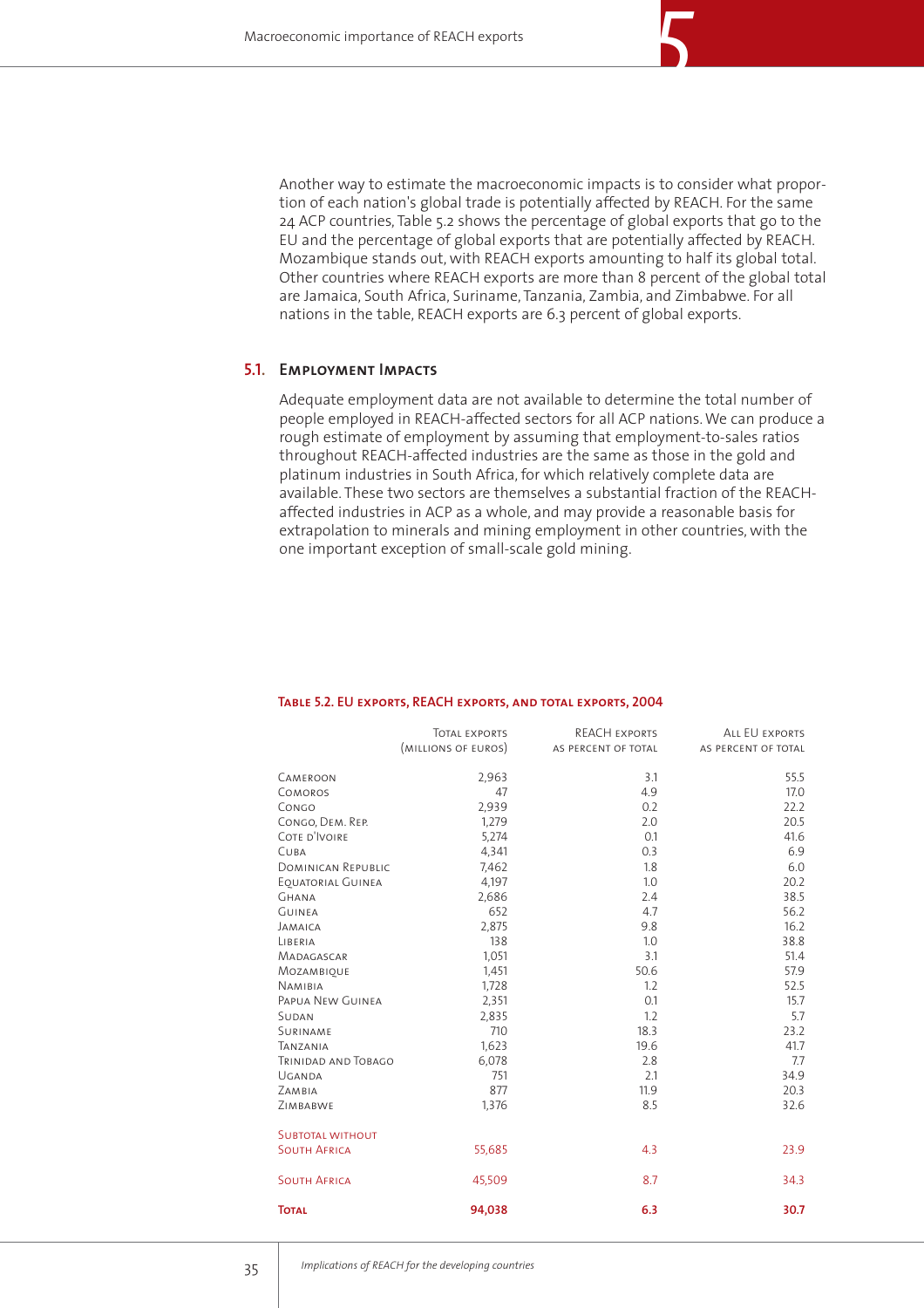Under this assumption, there are roughly 313,000 workers employed in producing REACH exports in the ACP countries (see Table 5.3).<sup>101</sup> That is about 0.1 percent of the ACP countries' total labour force.<sup>102</sup> Of these, 130,000 employees, or somewhat more than 40 percent, are in South Africa's gold and platinum mining industries.<sup>103</sup>

Using this extrapolation, we estimate that South Africa has the largest number of workers producing REACH exports, just over 200,000. The same assumption would imply that Mozambique, Jamaica, and Tanzania each have more than 10,000 workers producing REACH exports.

For small-scale gold mining, a very labour-intensive industry which is important in Tanzania and several other countries, the extrapolation from South African employment patterns is not appropriate; the true numbers of workers is certainly higher than the figures shown in Table 5.3. For example, Tanzania exports 83 percent of its gold to the EU.<sup>104</sup> If the gold exported to the EU comes proportionately from large and small-scale miners, it would be reasonable to assume that over 400,000 artisanal miners in Tanazania would be producing REACH exports. It is, however, the exporters of gold to the EU, and not the artisanal miners, that will need to register their product under REACH.

There is no comparable small-scale mining of other REACH exports; in the industries we examined, artisan mining appears to be restricted to gold.

### **Government Revenues5.2.**

The minerals, mining, and chemicals industries that produce REACH exports are important sources of government revenue. In those countries that are most dependent on a few mining industries, the share of government revenue is naturally greatest.

|                               | <b>MILLION EUROS</b> | <b>ESTIMATED EMPLOYEES</b> |
|-------------------------------|----------------------|----------------------------|
| CAMEROON                      | 75                   | 3,700                      |
| <b>COMOROS</b>                | $\overline{3}$       | 150                        |
| CONGO                         | $\overline{7}$       | 350                        |
| CONGO, DEM. REP.              | 35                   | 1,700                      |
| COTE D'IVOIRE                 | 18                   | 900                        |
| <b>CUBA</b>                   | 37                   | 1,800                      |
| <b>DOMINICAN REPUBLIC</b>     | 91                   | 4,400                      |
| <b>EOUATORIAL GUINEA</b>      | 46                   | 2,200                      |
| <b>GHANA</b>                  | 189                  | 9,200                      |
| <b>GUINEA</b>                 | 54                   | 2,600                      |
| <b>JAMAICA</b>                | 273                  | 13,300                     |
| <b>IIBFRIA</b>                | $\mathbf{1}$         | 50                         |
| <b>MADAGASCAR</b>             | 16                   | 750                        |
| MOZAMBIQUE                    | 561                  | 27,300                     |
| <b>NAMIBIA</b>                | 10                   | 500                        |
| PAPUA NEW GUINEA              | $\mathbf{1}$         | 50                         |
| <b>SUDAN</b>                  | 48                   | 2,300                      |
| <b>SURINAME</b>               | 104                  | 5,100                      |
| TANZANIA                      | 257                  | 12,500                     |
| <b>TRINIDAD AND TOBAGO</b>    | 190                  | 9,200                      |
| UGANDA                        | 13                   | 650                        |
| ZAMBIA                        | 64                   | 3,100                      |
| ZIMBABWF                      | 100                  | 4,900                      |
| SUBTOTAL WITHOUT SOUTH AFRICA | 2,194                | 106,700                    |
| <b>SOUTH AFRICA</b>           | 4,238                | 206,200                    |
| <b>TOTAL</b>                  | 6,432                | 312,900                    |

#### **Table 5.3 REACH exports and estimated employment (average 2002-2004)**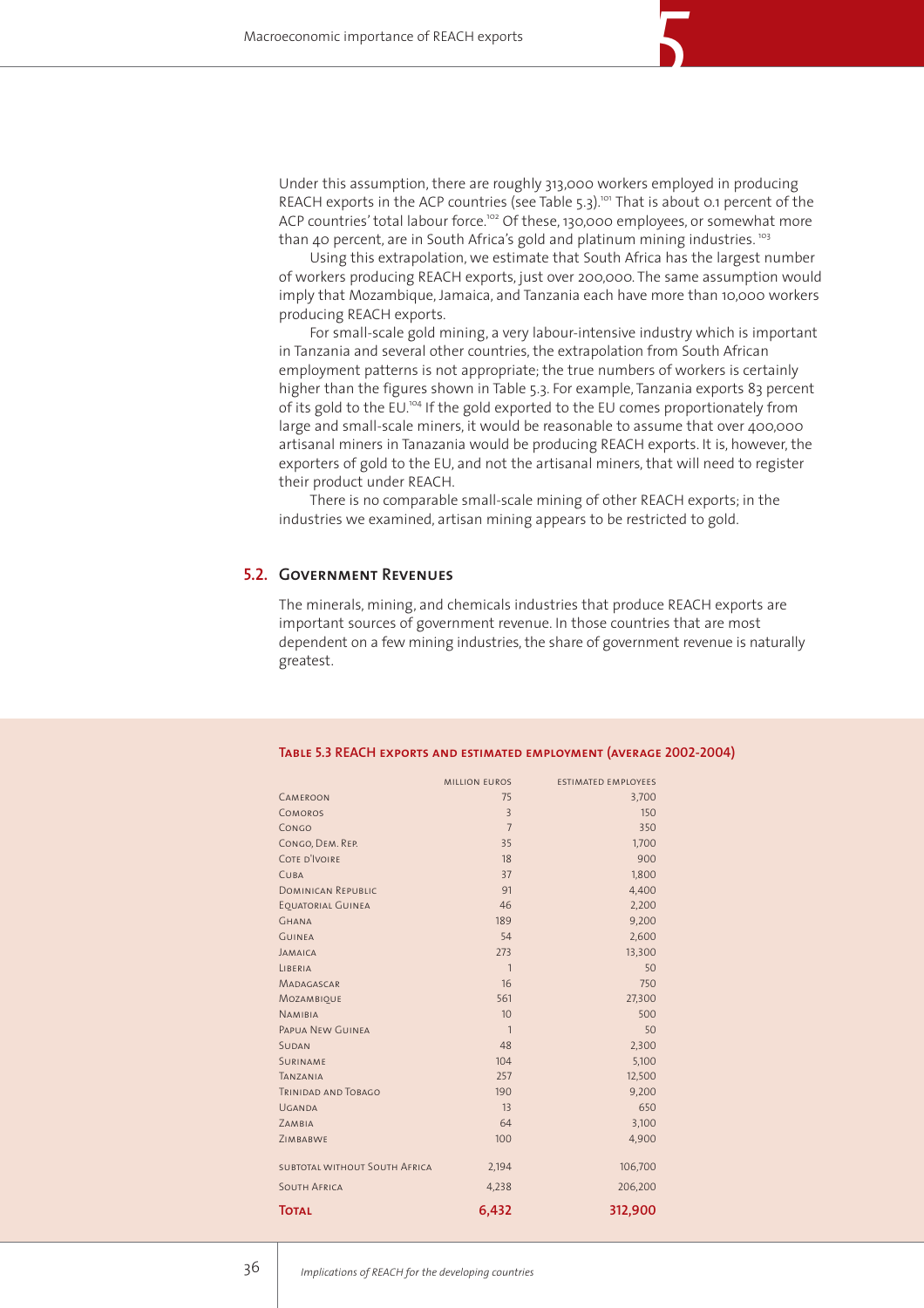As a World Bank report has noted, a number of developing countries receive as much as 25 to 30 percent of their government revenue from their mining sector. Suriname is an example: the aluminium industry provides about 30 percent of total government revenues.<sup>106</sup> In other countries, the contribution of mining is smaller but still significant: for example, Ghana's mining industry provides about 10 percent of public revenues (Coakley, 2003a).

*5*

Again, data availability is most extensive in South Africa. Although mining is an important activity in South Africa, its more diverse and developed economy means that the government is less narrowly dependent on a few extractive industries. In 2004, South African state revenues from mining as a whole were 3.4 billion rand (€450 million), about 1 percent of total government revenues. In 2005, South African public revenue from gold mining was 138 million rand (€18.4 million), or 6 percent of the gold industry's profits.<sup>107</sup>

A report on African mining by researchers at the University of Cape Town found similar results. The share of all government revenue contributed by South Africa's gold and uranium mining industry fell to 1.1 percent in the 1990s; it had been 10 percent or more in previous decades, before a decline and reorganisation of the industry. The same report also estimated that in 1998 an additional 1.8 billion rand (€240 million) of government revenue from income and value-added taxes were the result of income from gold mining.<sup>108</sup>

### **Macroeconomic impacts: what is at stake?5.3.**

Mining is unquestionably important to many ACP countries, including South Africa. According to the Chamber of Mines of South Africa, the mineral industry as a whole accounted for 6.2 percent of GDP and 8.8 percent of employment in South Africa in 2003. <sup>109</sup> These numbers are naturally much larger than our estimates for REACH exports, as they include products that are exempt from REACH such as coal, diamonds, and uranium, as well as all mineral exports to North and South America, Asia, and other countries in Africa.

REACH exports are very important to several ACP countries, and production of these exports is responsible for more than 300,000 jobs, and some fraction of government revenues – naturally a greater fraction in countries more dependent on mining and other export industries. But the calculation of these impacts only answers a counterfactual question of little importance for public policy: How much would be lost if REACH exports vanished and were not replaced by any other exports or domestic industries?

No such disastrous impact is foreseeable. With or without REACH, Europe will continue to import the products that ACP exports. The very large multinational and ACP-based firms that produce most of these exports have the resources to comply with REACH, hiring European consultants when needed (just as many European firms will).

It is also important to keep in mind that most products exported from the ACP are not affected by REACH. Although metals and minerals account for about half of South Africa's exports, we find that less than 9 percent of the country's exports will be affected by REACH.

In addition, the great majority of the exports potentially affected by REACH – 88 percent in South Africa and 85 percent in ACP as a whole – consist of a small number of metals: gold, platinum group metals, ferroalloys, and aluminium. Costs to register this short list of major products will have minimal effects on the large-scale industries that produce and export them. The next section explores the costs, and the benefits, of REACH in more detail.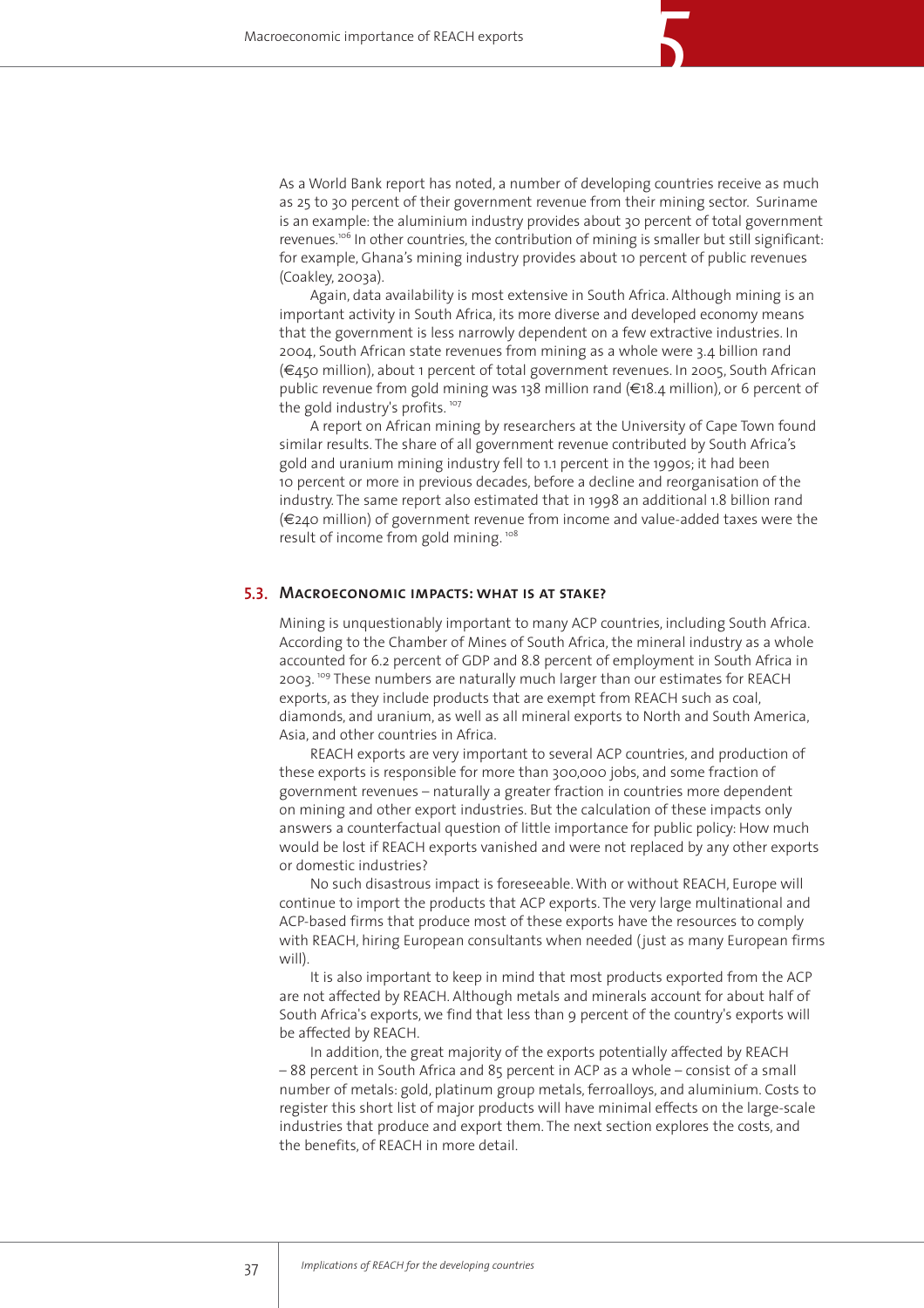# 6. Costs and benefits of REACH for ACP

In this section we estimate the costs of REACH for ACP countries, and briefly review the available literature on the benefits of REACH. The principal categories of costs are the costs of registration and testing for any exports that are subject to REACH, plus any economic disruption or losses caused by the regulation. The direct costs are, however, small enough, and the producing and exporting enterprises are in most cases large enough, that there should be little if any economic disruption. The benefits include increased knowledge of chemical hazards and safety, improved protection of workers' health and the natural environment, and potentially reduced liability for future damages.

### **Interpreting the costs of reach6.1.**

Numerous studies have been conducted on the costs of implementing REACH. A summary of 36 studies, published in 2004, found that the estimated total cost of REACH is between  $\epsilon_{2.4}$  billion and  $\epsilon_{3.9}$  billion over an eleven-year implementation period. The European Commission's own impact assessment estimate was at the low end of the range.<sup>110</sup> One of the 36 studies was performed by two of the authors of this report for the Nordic Council of Ministers; our estimate was €3.5 billion (Ackerman and Massey, 2004). A handful of business-sponsored studies have come up with vastly higher estimates. A critique of the best-known of these studies, by Arthur D. Little, is presented in an appendix to our Nordic Council of Ministers study.

Since important features of REACH have been changed in the process of debate and amendment, the costs of compliance have changed as well. Changes since 2003 have been in the direction of lowering requirements and costs, implying that earlier studies of costs may now represent overestimates. A relatively recent (July 2005) analysis by KPMG, commissioned by CEFIC, UNICE and the European Commission, presents estimates of the registration and testing costs per substance, as shown in Table 6.1, ranging from less than €15,000 for the lowest volume tier, up to €323,000 for an individual registration or  $\epsilon$ 185,000 if two companies share the cost, in the top volume tier (KPMG, 2005,7). KPMG assumes only minimal use of QSARs (quantitative structureactivity relationships), i.e. analytical models designed to reduce animal testing; greater use of such models would reduce costs. Other steps, such as sharing costs among more than two companies, could reduce costs even further. Use of already published information, when it is available, will also lower testing costs below the levels shown in table. Thus the true costs of compliance could be lower than the KPMG estimates.

#### **Table 6.1 REACH registration and testing costs per substance (euros)**

| <b>VOLUME TIER</b>                | <b>INDIVIDUAL REGISTRATION</b> | <b>CONSORTIUM COST PER FIRM</b> |
|-----------------------------------|--------------------------------|---------------------------------|
| $1 - 10$ TONNES                   | 14,600                         | 17,000                          |
| 10 - 100 TONNES                   | 162,700                        | 91,000                          |
| 100 - 1000 TONNES                 | 282,100                        | 154,500                         |
| $\blacktriangleright$ 1000 TONNES | 323,200                        | 185,500                         |
|                                   |                                |                                 |

Source: KPMG," REACH - further work on impact assessment," April 2005, executive summary, p. 7

38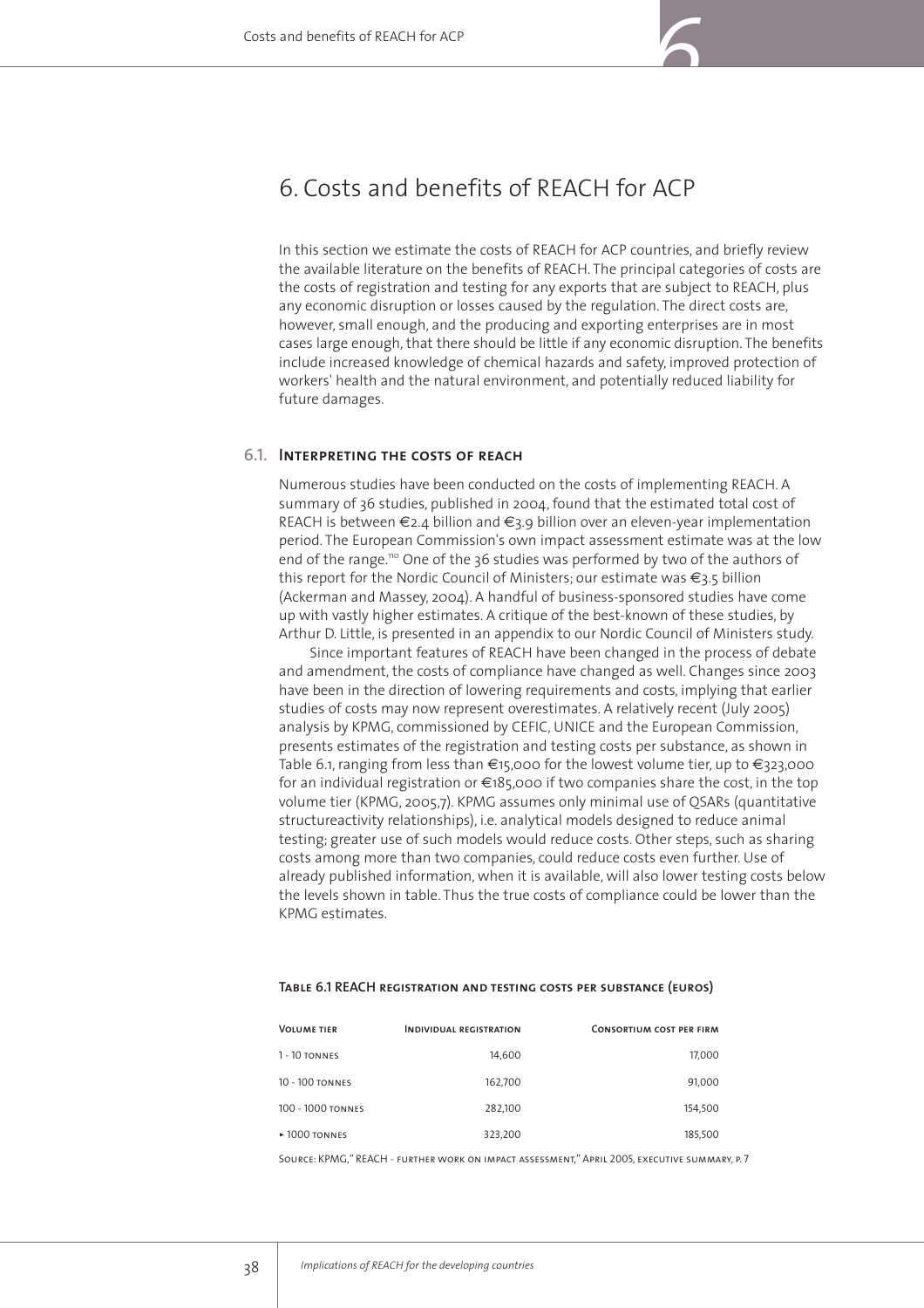

*6*

A very different picture is presented in recent statements by mining and metals industry representatives, who have raised the spectre of impossibly burdensome authorisation requirements for ores containing small but variable quantities of hazardous impurities. Since the details of authorisation procedures remain undecided, it is difficult to evaluate these claims about authorisation costs. We have not encountered other stakeholders, outside of industry, who anticipate that REACH will require thousands of separate authorisations for variable batches of ore imported by European smelters. A system that did require a new authorisation for every slight variation in ore content would clearly be undesirable, both for EU importers and for ACP exporters. We have assumed that such an undesirable system will not be adopted. Authorisation will only target metals, metal compounds, or other substances appearing in ores or minerals, if these substances are shown to impose the most severe risks to humans and the environment. These risks have been the longstanding focus of EU chemicals policy. The aim of authorisation is to address the use of substances of very high concern, since neither workers protection legislation nor the IPPC Directive requires the provision of information on these substances. However, regarding the concerns of the mineral industry, we recommend that the ongoing Reach Implementation Plans (RIPs) consider the possibility of allowing a single authorisation for an ore with a range of impurities of very high concern, instead of requiring a separate authorisation for each batch, as the industry fears.

This study does not estimate the costs of authorisation. For a number of reasons, such an exercise would be futile: it is not possible to say in advance which substances will be subject to an authorisation, which alternatives are available, or which socioeconomic benefits will be considered. Furthermore, the fees for authorisation have not yet been determined. The number of affected substances will be small, since authorisation applies only to substances of very high concern; therefore we anticipate that the costs will be small in comparison to the costs of registration and testing. The next section develops an estimate of registration and testing costs.

# **Estimating the cost of reach to acp 6.2.**

We can produce a rough estimate of the costs of REACH for ACP exporters by applying the KPMG costs per substance in Table 6.1 to the export volume data in Table 2.4. This would be the cost of REACH, under the KPMG cost assumptions, if each of the export categories in the latter table were a single substance produced by a single firm. The volume figures in Table 2.4, however, are for four-digit export categories, which might (or might not) contain more than one substance.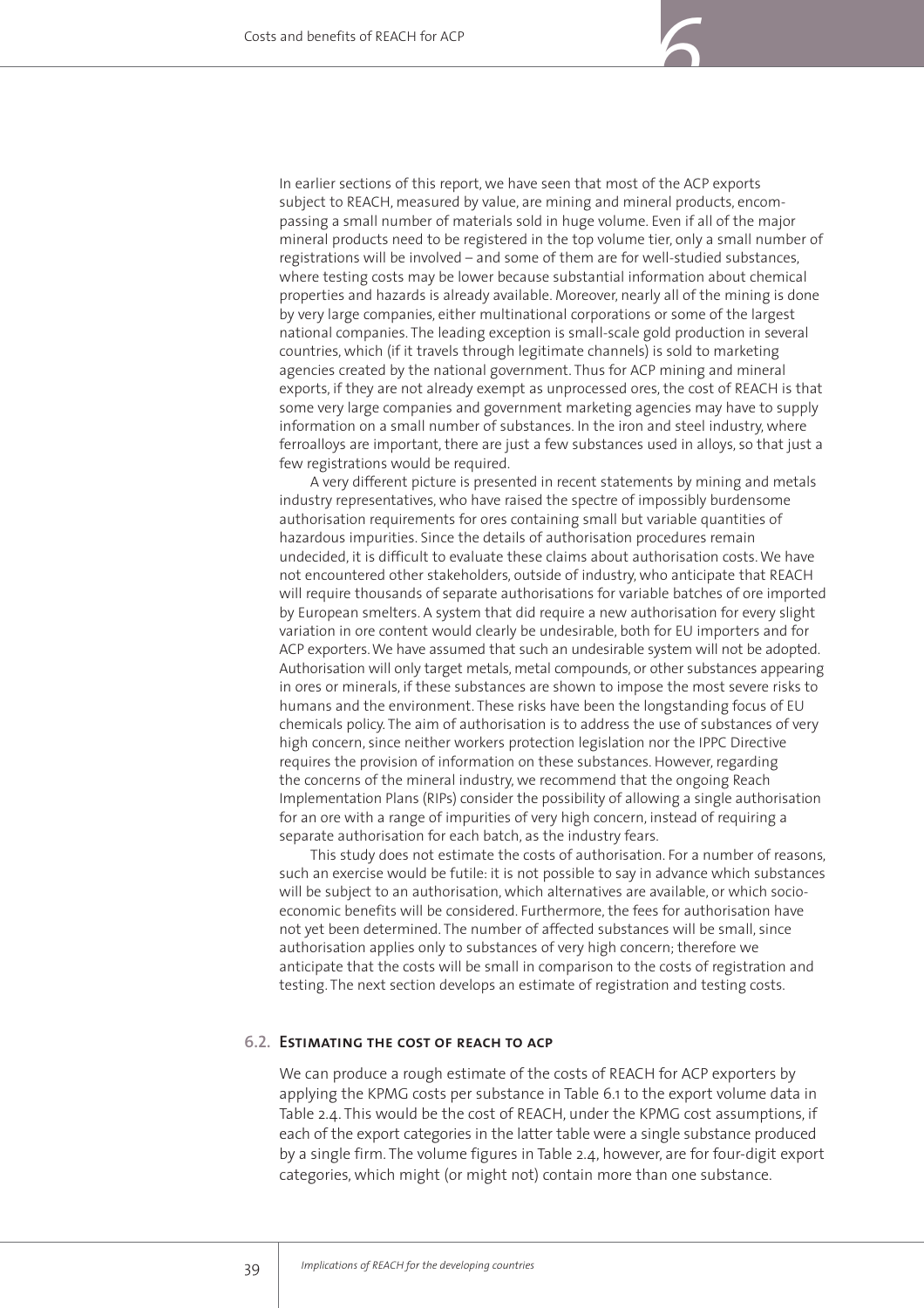

The results of our calculation (applying the KPMG consortium costs except for the lowest volume tier, where the individual registration cost is lower) are shown in Table 6.2.<sup>11</sup> The estimated total cost is about  $\epsilon$ 50 million, or  $\epsilon$ 4.6 million per year over the eleven-year phase-in period. South Africa's exports would bear more than half of this cost, about €30 million, or €2.8 million per year. The next largest costs, more than €2 million total or €200,000 per year would fall on Cuba, and Trinidad and Tobago.

As a percentage of the value of REACH exports, the estimated costs would be greatest for Liberia and Papua New Guinea. In Liberia, the principal estimated costs are for exports of ferrous products, where much of the information required for registration is presumably already available, and opportunities for consortium formation should be extensive (implying lower costs than our estimate). In Papua New Guinea, the only important REACH export is a chemical by-product of the much larger palm oil industry; as mentioned in Section 2, Papua New Guinea is a major exporter of vegetable oils, which are not covered by REACH. Although the percentages are greater than for other countries, the annual costs estimated for Liberia and Papua New Guinea are quite small, €30,000 and €17,000 respectively; if a few countries require assistance with costs of this magnitude, it will not be a large aggregate expense.

|                           | 11-YEAR TOTAL          | ANNUAL                 | ANNUAL COST          |
|---------------------------|------------------------|------------------------|----------------------|
|                           | <b>COMPLIANCE COST</b> | <b>COMPLIANCE COST</b> | AS A PERCENTAGE OF   |
|                           | (€1000)                | (€1000)                | <b>REACH EXPORTS</b> |
| CAMEROON                  | 941                    | 86                     | 0.1%                 |
| COMOROS                   | 106                    | 10                     | 0.4%                 |
| Congo                     | 811                    | 74                     | 1.1%                 |
| CONGO, DEM. REP.          | 1,010                  | 92                     | 0.3%                 |
| COTE D'IVOIRE             | 1,180                  | 107                    | 0.6%                 |
| CUBA                      | 2,783                  | 253                    | 0.7%                 |
| <b>DOMINICAN REPUBLIC</b> | 1,203                  | 109                    | 0.1%                 |
| EOUATORIAL GUINEA         | 400                    | 36                     | 0.01%                |
| Ghana                     | 1,035                  | 94                     | 0.05%                |
| Guinea                    | 751                    | 68                     | 0.1%                 |
| JAMAICA                   | 626                    | 57                     | 0.02%                |
| LIBERIA                   | 335                    | 30                     | 4.6%                 |
| MADAGASCAR                | 473                    | 43                     | 0.3%                 |
| Mozambique                | 806                    | 73                     | 0.01%                |
| <b>NAMIBIA</b>            | 659                    | 60                     | 0.6%                 |
| PAPUA NEW GUINEA          | 186                    | 17                     | 1.9%                 |
| <b>SOUTH AFRICA</b>       | 30,629                 | 2,784                  | 0.1%                 |
| SUDAN                     | 15                     |                        | 0.00%                |
| SURINAME                  | 688                    | 63                     | 0.1%                 |
| TANZANIA                  | 1,102                  | 100                    | 0.04%                |
| TRINIDAD AND TOBAGO       | 2,396                  | 218                    | 0.1%                 |
| UGANDA                    | 226                    | 21                     | 0.2%                 |
| ZAMBIA                    | 1,248                  | 113                    | 0.2%                 |
| ZIMBABWE                  | 1,010                  | 92                     | 0.1%                 |
| <b>TOTAL</b>              | 50,616                 | 4,601                  | 0.07%                |
|                           |                        |                        |                      |

#### **Table 6.2. Estimated cost of REACH for ACP**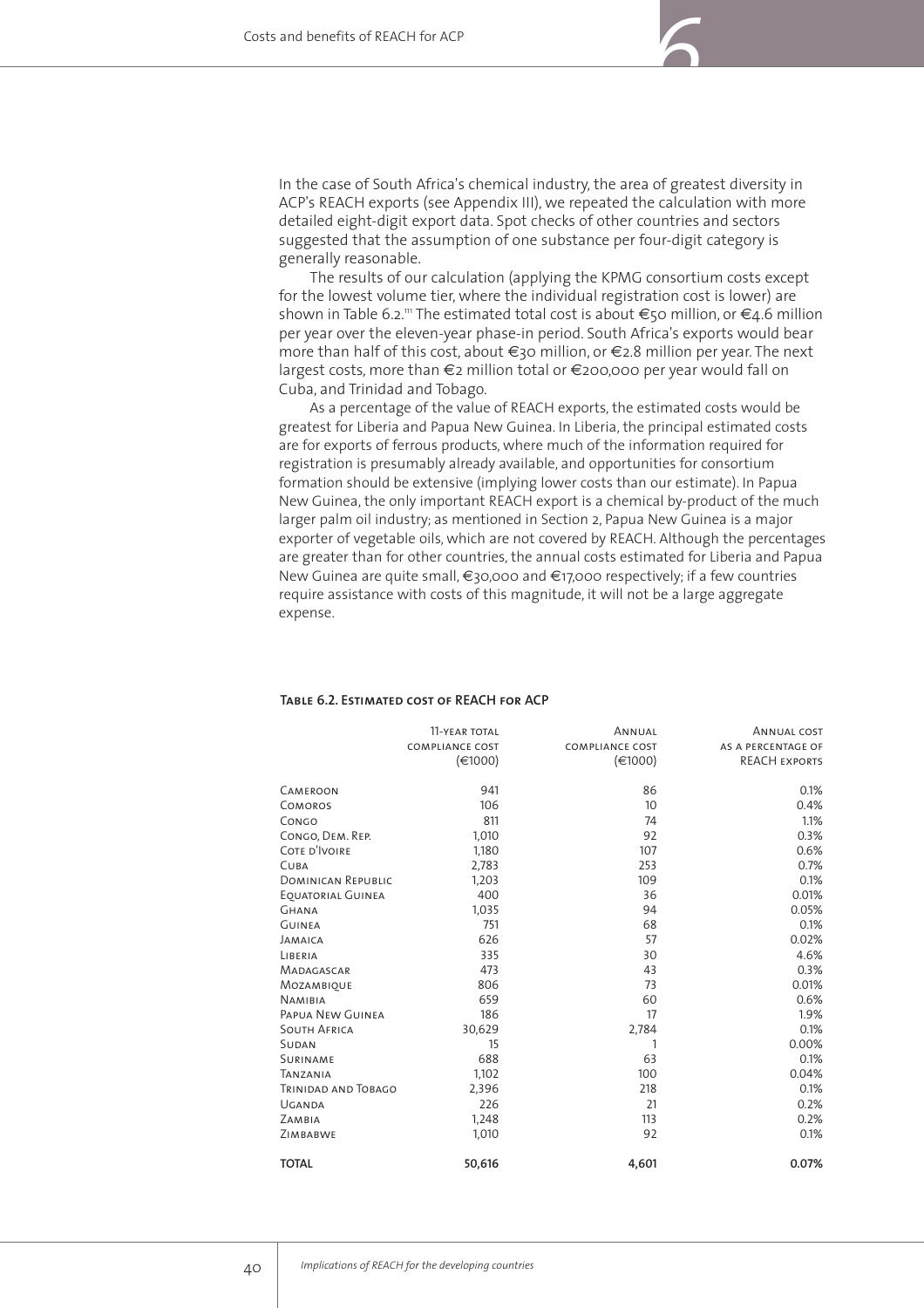Figures in Table 6.2 are hypothetical, based on the numerous assumptions described above. The true costs may differ, and could be lower for several reasons, such as more extensive exemptions from REACH (recall that our data are based on worst case assumptions), formation of consortia with more than two members, and use of already published information on the properties of chemical substances. On the other hand, costs could be higher if consortium formation is frequently impossible, or if the number of individual substances is greater than we have estimated.

*6*

The annual costs estimated in Table 6.2 amount to less than one tenth of one percent of the value of REACH exports for the 24 countries as a whole. This is only an average; costs will be lower for industries and countries exporting a few products in very large volume, and higher for those exporting multiple products in smaller volumes. Yet even in the sector with the broadest range of REACH exports, South Africa's chemical industry, REACH compliance may not pose a major challenge. A recent South African government report, analyzing in some detail the prospects for expansion of the chemical industry, does not list European regulation as one of the important obstacles; it does, however, express South Africa's commitment to meeting developed country environmental standards as its chemical industry grows (DTE 2005).

Average annual costs on the order of one tenth of one percent of the value of exports are small enough to cast doubt on most of the arguments about the incentives or disincentives created by REACH. In theory, any increase in costs could discourage production and investment, or lead industry to seek other markets where costs are lower. Thus a purely abstract discussion could suggest that REACH might decrease output of REACH exports, and/or lead exporters to seek non-European markets. In the abstract, the exemption for unprocessed ores sounds like an incentive for export of unprocessed rather than processed minerals, apparently discouraging investment in processing industries in ACP countries. In practice, these theoretical possibilities turn out to be far too small to matter. In the real world, prices of energy, materials, and equipment, and the availability of infrastructure and skilled labor, are much larger influences on production and investment decisions. Businesses routinely experience and cope with cost changes of much more than one tenth of one percent. No sensible enterprise changes its plans about where to locate its facilities, or decides to abandon a market as large as the EU, in response to the tiny percentage changes in costs that will result from REACH.

### **Benefits of reach: european estimates 6.3.**

Several studies have tried to estimate the benefits of REACH. While varying widely in methodology, most have found that partial estimates of the benefits of REACH range into the billions of euros, often tens of billions of euros, over the ten to 30 years after it is adopted. Many of the categories of benefits will apply, to some degree, to ACP countries as well, although we are not aware of any benefit studies focused on ACP in particular.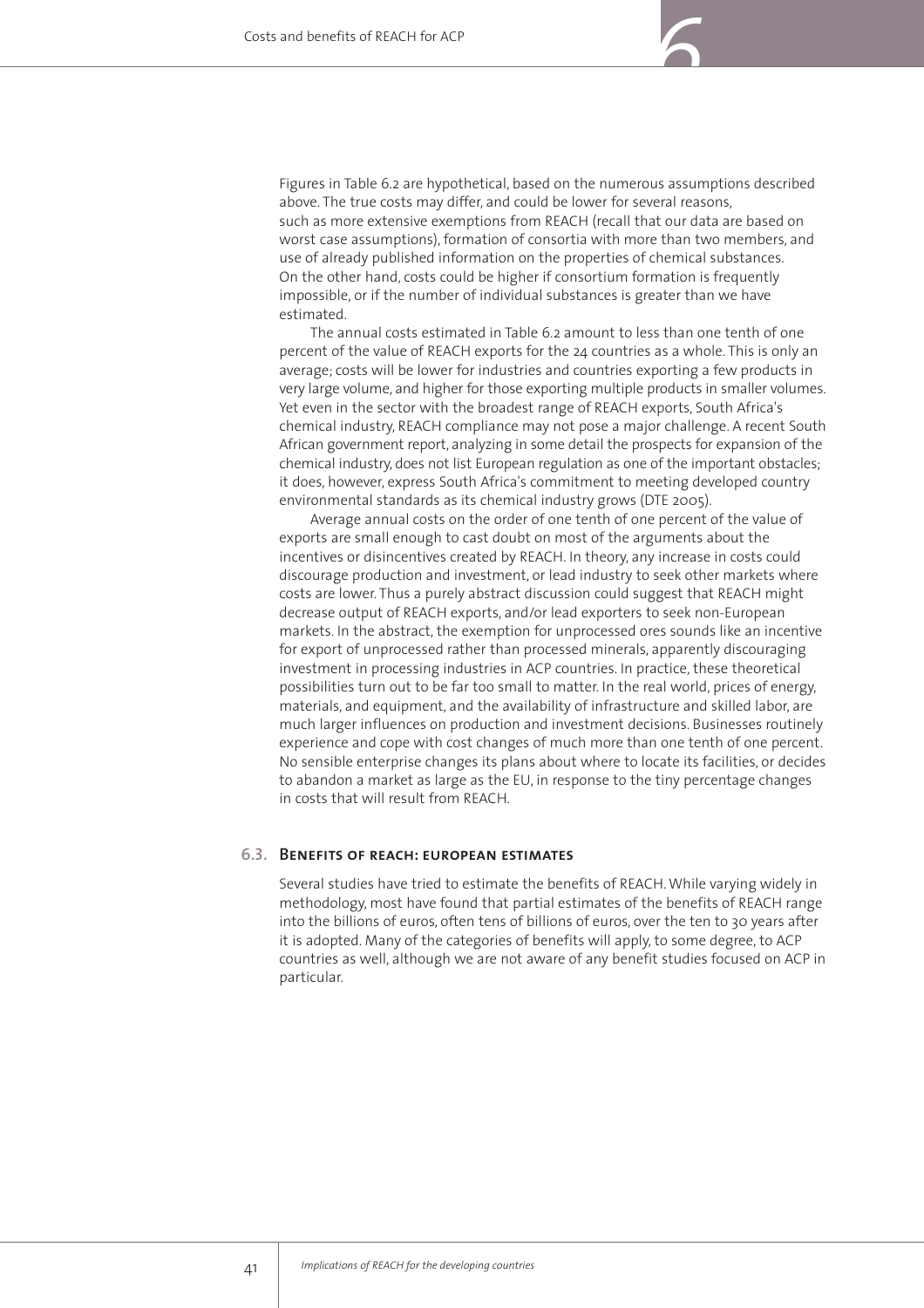In 2003, the European Commission offered a rough estimate suggesting that one example of the benefits from REACH over 30 years would be on the order of €50 billion. This estimate was based on a conservative estimate that 1 percent of all disease is attributable to chemical exposures, and that 10 percent of these effects could be addressed by REACH (EU Commission 2003).

*6*

Another study, commissioned by the European Commission and carried out by RPA, looked in particular at expected occupational health effects of implementing REACH (RPA 2003). The study estimated the present value of the occupational health benefits of REACH at €18 billion to €54 billion. This estimate does not include the costs to employers of reduced productivity from workers' illnesses, direct costs to workers of purchasing medicines, and other costs.

A recent report estimated the monetary value within Europe of a subset of the occupational health benefits expected from REACH. The report looked at a set of skin and respiratory diseases that are commonly associated with toxic chemical exposures in the work environment. The report concludes that REACH benefits for occupational skin and non-malignant respiratory diseases only, in the first ten years, will be between €0.66 billion and €6.2 billion; or in the first 30 years, between €21.2 billion and €160.7 billion (Pickvance et al. 2005). A study carried out by DHI Water and Environment for DG Environment estimated benefits from REACH using information on water treatment costs, costs of mistakes in chemicals management from the past, and health care costs. This study estimated benefits of go.15 billion to g2.5 billion in the year 2017 and long-term benefits between ¤2.9 billion and ¤50 billion in the succeeding 25 years (Pedersen, 2005).

### **Benefits of reach for acp 6.4.**

Regulation of hazardous chemicals should not be viewed as a rich country's luxury imposed on low income countries; some of the greatest beneficiaries of REACH could be businesses and workers in developing countries. Businesses will gain access to crucial information about the effects of their products, and the materials and substances they use; this will help them to identify and adopt safer alternatives, when appropriate, and to avoid future liability for damages. Workers will benefit because many chemicals pose greater hazards to the employees who handle them on a daily basis than to the consumers of finished products. This could be particularly important in industries that are increasingly concentrated in developing countries. For example, textile production has shifted steadily toward developing countries over a period of decades; thus, chemical exposures associated with textile production now occur primarily in developing countries. If REACH generates important health and environmental safety information about a chemical used in textile production, the new information will allow developing countries to adopt occupational exposure standards that ensure worker safety and avoid unnecessary occupational illness.

The problem of chemical exposures in developing countries is particularly severe, and exacerbates other hazards associated with poverty. A World Bank report (2002) reviewed the existing scientific literature on the relationship between poverty and exposure to toxics in developing countries. The report concludes that toxics are a significant and growing threat to health among the poor in developing countries. Resulting in part from toxic exposures, chronic diseases are emerging as an increasingly important source of illness in developing countries. According to World Health Organisation estimates, the burden from chronic disease in developing countries is expected to exceed the burden from infectious disease by 2020 (Goldman and Tran 2002).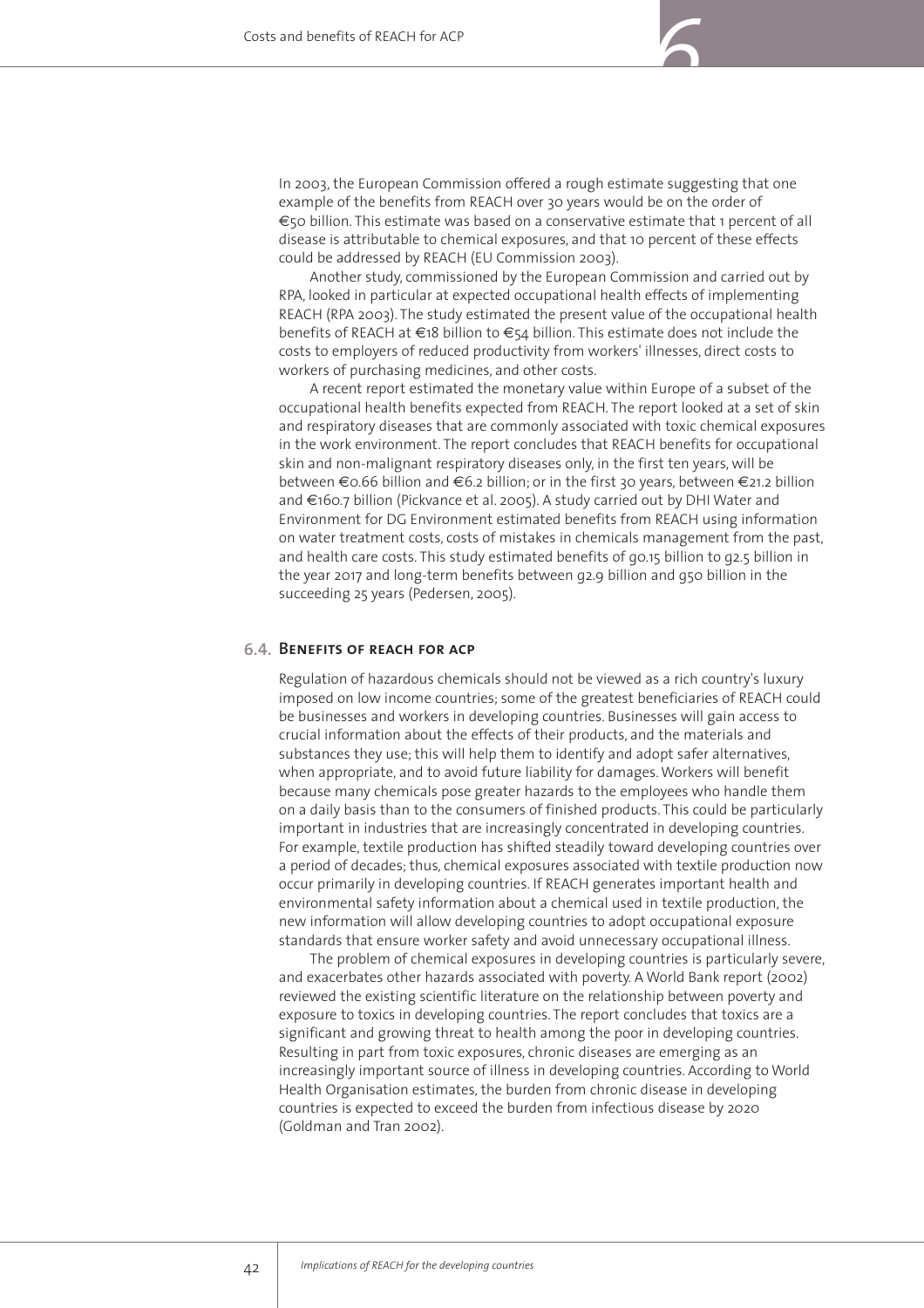If REACH identifies emerging environmental hazards, it may produce large financial savings by avoiding future costs. In Europe, a study has estimated that the cleanup costs for PCBs alone are much greater than the entire cost of REACH to taxpayers and industry (Von Bahr and Janson 2004). The financial costs associated with toxic chemical pollution and exposures in the developing world are also substantial, although they are poorly monitored and tracked.

REACH will also facilitate developing countries' efforts to create domestic systems for sound chemicals management. Many developing countries have only rudimentary systems for chemicals management, or have no legislation and administrative capacity on chemicals at all. Some developing countries are currently in the process of drafting new legislation on chemicals, or revamping existing legislation on chemicals. Some are also in the process of developing new administrative capacity on chemicals. This may include developing registration systems for chemicals and developing systems for information transfer about chemicals, including safety data sheets and labelling requirements. The process of creating a regulatory structure for chemicals can also include placing responsibilities on industry for providing information about their products or, in some other way, taking responsibility for ensuring the safety of their product. The regulatory structure may also include regulations about exposure, including occupational exposures.

It is important for developing countries to draw on the infrastructure that already exists for chemicals information management in industrialized countries, in order not to reinvent the wheel. Similarly, although it is important for developing countries to develop their own laboratory capacity for testing new chemicals, they should not lose time testing chemicals that have already been tested elsewhere. Much of this information and information management infrastructure already exists. Under REACH, it will be more extensive, more consistent, better organized, and readily available to anyone who needs it, in developing countries or elsewhere.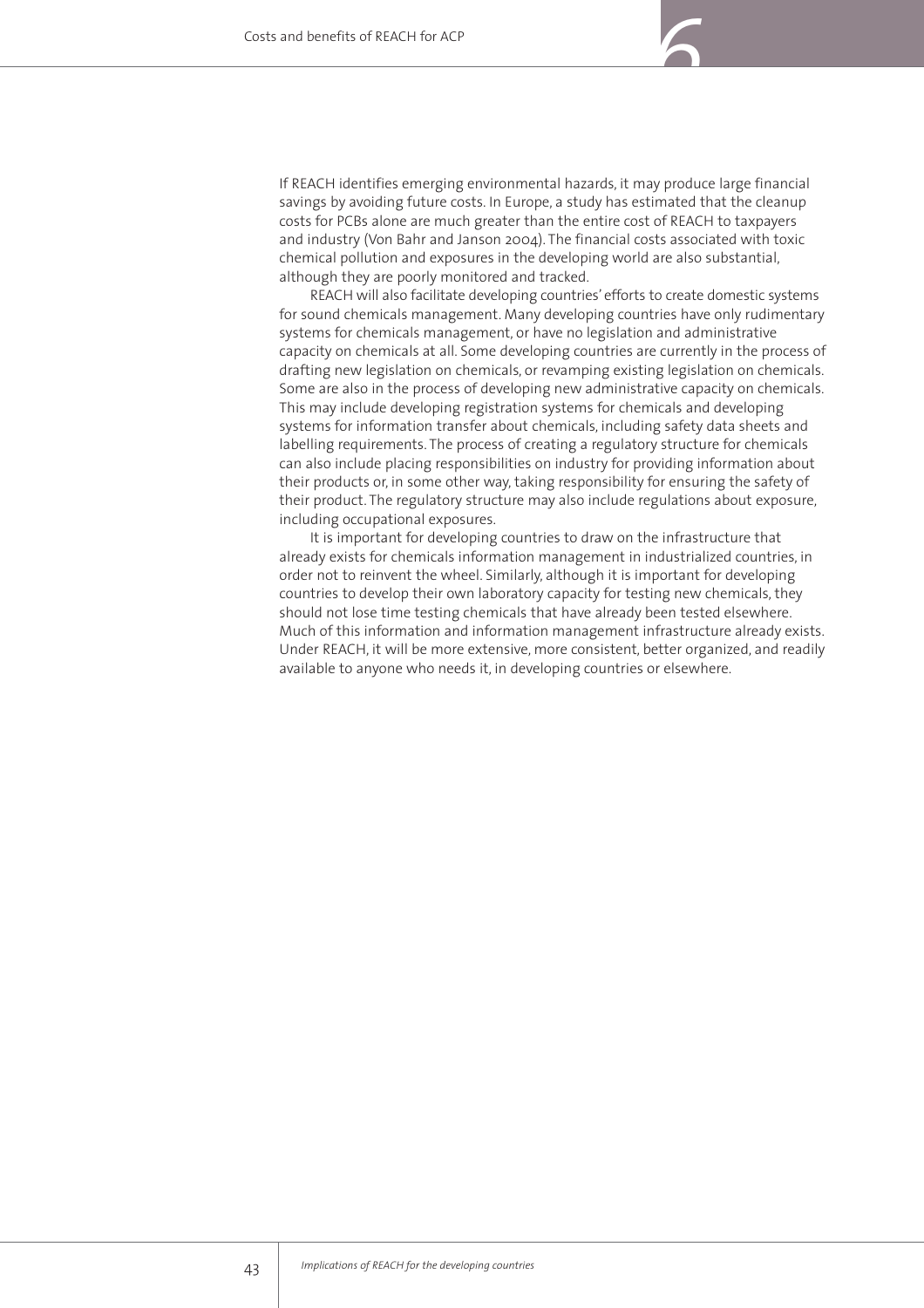# 7.Ways and means to preserve interests of developing countries

In this section, we look at the ways in which the EU can provide support to developing economies in general and to the ACP economies in particular, as they begin the process of complying with REACH.

There may not be any need to make further modifications of the scope of REACH in order to preserve the interests of developing countries. REACH has already been modified in response to developing country concerns, in particular by eliminating many minerals, a major area of ACP exports. This study has shown that no significant economic disruption will be caused by REACH. Most of ACPs leading exports come from large multinationals, joint ventures, and large ACP firms that are presumed to be able to cope with the regulatory requirements under REACH. There are, however, some small-scale producers exporting to EU (e.g. in essential oils) that probably will need assistance.

We have identified ways to preserve the developing countries interests, such as clarifying agency support to developing countries; providing accurate information about the scope and requirements of REACH; providing support to affected SMEs; rapidly implementing the Globally Harmonised System of Classification and Labelling of Chemicals (GHS) in EU; and increasing obligations to share data among registering companies.

# **7.1. TECHNICAL ASSISTANCE AND CAPACITY BUILDING**

#### **European Chemicals Agency**

REACH creates a European Chemicals Agency, which will be responsible for providing scientific and technical advice to member states and the institutions of the European Community. The Agency's responsibilities include "facilitating the efficient registration of imported substances,""establishing and maintaining databases with information on all registered substances," making non-confidential information available over the internet or through other means, and providing technical guidance (especially to help SMEs in developing chemical safety reports).

One task of the European Chemicals Agency will be, at the Commission's request, to provide technical and scientific support for steps to improve international co-operation on scientific and technical issues relating to the safety of substances, as well as active participation in technical assistance and capacity building activities on sound management of chemicals in developing countries.<sup>112</sup> The Parliament text of REACH uses slightly stronger wording on this point, strengthening the commitment to provide support to developing countries.<sup>113</sup>

Neither the Commission proposal nor the texts adopted by Parliament and Council specifies the type of technical assistance or capacity building that will be provided to developing countries. In addition, both the Council and in particular the Parliament extended the responsibilities the Agency beyond what was described in the Commission proposal. Additional financial support for the Agency was not, however, suggested. A clarification of the Agency's responsibilities with regards to capacity building and technical assistance would help to preserve the interests of developing countries.

#### **Other institutions**

A number of institutions within EU can facilitate transition to compliance with REACH, whether by disseminating information on its regulation, helping individual companies to comply, providing data to other countries, or providing targeted development assistance related to chemicals management.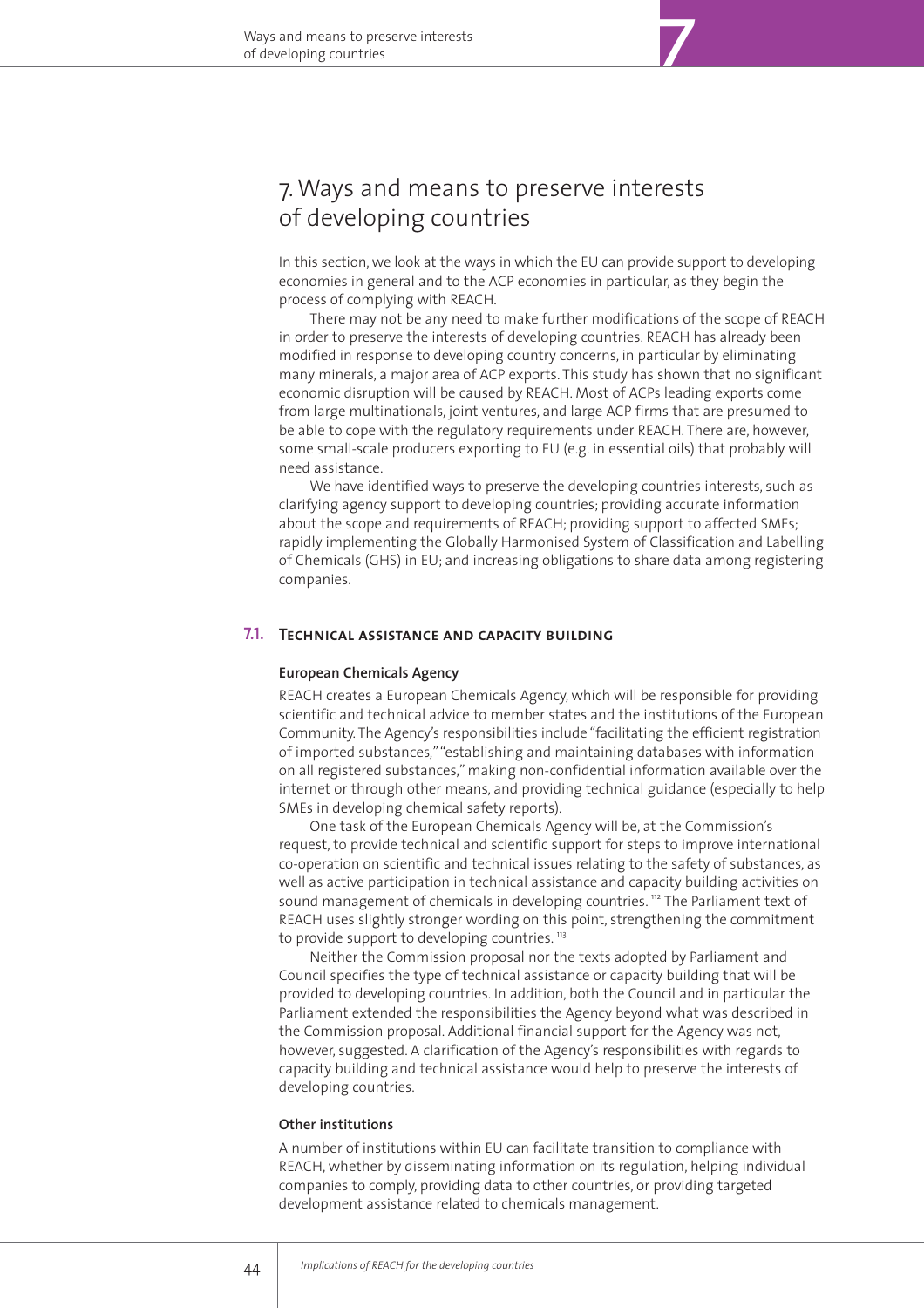Other EU institutions that could help ACP countries to comply with REACH include the Directorates General for Environment, Enterprise, and Development. DG Environment and DG Enterprise are responsible for the development of REACH, and have extended knowledge of this and other related legislation. Both directorates have contacts with stakeholders and are involved in the development of the guidance documents. DG Development is responsible for pursuing development cooperation programs with developing countries.

*7*

Another potentially helpful institution is UNITAR, the United Nations Institute for Training and Research. UNITAR carries out a wide range of training programs associated with social and economic development goals, including training programs associated with the GHS. UNITAR has also been involved in education on chemical risk management. Other institutions that could provide similar assistance include the United Nations Environment Programme (UNEP) and the World Health Organisation (WHO).

Finally, individual member states may also have a role to play in assisting developing countries. Many EU member states have significant overseas development programs, some of which include substantial work to bolster the development of sound chemicals management systems in developing countries.

## **Access to information for governments in developing countries7.2.**

A clarification of the scope of REACH is needed and will reassure exporters. It is unclear for example if a bar of iron is an article or should be seen as a metal. One important form of support that the EU can provide is to ensure that accurate information about REACH requirements and the scope of authorisation is available to developing country governments and industry representatives. For example, the mining industry in South Africa as mentioned is concerned that several authorisations will be needed for each ore because of natural variations in the content of hazardous impurities.

As we discussed in Section 6, one of REACH's major benefits for developing countries is the new information that REACH will make available to these countries. Developing countries can use this information to underpin their own domestic systems of chemicals regulation and management. It would be reasonable to include a provision that enable developing countries to request information on the use, function, or application of a chemical under particular circumstances, for example, if a country suspects that uncontrolled use of a dangerous substance is occurring. Information on allowable uses in the EU would help a country to identify potentially problematic exposures within its own borders.

### **Support for SMEs 7.3.**

Most of ACP's leading exports come from large multinationals, joint ventures, and large ACP firms that are presumably able to comply with the regulatory requirements under REACH. Moreover, many of the leading exports are widely used metals and basic chemicals, whose properties are relatively well-known. Compliance with REACH will be more challenging, and assistance may be necessary, in a minority of cases, such as essential oils, where SME producers and exporters are dealing with a range of products.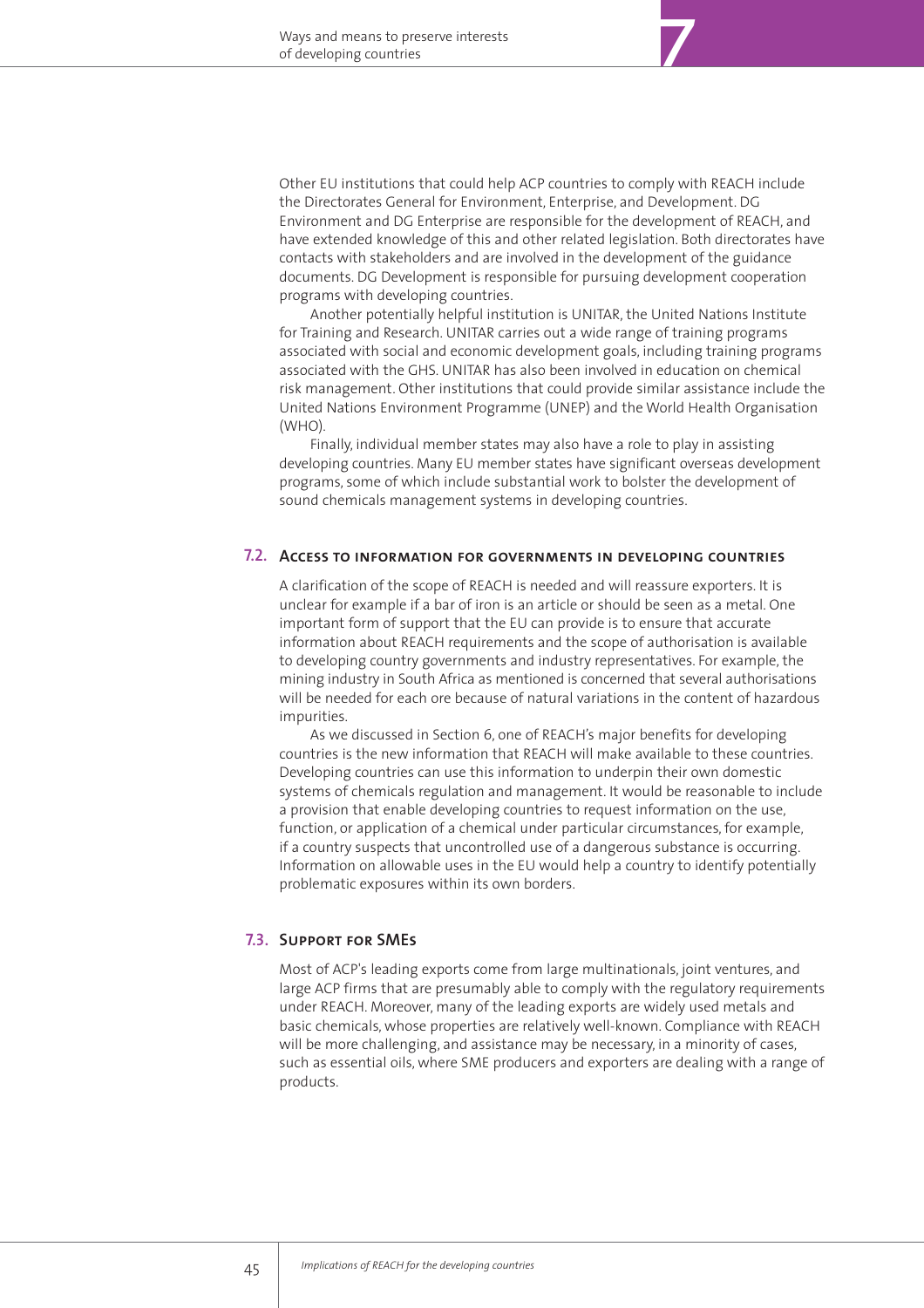Importers of essential oils, often small companies themselves, will have to obtain information about the substances they are bringing into Europe. Evidence suggests that at least some essential oils have potentially harmful effects, but it seems unlikely that the full range of their properties is already known (Marquardt et al, 2005). Assistance with the details of registration and testing will be important in this case, and in any other cases where SMEs are involved in REACH exports. The fact that most ACP REACH exports come from large enterprises is good news in this respect: it implies that the actual areas of SME activity are relatively small, and thus the costs of the necessary assistance will be likewise limited. It should not be expensive for the European Chemicals Agency to ensure the availability of technical assistance to SMEs involved in ACP's exports to EU, because such assistance will apply to only a small minority of ACP REACH exports.

## **REACH and the GHS7.4.**

At the 2002 UN World Summit on Sustainable Development in Johannesburg, the global community agreed that the Globally Harmonised System of Classification and Labelling of Chemicals (GHS) should be implemented world-wide, with a target date of 2008. A draft proposal for European legislation to implement the GHS is currently under preparation. After a transition period, the new legislation will replace the current provisions on classification and labelling of chemicals, as set out in Council Directive 67/548/EEC and Directive 1999/45/EC as amended.

A number of developing countries, including ACP countries such as South Africa, have already made progress in implementing the GHS. It is important that the EU implement the GHS as soon as possible and with a short transition period, to avoid creating problems for exporters from developing countries. If ACP countries are using the GHS and the EU has not adopted it, companies exporting to Europe will have to classify their product twice, creating an extra burden for those companies.

# **One substance, one registration 7.5.**

Questions have been raised about whether the proposal for "one substance, one registration" (OSOR), introduced by the UK and Hungary in 2004, will help or hurt developing countries' interests. In general, the answer is that the advantages and disadvantages of OSOR for developing countries, and ACP countries in particular, will be about the same as the advantages and disadvantages of this initiative within the EU. The important feature of OSOR for our purposes – and the only feature we are commenting on – is the requirement for registrants to share all non-confidential data on registered substances; previous REACH proposals allowed registrants to choose whether or not to share data. OSOR, and subsequent proposals requiring data sharing, are expected to reduce registration costs.

The UK Ministry of Environment estimated that the savings could be as high as 24 percent of the total costs of REACH implementation (RPA 2004). In addition, OSOR would reduce obstacles faced by SMEs and by developing country firms in gaining access to data. OSOR is intended to prevent situations in which large companies might see a strategic advantage in refusing to cooperate with smaller firms (UK DEFRA 2004). The current Council text combines elements of the original Commission proposal and the OSOR proposal. Thus, the advantages of the OSOR proposal are most closely matched by the Council text, as compared with the Parliament and the Commission versions. The text could be further strengthened by increasing the scope of the requirement for data sharing, in line with the original OSOR proposal.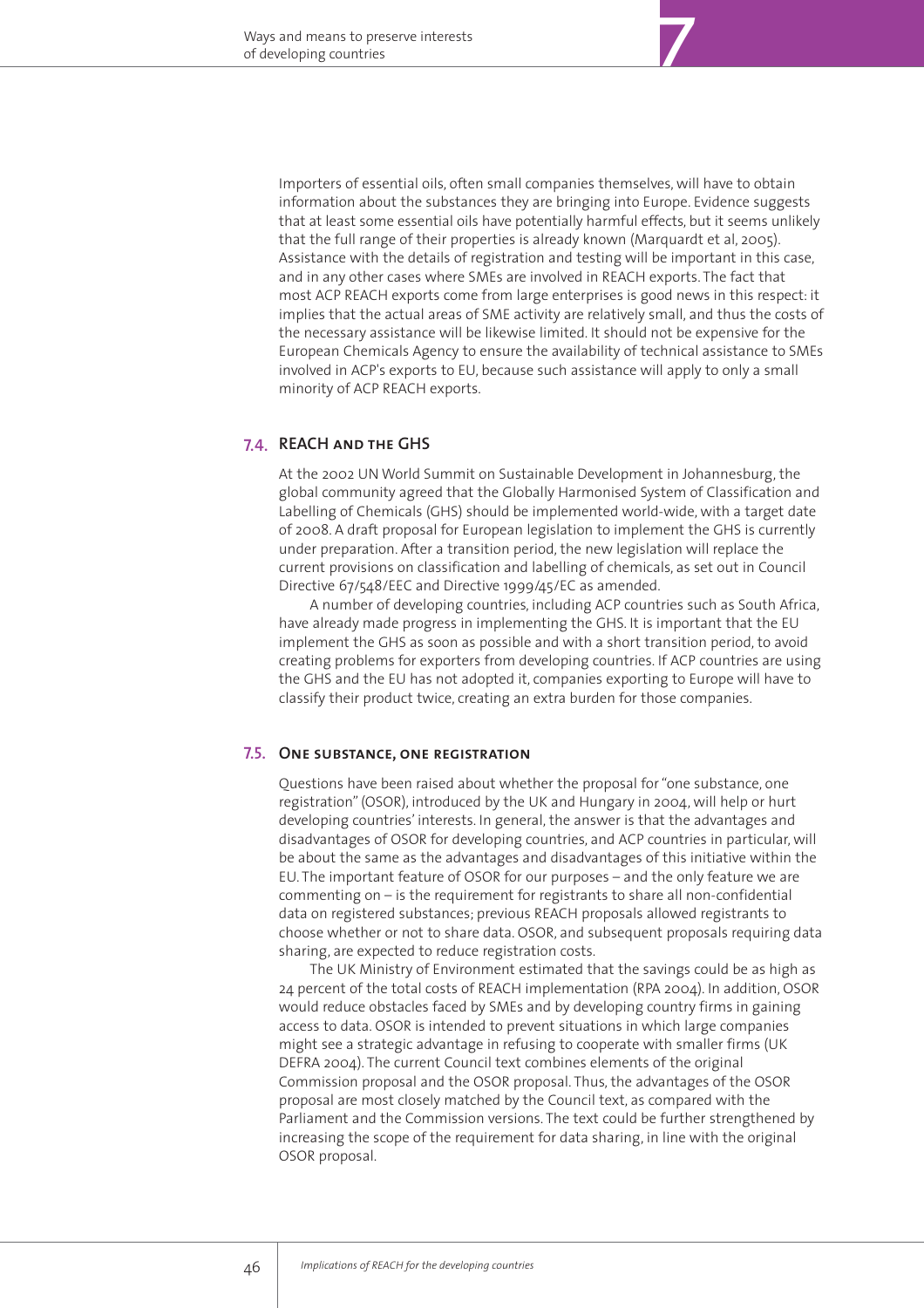# Bibliography

- **Ackerman, Frank and Rachel Massey**. 2004. The True Costs of REACH . Study for the Nordic Council of Ministers: http://www.ase.tufts.edu/gdae/Pubs/rp/TrueCostsREACH.pdf
- **Bermúdez-Lugo, Omayra**. 2004. The Mineral Industries of Cameroon and Cape Verde. In U.S. Geological Survey Minerals Yearbook 2004. http://minerals.usgs.gov/minerals/pubs/country/2004/cmcvmyb04.pdf
- **Bermúdez-Lugo, Omayra**. 2003. The Mineral Industries of the Islands of the Caribbean Aruba, the Bahamas, Barbados, Cuba, Dominican Republic, Jamaica, Trinidad and Tobago, and Other Islands. In U.S. Geological Survey Minerals Yearbook 2003: http://minerals.usgs.gov/minerals/pubs/country/2003/caribbeanmyb03.pdf
- **Brenton, Paul**. 2003. "Integrating the Least Developed Countries into the World Trading System: The Current Impact of EU Preferences under Everything But Arms," World Bank Policy Research Working Paper No. 3018
- **Chamber of Mines of South Africa**, Economics Advisory Unit. 2005. The Potential Impact of the European Union's Draft Legislation, REACH, on the Social and Economic Development of Sub-Saharan Africa.
- **Coakley, George J**. 2002. The Mineral Industry of South Africa. In U.S. Geological Survey Minerals Yearbook 2002: http://minerals.usgs.gov/minerals/pubs/country/2002/sfmyb02.pdf
- **Coakley, George J**. 2003a. The Mineral Industry of Ghana. In U.S. Geological Survey Minerals Yearbook 2003: http://minerals.usgs.gov/minerals/pubs/country/2003/ghmyb03.pdf
- **Coakley, George J**. 2003b. The Mineral Industry of Zimbabwe. In U.S. Geological Survey Minerals Yearbook 2003: http://minerals.usgs.gov/minerals/pubs/country/2003/zimyb03.pdf
- **Dreschler, Bernd**. 2001. "Small-scale Mining and Sustainable Development within the SADC Region." Minerals and Sustainable Development Project Report. No. 84, International Institute for Environment and Development (IIED). Commissioned by the World Business Council for Sustainable Development (WBCSD): http://www.iied.org/mmsd/mmsd\_pdfs/asm\_southern\_africa.pdf
- **European Commission**, DG Enterprise and Industry. 2003. Extended Impact Assessment of REACH SEC 1171/3

**Enviro Tex GmbH**. 2005. "Final Report: Analysis of the Potential Impacts of REACH on European Textile Supply Chains." Report for the European Commission.

- **Fong-Sam, Yolanda**. 2003. The Mineral Industries Of French Guiana, Guyana, And Suriname. In U.S. Geological Survey Minerals Yearbook 2003: http://minerals.usgs.gov/minerals/pubs/country/2003/gfgynsmyb03.pdf
- **Goldman, Lynn and Nga Tran**. Toxics and Poverty: The Impact of Toxic Substances on the Poor in Developing Countries. Washington DC: World Bank
- **Heemskerk, Marieke**. 2000. Driving Forces of Small-Scale Gold Mining Among The Ndjuka Maroons: A Cross-Scale Socioeconomic Analysis Of Participation In Gold Mining In Suriname," PhD diss. University Of Florida: http://www.heemskerk.sr.org/pdf/DissComplete.pdf
- **Hilson, Gavin and Clive Potter**. 2003. Why Is Illegal Gold Mining Activity so Ubiquitous in Rural Ghana?. African Development Review vol.15 no. 2-3: 249-64
- **Jones, Andrew**. 2005. The Potential Impact of REACH on Exports of Biotrade Products to the European Union. UNCTAD Biotrade Initiative -Biotrade Facilitation Programme: http://www.biotrade.org/BTFP/BTFP-docs/reach-unctad-discussionpaper.pdf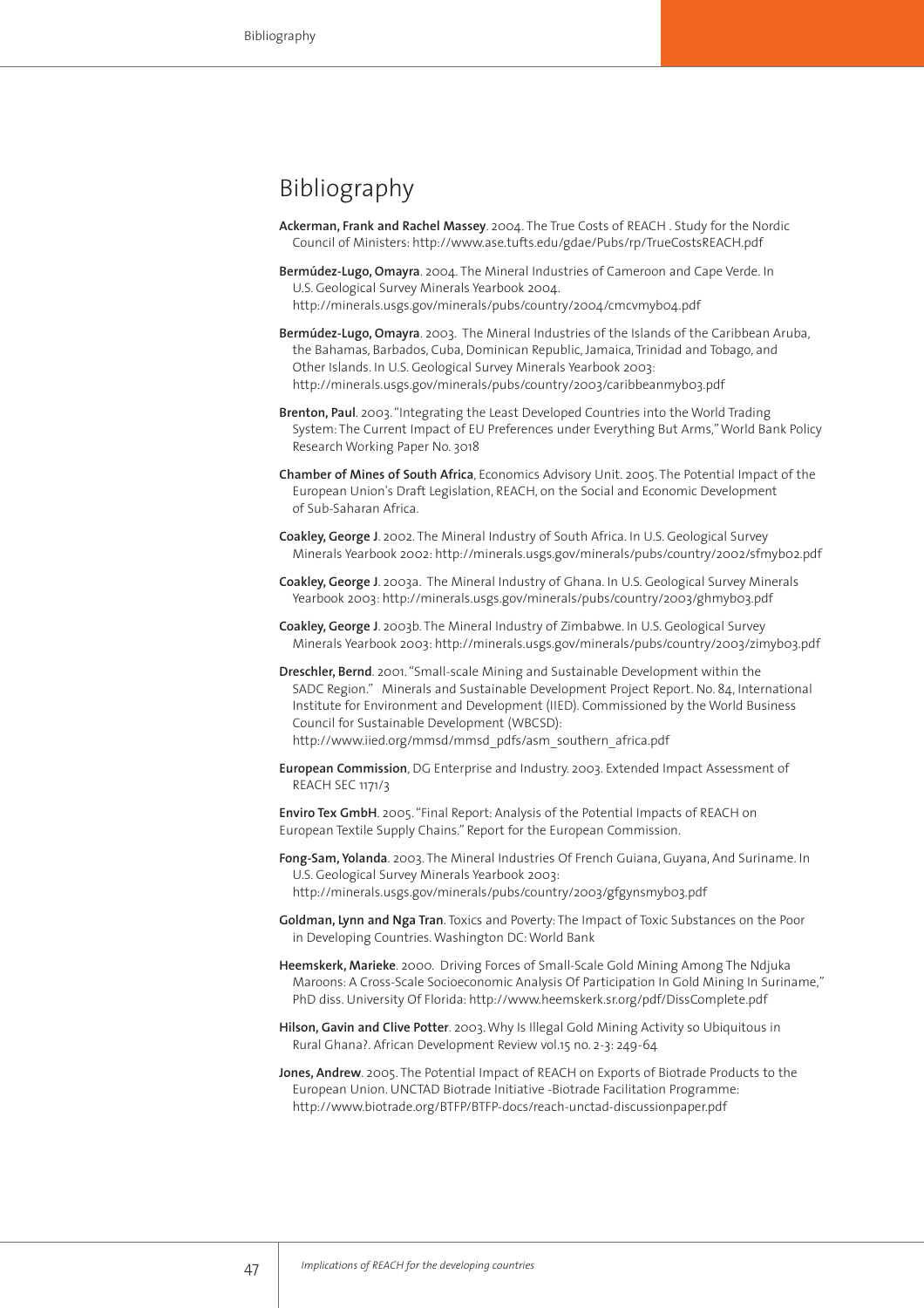- **Jorgenson, John D., et al**. 2004. Ferroalloys 2004. United States Geological Survey: http://minerals.usgs.gov/minerals/pubs/commodity/ferroalloys/feallmyb04.pdf
- **KemI**: Swedish National Chemicals Inspectorate (KemI). 1997. Chemicals in Textiles: Report of a Government Commission (No. 5/97). Stockholm: Swedish National Chemicals Inspectorate.
- **KPMG Business Advisory Services**. 2005. REACH Further Work on Impact Assessment, A Case Study Approach, Final Report:
	- http://europa.eu.int/comm/enterprise/reach/docs/reach/kpmg\_final\_report.pdf.
- **Marquardt et al**. 2005. SPORT report EFFA Sub-project report, Prepared for the SPORT partnership between the European Commission, Member States and Industry (Cefic, UNICE, UEAPME and DUCC)
- **Mobbs, Philip M**. 2004. The Mineral Industry of Equatorial Guinea. In U.S. Geological Survey Minerals Yearbook 2004:
	- http://minerals.usgs.gov/minerals/pubs/country/2004/ekmyb04.pdf.
- **Pedersen, F. et al**. 2005. "The Impact of REACH on the Environment and Human Health," Report by DHIWater andEnvironment for the European Commission, DG Environment.
- **Pickvance, Simon et al**. 2005. The Impact of REACH on Occupational Health, with a Focus on Skin and Respiratory Diseases. University of Sheffield, UK: Report prepared for the European Trade Union Institute for Research, Education and Health and Safety.
- **RPA Inc**. 2003. Assessment of the Impact of the New Chemicals Policy on Occupational Health Report prepared for the European Commission Environment Directorate-General.
- **RPA Inc**. 2004. REACH One Substance, One Registration. London, UK:Report Commissioned by the Department for the Environment, Food and Rural Affairs.
- **South Africa Department of Trade and Industry (DTI)**. 2005. Sector Development Strategy: Chemicals. Version 3.6: http://www.dti.gov.za/chemicals/csp.pdf
- **Southern African Regional Poverty Network**. November 2004. Mozambique Diagnostic Trade Integration Study, Vol. 1: http://www.sarpn.org.za/
- **UK Department for the Environment, Food and Rural Affairs (DEFRA)**. 2004. New European Chemicals Strategy – UK Partial Regulatory Impact Assessment. Final Report.
- **Veiga, Marcello M**. 1997. Artisanal Gold Mining Activities in Suriname: Report. United Nations Industrial Development Organization: http://www.unites.uqam.ca/gmf/intranet/gmp/files/doc/marcello\_veiga/
- **Von Bahr, Jenny and Johanna Jason**. 2004. Cost of Late Action the Case of PCB. Copenhagen: Nordic Council of Ministers
- **Yager, Thomas R**. 2003a. The Mineral Industry of Mozambique. In U.S. Geological Survey Minerals Yearbook 2003:

http://minerals.usgs.gov/minerals/pubs/country/2003/mzmyb03.pdf

**Yager, Thomas R**. 2003b. The Mineral Industry of Tanzania. In U.S. Geological Survey Minerals Yearbook 2003: http://minerals.usgs.gov/minerals/pubs/country/2003/tzmyb03.pdf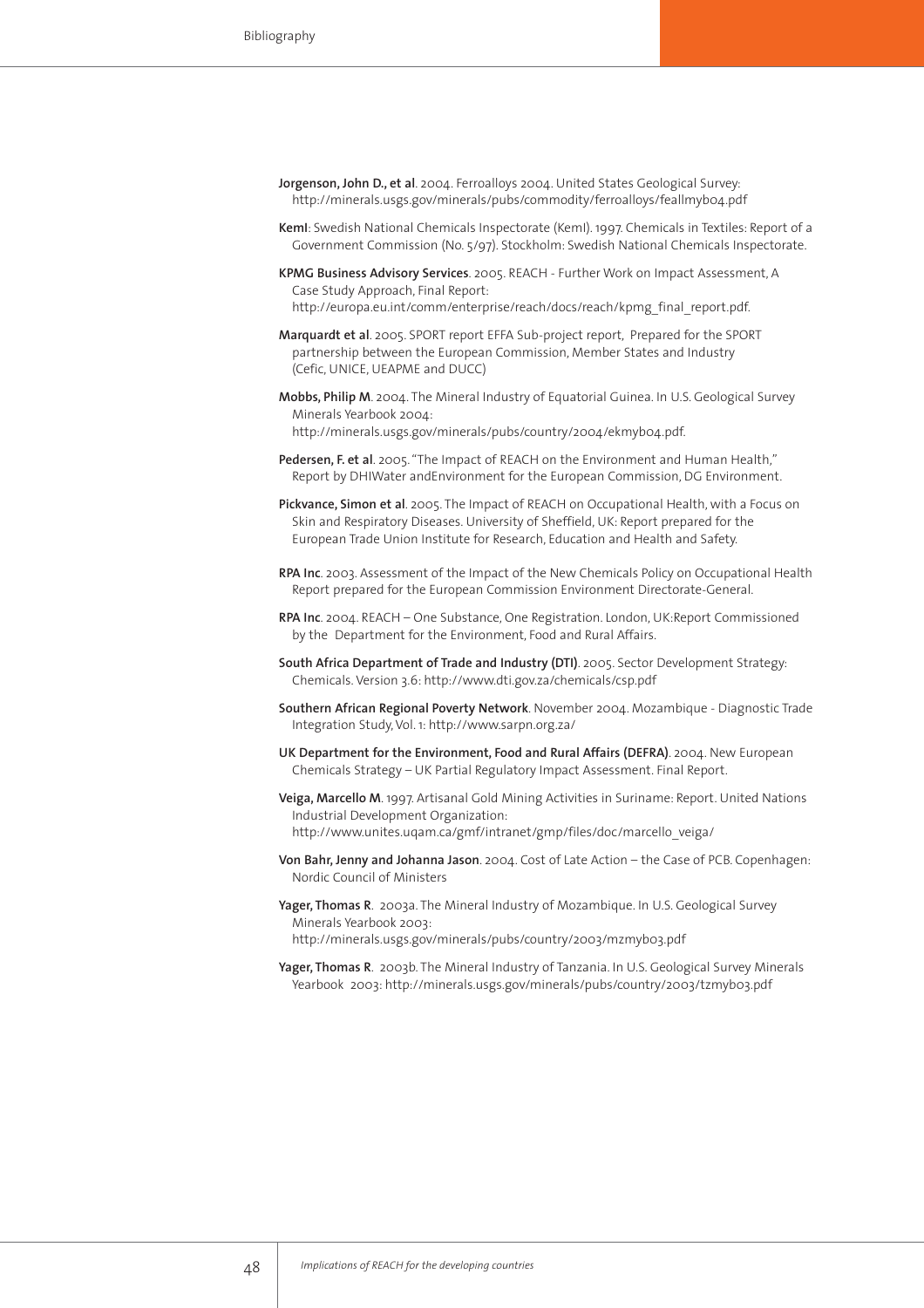# Endnotes

#### All the websites referenced in these notes were visited by the authors between January and March 2006.

- *1 See Council, Annex 1c, and Parliament text, Annex 1BA.*
- *2 Commission text, Reasons and Objectives, section 1.2: Registration.*
- *3 Commission text, Chapter 2, Article 8.*
- *4 Commission text, Annex III, points 8 and 9.*
- *5 Council text, Annex III, point 8 and 8a.*
- *6 Parliament text, Annex III, points 8, 8a, and 9.*
- *7 The Council of the European Union, draft text of REACH, December 19, 2005.*
- *8 The Council of the European Union, draft text of REACH, December 19, 2005.*
- *9 ACP Council of Ministers, "Resolutions and Declarations of the 81st Session of the ACP Council of Ministers,"June 2005.*
- *10 Antigua and Barbuda, Bahamas, Barbados, Botswana, Equatorial Guinea, Mauritius, Seychelles, South Africa, St. Kitts and Nevis, and Trinidad and Tobago.*
- *11 Based on IMF data, 2002-2004, with incomplete coverage for exports (but most large ACP economies included). The ratio is only slightly lower for South Africa, with exports equal to about 27 percent of GDP.*
- *12 Eurostat data on EU-ACP trade, complete coverage. The ratio for South Africa is virtually the same as for the rest of ACP.*
- *13 Botswana, Equatorial Guinea, Guyana, Namibia, Mauritania, Mauritius, and Seychelles. Based on 2004 data.*
- *14 We have categorized metal oxides, such as aluminium oxide and titanium oxide, as mining products, even though they are reported as inorganic chemicals.*
- *15 An exchange rate of 7.5 rand = 1 euro is used throughout this report, unless otherwise noted.*
- *16 "EU Bilateral Trade and Trade with the World: South Africa," DG Trade, June 2005.*
- *17 2002-04 average, calculated from GDP data from Statistics South Africa, http://www.statssa.gov.za.*
- *18 Liquid fuels, i.e. the conversion of coal to oil, alone accounts for 31 percent of the industry. (DTI 2005, 14)*
- *19 Total for all section VI exports (not just REACH exports), 2002-04 average. Calculated from DTI data at*
- *http://www.thedti.gov.za/econdb/raportt/RgSC04.html and ...RgSC20.html.*
- *20 Directorate of Mineral Economics, "South Africa's Mineral Industry 2004-2005," Department of Minerals and Energy, Republic of South Africa.*
- *21 South Africa Iron and Steel Institute (SAISI), http://www.saisi.co.za/index.php?inc=overview*
- *22 SAISI, http://www.saisi.co.za/index.php?inc=tradingpartners*
- *23 Directorate of Mineral Economics, "South Africa's Mineral Industry 2004-2005," page 5.*
- *24 ACP Council of Ministers, "Resolutions and Declarations of the 81st Session of the ACP Council of Ministers,"June 2005.*
- *25 Unless otherwise noted, information in this section is drawn from Swedish National Chemicals Inspectorate (KemI), Chemicals in*
- *Textiles: Report of a Government Commission (No. 5/97) (Stockholm: Swedish National Chemicals Inspectorate, July 1997). 26 http://www.cottonboard.org/index.asp?Cat=6&sub=&cid=378*
- *27 http://www.cottonboard.org/index.asp?Cat=6&sub=&cid=378*
- *28 Deutsche Bank press release, July 30, 2002: http://www.deutsche-bank.de/presse/en/index.html?contentOverload=http://www.deutsche-bank.de/presse/en/releases\_799.shtml*
- *29 German-Foreign-Policy.com news release, January 4, 2006: http://www.german-foreign-policy.com/en/fulltext/55963/*
- *30 CNW Telbec, Press Release: "Alcan, Cameroon Ink Plan to Upgrade Alucam Primary Smelter," October 26, 2005.*
- *http://www.aluminium.org/Template.cfm?Section=Home&template=/ContentManagement/ContentDisplay.cfm&ContentID=9174*
- *31 Alcan Inc site. See: http://www.alcan.com/web/publishing.nsf/content/About+Alcan+Home*
- *32 ALCOA site. See: http://www.alcoa.com/jamaica/en/home.asp*
- *33 Glencore International AG. See: http://www.glencore.com/pages/aluminium.htm#*
- *34 "Fact Sheet, Sustainable development of small-scale mining, GEUS," Geological Survey of Denmark and Greenland (December 16, 2004): http://www.geus.dk/cgi-bin/udskriv-uk.pl?udfil=geus-general/fact-sheets,fs-small-scale-mining-uk.htm*
- *35 "Tanzania: Women in the Mining Sector, the Current Situation." Findings No. 189, World Bank/IBRD (August 2001): http://www.worldbank.org/afr/findings/english/find189.pdf*
- *36 Patrick Kisembo, "Tanzania embarks on value addition to gold exports," The Guardian, February 12, 2006: http://www.ippmedia.com/ipp/guardian/2005/12/02/55188.html*
- *37 Canarc site. See: http://www.canarc.net/*
- *38 Cambior Company Profile. Available at: http://www.cambior.com/*
- *39 "Mercury use in the Artisanal Gold Mining Sector in Suriname" UNEP Chemicals, August 2002. Online at*
- *http://www.chem.unep.ch/mercury/Report/rev-draft-comments/suriname.htm*
- *40 Gold Fields Ltd of South Africa site. See: http://www.goldfields.co.za/*
- *41 Gold Fields site. See: http://www.goldfields.co.za/*
- *42 Golden Star Resources site. See: http://www.gsr.com/ Red Back Mining site. See: http://www.redbackmining.com/s/Home.asp*
- *43 Red Back Mining site. See: http://www.redbackmining.com/s/Home.asp*
- *44 Falconbride Company site. See: http://www.falconbridge.com/about\_us/corporate\_profile.htm and http://www.falconbridge.com/our\_business/nickel/overview.htm*
- *45 The Financial Gazette (South Africa), "Zimasco reopens three furnances," May 28, 2004.*
- *http://www.fingaz.co.zw/fingaz/2004/May/May28/5526.shtml*
- *46 Press Release, "Zimbabwe Alloys Limited," Anglo American plc, June 1, 2005. At: http://www.angloamerican.co.uk/*
- *47 The Financial Gazette (South Africa), May 28, 2004.*
- *48 Ministry of Energy and Energy Industries of Trinidad & Tobago. "Downstream Gas Based Industries," (2004).*
- *http://www.energy.gov.tt/applicationloader.asp?app=articles&id=807*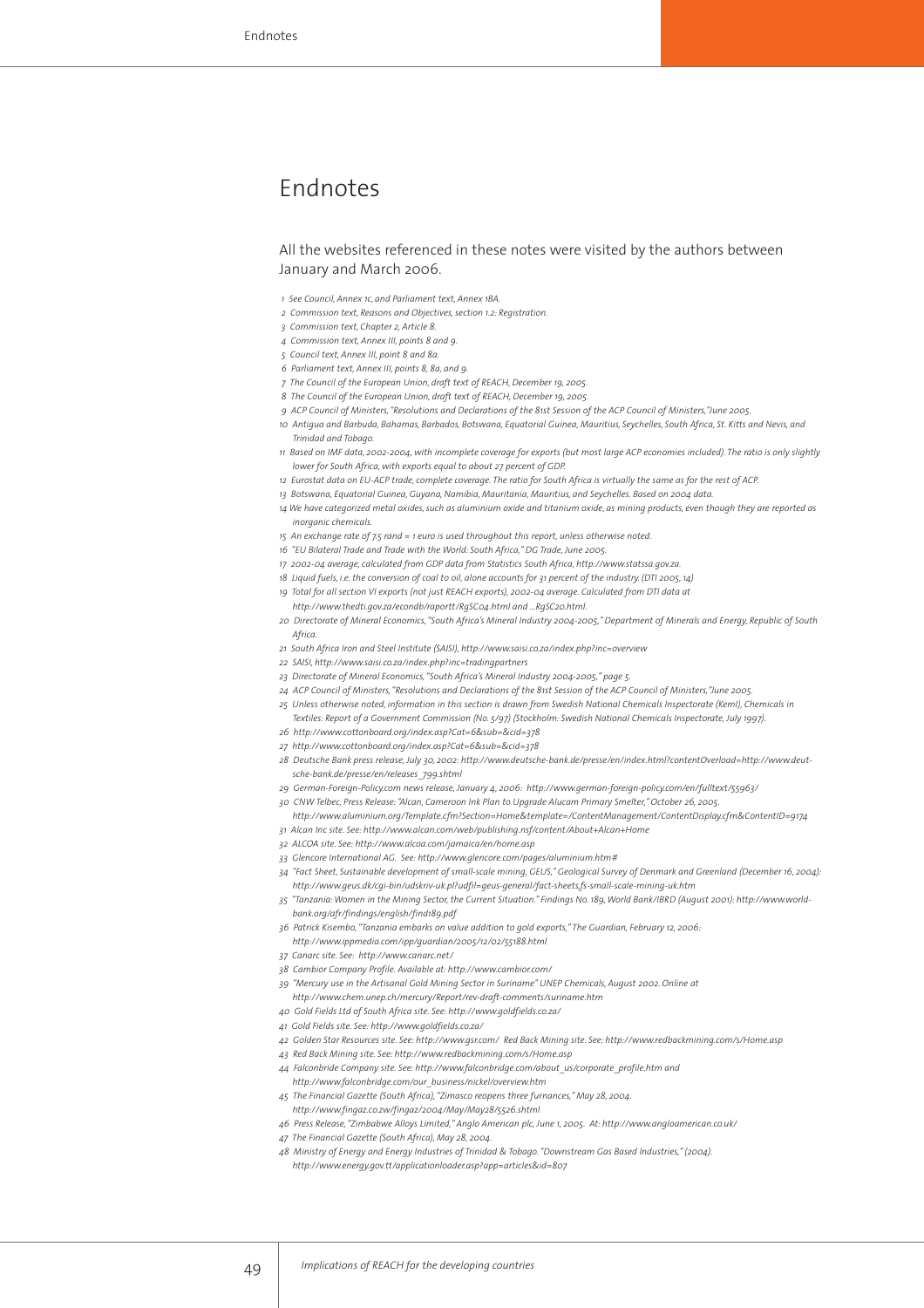- *49 Alexander's Gas and Oil Connections, "Trinidad Bulk Traders launches into ethanol production," Newsletter Latin America, Vol. 10, No. 22, November 24, 2005: http://www.gasandoil.com/goc/company/cnl54770.htm*
- *50 CL Financial plc site. See: http://www.clfinancial.com/Company.asp?CAT=12.*
- *51 The Trinidad Guardian, "Owning the oil plantation," Nov 3, 2005. http://www.guardian.co.tt/archives/2005-11-04/bussguardian2.html . Also The Trinidad Guardian, "New US\$650m ammonia/urea plant coming," October 27, 2005. http://www.guardian.co.tt/archives/2005- 10-26/business1.html*
- *52 CF Industries, Company Profile. See: http://www.cfindustries.com/other/profile.htm*
- *53 Terra News release, "Terra, others study Trinidad ammonia/UAN plant project," April 14, 2005.*
- *http://www.terraindustries.com/latest/corp\_activities/05-04/trinidad\_study.pdf 54 ANSA McAL press release,. April 19, 2005. See:*
- *http://www.ansamcal.com/index.php?option=com\_content&task=view&id=56&Itemid=66*
- *55 MHTL company site: http://www.ttmethanol.com/background.html*
- *56 Methanex company webpage, Methanex in Trinidad. http://www.methanex.com/ourcompany/locations\_trinidad.html and Company Profile http://www.methanex.com/ourcompany/profile.html.*
- *57 Ministry of Energy and Energy Industries of Trinidad & Tobago. "Industry Focus Petrochemicals," (2004).*
- *http://www.energy.gov.tt/applicationloader.asp?app=articles&id=808.*
- *58 Alexander's Gas and Oil Connections, November 24, 2005.*
- *59 FAO Corporate Document Repository, "Opportunities for Developing Countries in the Production and Export of Organic Horticultural Products," World Markets for Organic Fruit and Vegetables FAO (2001).*
- *http://www.fao.org/documents/show\_cdr.asp?url\_file=/DOCREP/004/Y1669E/y1669e0l.htm 60 Information from the Madagascar Consulate in South Africa on essential oils production. See:*
- *http://www.madagascarconsulate.org.za/oils.html; and FAO, "Opportunities for Developing Countries in the Production and Export of Organic Horticultural Products."*
- *61 Madagascar Consulate in South Africa. http://www.madagascarconsulate.org.za/oils.html*
- *62 FAO, "Opportunities for Developing Countries in the Production and Export of Organic Horticultural Products."*
- *63 FAO, "Opportunities for Developing Countries in the Production and Export of Organic Horticultural Products."*
- *64 Bamex Press Release, June 27, 2005. http://www.madagascarnatural.com/madagascar\_press%20.pdf*
- *65 List of essential oil and spice producers in Bamex http://www.madagascarnatural.com/producers.htm*
- *66 Madagascar Consulate in South Africa http://www.madagascarconsulate.org.za/oils.html*
- *67 Pronabio website. http://www.pronabio.org/anglais/pronabio.html.*
- *68 Pronabio member list. See: http://www.pronabio.org/anglais/membres.php?limit=0.*
- *69 Sarah Grainger, "Comoros seeks sweet smell of success," BBC, September 14, 2005. http://news.bbc.co.uk/go/em/fr/-/1/hi/world/africa/3652780.stm.*
- *70 Mongabay.com Country Studies, "Comoros History-Economy Industry and Infrastructure." http://www.mongabay.com/reference/country\_studies/comoros/all.html*
- 
- *71 Country Profile: Comoros, BBC, February 15, 2006. http://news.bbc.co.uk/1/hi/world/africa/country\_profiles/1070727.stm*
- *72 US Department of State, Bureau of African Affairs, "Background Notes: Comoros," (January 2006).*
	- *http://www.state.gov/r/pa/ei/bgn/5236.htm*
- *73 EFEO Position, "Concerning the EU proposal for a new regulation on chemicals (REACH)." April 25th, 2005: http://www.biotrade.org/BTFP/BTFP-docs/reach-efeo-positionpaper.PDF*
- *74 Mbendi Profile: South Africa Mining: Gold Mining-Overview (2004)*
- *75 Chamber of Mines of South Africa (2005) Progressive Analysis of Working Results, January-December 2005.*
- *76 Harmony website, http://www.harmony.co.za/.*
- *77 Gold Fields website, http://www.goldfields.co.za/.*
- *78 Placer Dome website, http://www.placerdome.com.*
- *79 Barrick website, http://www.barrick.com.*
- *80 Mbendi Profile: South Africa Mining: Gold Mining-Overview (2004)*
- *81 http://www.kumbaresources.com/ , "Overview."*
- *82 Andrew Ianham, "Furnace rebuild adds flexibility," Mining Weekly Online, October 14, 2005, http://www.miningweekly.co.za/min/features/furnaces/?show=75113*
- *83 South Africa Iron and Steel Institute, http://www.saisi.co.za/index.php?inc=tradingpartners*
- *84 Dow location and company information. See: http://www.dow.com/facilities/africa/south.htm*
- *85 Chemserve, "Annual Review" at www.chemserve.co.za.*
- *86 In Figure 4.1 and Table 4.2, we have classified the non-EU countries of the former Soviet Union (other than Russia) as developing countries, and have classified Singapore as an industrial country.*
- *87 Belarus, Kazakhstan, Ukraine, and Uzbekistan, as well as Bulgaria and Romania, have REACH exports between 1 percent and 5 percent of GDP, with the highest percentages in Bulgaria (4.9 percent) and Uzbekistan (4.7 percent). Another country with noticeable REACH exports is Libya (1.4 percent of GDP), based on oil and gas byproducts such as acyclic alcohols.*
- *88 This assumes that Switzerland and Hong Kong are exporting gold produced elsewhere, not producing it themselves*
- *89 Mbendi Profile, Chile-Copper 2004: http://www.mbendi.co.za/indy/ming/cppr/sa/cl/p0005.htm*
- *90 Anglo American site. See: http://www.angloamerican.co.uk/*
- *91 Antofagasta site. See http://www.antofagasta.co.uk/interior/about/f\_geo.html*
- *92 Mbendi Profile, Chile –Gold 2004. See: http://www.mbendi.co.za/indy/ming/gold/sa/cl/p0005.htm*
- *93 Andean American site. See: http://www.andeanamerican.com/*
- *94 Gurmendi (USGS 2003) and information from company websites.*
- *95 Government of Brazil. See: http://www.investimentos.sp.gov.br/idiomas/english/setores/quimica.htm*
- *96 ABIQUIM site. See: http://www.abiquim.org.br/english/content.asp?princ=bci&pag=outlook.*
- *97 See: http://www.icmaindia.com/cmi/asp/sectorhighlights.asp*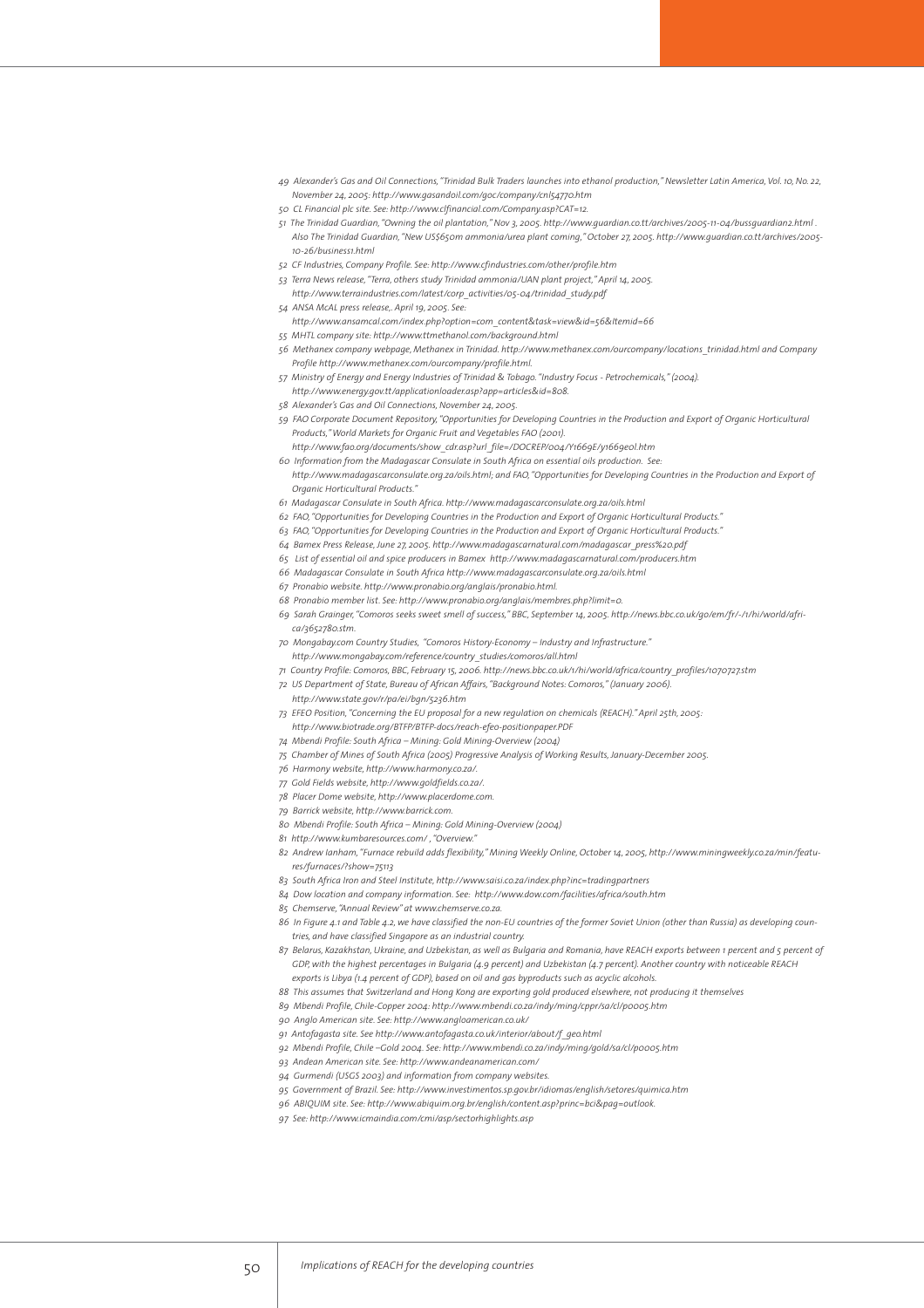- *98 DG Trade. See http://europa.eu.int/comm/trade/issues/bilateral/regions/acp/lprel\_en.htm.*
- *99 DG Trade. See: http://europa.eu.int/comm/trade/issues/global/gsp/eba4\_sum.htm*
- *100 Due to time and data availability constraints, Tables 5.1 and 5.2 refer only to 2004, while other tables present 2002-04 averages.*
- *101 The ratio of employees to sales in South Africa's gold and platinum industries taken together is approximately 50 employees to every 1 million euros. Data taken from "South Africa's Mineral Industry 2004-2005," Directorate: Mineral Economics, Department: Minerals and Energy, Republic of South Africa, http://www.dme.gov.za/publications/pdf/annual\_reports/sami\_2005.pdf.*
- *102 Data from World Bank's World Development Indicators database (2003 data). 103 The figures for South Africa's gold and platinum mining employment are based on actual data from South Africa's Directorate of*
- *Mineral Economics, while the estimated number of employees for other countries and industries are extrapolated. 104 Mbendi profile, http://www.mbendi.co.za/indy/ming/gold/af/ta/p0005.htm.*
- *105 "Treasure or Trouble? Mining in Developing Countries," World Bank and International Finance Corporation (2002): www.natural-resour*
	- *ces.org/minerals/CD/docs/twb/treasure\_trouble.pdf.*
- *106 Pitou van Dijck, Geske Dijkstra, Niek de Jong, Dougal Martin, and Rob Vos, "The Suriname Economy: Experiences of the 1990s and Challenges Ahead," Center for Latin American Research and Documentation, (2000):*
- *www.cedla.uva.nl/60\_publications/PDF\_files\_publications/vandijck SURcuaderno.pdf.*
- *107 Summary of Quarterly Statements of Working Results, 2005, Chamber of Mines of South Africa, http://www.bullion.org.za/MiningEconomics&Stats/Eco%20Pdf%27s/Quarterly%20pdf/Archives/2005/qsum05q4.pdf.*
- *108 Steven Malherbe, A Perspective on the South African Mining Industry in the 21st Century, August 2000.*
- *Economics Advisory Unit, Chamber of Mines of South Africa, "The Potential Impact of the European Union's Draft Legislation, REACH, on the Social and Economic Development of Sub-Saharan Africa," June 2005, page 16.*
- *109 "The impact of REACH: Overview of 36 studies on the impact of the new EU chemicals policy (REACH) on society and business," Workshop REACH Impact Assessment, 25th - 27th October 2004, The Hague, The Netherlands, www.eu2004 reach.nl/downloads/Comprehensive\_Overview-v2.pdf.*
- *110 Our list of REACH exports includes cosmetics and perfumes, which are subject to much reduced regulatory requirements under REACH because they are separately regulated under the Cosmetics Directive. For this reason, we set the compliance cost for cosmetics and perfumes to the KPMG cost for the lowest volume tier, regardless of the actual volume of the exports. Since there are relatively few such categories among ACP's REACH exports, this had only a minor impact on the calculation.*
- *111 Article 73(2)(i).*
- *112 Article 73(49(ge).*
- *113 EU Commission, DG Enterprise and Industry, "IMPLEMENTING THE GLOBALLY HARMONISED SYSTEM OF CLASSIFICATION AND LABELLING OF CHEMICALS (GHS). " See: http://europa.eu.int/comm/enterprise/reach/ghs\_en.htm*